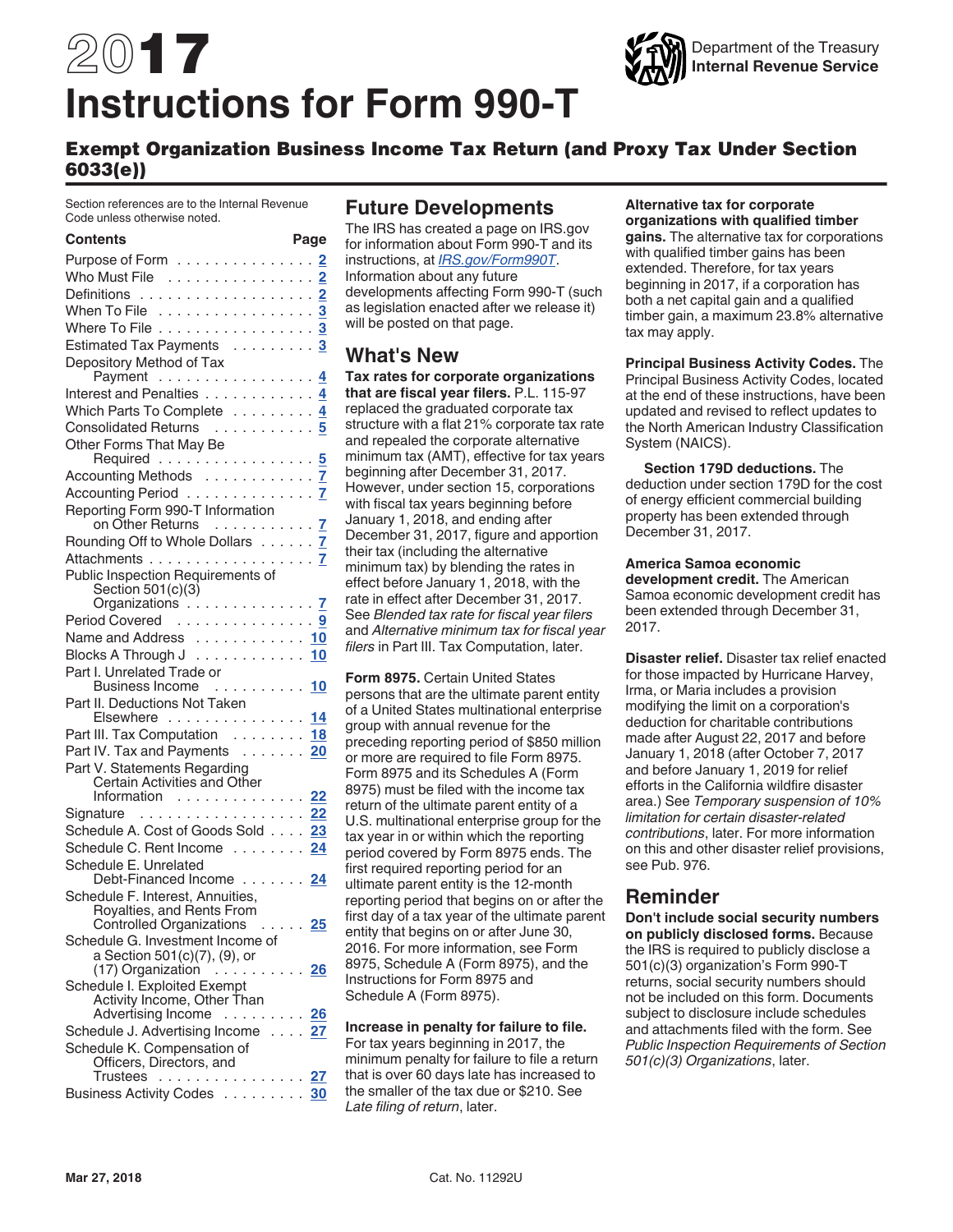# <span id="page-1-0"></span>**General Instructions**

### **Purpose of Form**

Use Form 990-T to:

• Report unrelated business income;

Figure and report unrelated business income tax liability;

Report proxy tax liability;

Claim a refund of income tax paid by a regulated investment company (RIC) or a real estate investment trust (REIT), on undistributed long-term capital gain;

• Request a credit for certain federal excise taxes paid or for small employer health insurance premiums paid; and

• Report unrelated business income tax on reinsurance entities.

### **Who Must File**

The following entities must file Form 990-T.

Any domestic or foreign organization exempt under section 501(a) or section 529(a) if it has gross income of \$1,000 or more from a regularly conducted unrelated trade or business (see Regulations section 1.6012-2(e)). Gross income is gross receipts minus the cost of goods sold (see Regulations section 1.61-3). For a discussion of cost of goods sold see *Schedule A. Cost of Goods Sold*, later.

*The gross receipts from a gaming business include all amounts*  **CAUTION** business include all amounts<br> **CAUTION** wagered in games, not just the net *proceeds after payment of prizes and* 

*other expenses. Cash prizes aren't included in cost of goods sold but are reported on line 28 as other deductions.*

*A disregarded entity, as described in Regulations sections CAUTION* 301.7701-1 through 301.7701-3, *is treated as a branch or division of its parent organization for federal tax purposes. Therefore, financial information applicable to a disregarded entity must be reported as the parent organization's financial information.*

Organizations liable for the proxy tax on lobbying and political expenditures. See *Line 37. Proxy Tax*, later, for a discussion of the proxy tax. If your organization is only required to file because of the proxy tax, see *Proxy Tax Only* under *Which Parts To Complete*, later.

Colleges and universities of states and other governmental units, and subsidiary corporations wholly owned by such colleges and universities. However, a section 501(c)(1) corporation that is an instrumentality of the United States and both organized and exempt from tax by an Act of Congress doesn't have to file.

Applicable reinsurance entities under the Affordable Care Act of 2010 (ACA), section 1341(c)(1), must write "Applicable Reinsurance Entity" across the top of Form 990-T.

Organizations that are liable for other taxes (such as the section 1291 tax (Form 990-T, line 35c or 36) or recapture taxes (Form 990-T, line 43)). See a discussion of these items, later. If your organization is only required to file Form 990-T because of these taxes, see *Other Taxes* under *Which Parts To Complete*, later.

Qualified tuition programs described under section 529 that have \$1,000 or more of unrelated trade or business gross income.

• Trustees for the following trusts that have \$1,000 or more of unrelated trade or business gross income:

1. Individual retirement accounts (IRAs), including traditional IRAs described under section 408(a),

2. Simplified employee pension IRAs (SEP IRAs) described under section 408(k),

3. Savings incentive match plan for employees of small employers IRAs (SIMPLE IRAs) described under section 408(p),

4. Roth IRAs described under section 408A,

5. Coverdell education savings accounts (ESAs) described under section 530(b), 6. Archer medical savings accounts (Archer MSAs) described under section 220(d), and

7. Health savings accounts (HSAs) described under section 223(d).

*Each account of a type listed above is treated as a separate trust for unrelated business income tax purposes (even if there is a single owner or beneficiary for multiple accounts). A custodian is treated as a trustee. See section 408(h). Individual retirement annuities, unlike individual retirement accounts, aren't subject to unrelated business income tax.* **TIP**

*IRAs and other tax-exempt shareholders in a RIC or REIT filing Form 990-T only to obtain a refund of income tax paid on undistributed long-term capital gains should complete Form 990-T as explained in* **IRAs and other tax-exempt shareholders in a RIC or REIT***, later.* **TIP**

### **Definitions**

**Section 501(c)(3) organization.**  Section 501(c)(3) describes certain organizations which are exempt from taxation under section 501(a). A 501(c)(3) organization is an organization organized and operated exclusively for charitable purposes. See Regulations section 1.501(c)(3)-1(a).

**Annual return.** An annual return (for purposes of the public inspection rules discussed below) is an exact copy of the Form 990-T that was filed with the IRS,

including all schedules and attachments. It also includes any amendments to the original return (amended return).

By annual return (for purposes of the public inspection rules discussed below), we mean any annual return (defined above) that isn't more than 3 years old from the later of:

• The date the return is required to be filed (including extensions), or

The date that the return is actually filed.

**Applicable reinsurance entity.** An applicable reinsurance entity is a not-for-profit organization:

The purpose of which is to help stabilize premiums for coverage in the individual and small group markets in a state during the first 3 years of operation of the state's American Health Benefit Exchange for such markets within the state when the risk of adverse selection related to new rating rules and market changes is greatest, and

The duties of which are to conduct the reinsurance program under ACA section 1341 by coordinating the funding and operation of the risk-spreading mechanisms designed to implement the reinsurance program of the Act.

**Directly connected expenses.** To be deductible in computing unrelated business taxable income, expenses, depreciation, and similar items must qualify as deductions allowed by section 162, 167, or other sections, and must be directly connected with the conduct of an unrelated trade or business activity.

To be directly connected with the conduct of an unrelated trade or business activity, expenses, depreciation, and similar items must bear a proximate and primary relationship to the conduct of the activity. For example, where facilities and/or personnel are used both to conduct exempt activities and to conduct unrelated trade or business activities, expenses and similar items attributable to such facilities and/or personnel must be allocated between the two uses on a reasonable basis. The portion of any such item allocated to the unrelated trade or business activity must bear a proximate and primary relationship to that business activity.

**Not substantially related to.** Not substantially related to means the activity that produces the income doesn't contribute importantly to the exempt purposes of the organization, other than the need for funds, etc. Whether an activity contributes importantly depends in each case on the facts involved.

For details, see Pub. 598, Tax on Unrelated Business Income of Exempt Organizations.

**Trade or business.** A trade or business is any activity conducted for the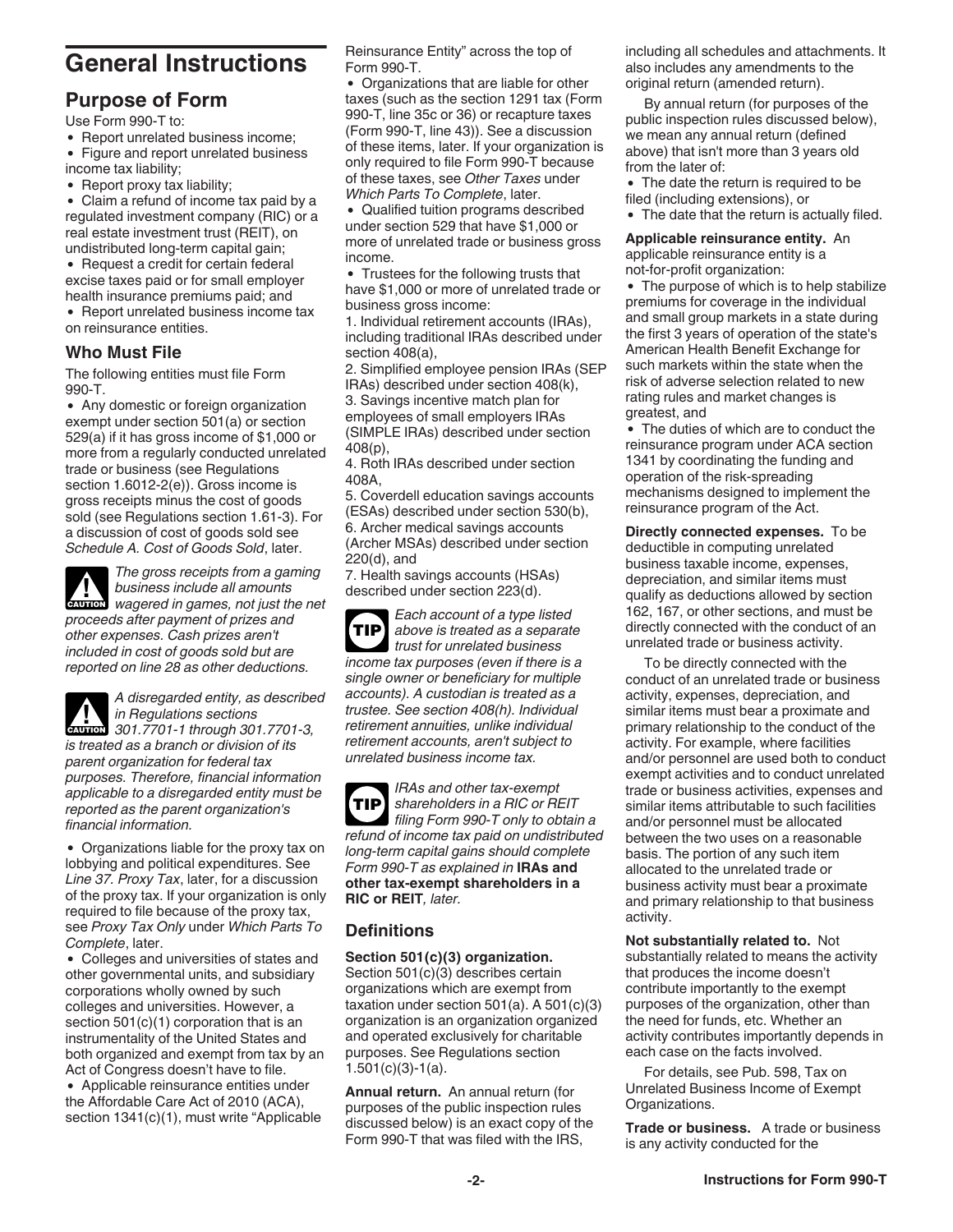<span id="page-2-0"></span>production of income from selling goods or performing services. An activity must be conducted with intent to profit to constitute a trade or business. An activity doesn't lose its identity as a trade or business merely because it is conducted within a larger group of similar activities that may or may not be related to the exempt purpose of the organization. If, however, an activity conducted for profit is an unrelated trade or business, no part of it can be excluded from this classification merely because it doesn't result in profit.

#### **Unrelated trade or business income.**

Unrelated trade or business income is the gross income derived from any trade or business (defined above) regularly carried on and not substantially related to (defined above) the organization's exempt purpose or function (aside from the organization's need for income or funds or the use it makes of the profits).

Generally, for section 501(c)(7), (9), or (17) organizations, unrelated trade or business income is derived from nonmembers with certain modifications (see section 512(a)).

For a section 511(a)(2)(B) state college or university, or a corporation wholly owned by such a college or university, unrelated trade or business income is derived from activities not substantially related to exercising or performing any purpose or function described in section 501(c)(3).

An unrelated trade or business doesn't include a trade or business:

1. In which substantially all the work is performed for the organization without compensation; or

2. That is conducted by a section 501(c)(3) or 511(a)(2)(B) organization mainly for the convenience of its members, students, patients, officers, or employees; or

3. That sells items of work-related equipment and clothes, and items normally sold through vending machines, food dispensing facilities or by snack bars, by a local association of employees described in section 501(c)(4), organized before May 27, 1969, if the sales are for the convenience of its members at their usual place of employment; or

4. That sells merchandise substantially all of which was received by the organization as gifts or contributions; or

5. That consists of qualified public entertainment activities regularly conducted by a section 501(c)(3), (4), or (5) organization as one of its substantial exempt purposes (see section 513(d)(2) for the meaning of qualified public entertainment activities); or

6. That consists of qualified convention or trade show activities regularly conducted by a section 501(c) (3), (4), (5), or (6) organization as one of its substantial exempt purposes (see section 513(d)(3) for the meaning of qualified convention and trade show activities); or

7. That furnishes one or more services described in section 501(e)(1)(A) by a hospital to one or more hospitals subject to conditions in section 513(e); or

8. That consists of qualified pole rentals, as defined in section 501(c)(12) (D), by a mutual or cooperative telephone or electric company; or

9. That includes activities relating to the distribution of low-cost articles, each costing \$10.70 or less, by an organization described in section 501 and contributions to which are deductible under section  $170(c)(2)$  or (3) if the distribution is incidental to the solicitation of charitable contributions; or

10. That includes the exchange or rental of donor or membership lists between organizations described in section 501 and contributions to which are deductible under section 170(c)(2) or (3); or

11. That consists of bingo games as defined in section 513(f). Generally, a bingo game isn't included in any unrelated trade or business if:

a. Wagers are placed, winners are determined, and prizes are distributed in the presence of all persons wagering in that game, and

b. The game doesn't compete with bingo games conducted by for-profit businesses in the same jurisdiction, and

c. The game doesn't violate state or local law; or

12. That consists of conducting any game of chance by a nonprofit organization in the state of North Dakota and the conducting of the game doesn't violate any state or local law; or

13. That consists of soliciting and receiving qualified sponsorship payments that are solicited or received after December 31, 1997. Generally, qualified sponsorship payment means any payment to a tax-exempt organization by a person engaged in a trade or business in which there is no arrangement or expectation of any substantial return benefit by that person other than the use or acknowledgment of that person's name, logo, or product lines in connection with the activities of the tax-exempt organization. See section 513(i).

#### **When To File**

An employees' trust defined in section 401(a), an IRA (including SEPs and SIMPLEs), a Roth IRA, a Coverdell ESA, or an Archer MSA must file Form 990-T by the 15th day of the 4th month after the end of its tax year. All other organizations must file Form 990-T by the 15th day of the 5th month after the end of their tax years. If the regular due date falls on a Saturday, Sunday, or legal holiday, file no later than the next business day. If the return is filed late, see *Interest and Penalties*, later.

**Extension.** Corporations may request an automatic extension of time to file Form 990-T by using Form 8868, Application for Automatic Extension of Time To File an Exempt Organization Return.

**Amended return.** To correct errors or change a previously filed return, write "Amended Return" at the top of the return. Also, include a statement that indicates the line number(s) on the original return that was changed and give the reason for each change. Generally, the amended return must be filed within 3 years after the date the original return was due or 3 years after the date the organization filed it, whichever is later.

#### **Where To File**

**U.S. Mail.** Send Form 990-T and all other required information to:

> Department of the Treasury Internal Revenue Service Center Ogden, UT 84201-0027

**Private Delivery Service.** Organizations can use certain private delivery services (PDSs) designated by the IRS to meet the "timely mailing as timely filing" rule for tax returns. Go to *[IRS.gov/PDS](https://www.irs.gov/filing/private-delivery-services-pds)* for the list of PDS.

The PDS can tell you how to get written proof of the mailing date. For the IRS mailing address to use if you're using PDSs, go to *[IRS.gov/PDSstreetAddresses](https://www.irs.gov/pdsstreetaddresses)*  and select the last Submission Processing Center address for filing Form 990-T using a PDS.



*Private delivery services can't deliver items to P.O. boxes. You must use the U.S. Postal Service to mail any item to an IRS P.O. box address.*

#### **Estimated Tax Payments**

Generally, an organization filing Form 990-T must make installment payments of estimated tax if its estimated tax (tax minus allowable credits) is expected to be \$500 or more. Both corporate and trust organizations use Form 990-W, Estimated Tax on Unrelated Business Taxable Income for Tax-Exempt Organizations, to figure their estimated tax liability. Don't include the proxy tax when computing your estimated tax liability for 2017.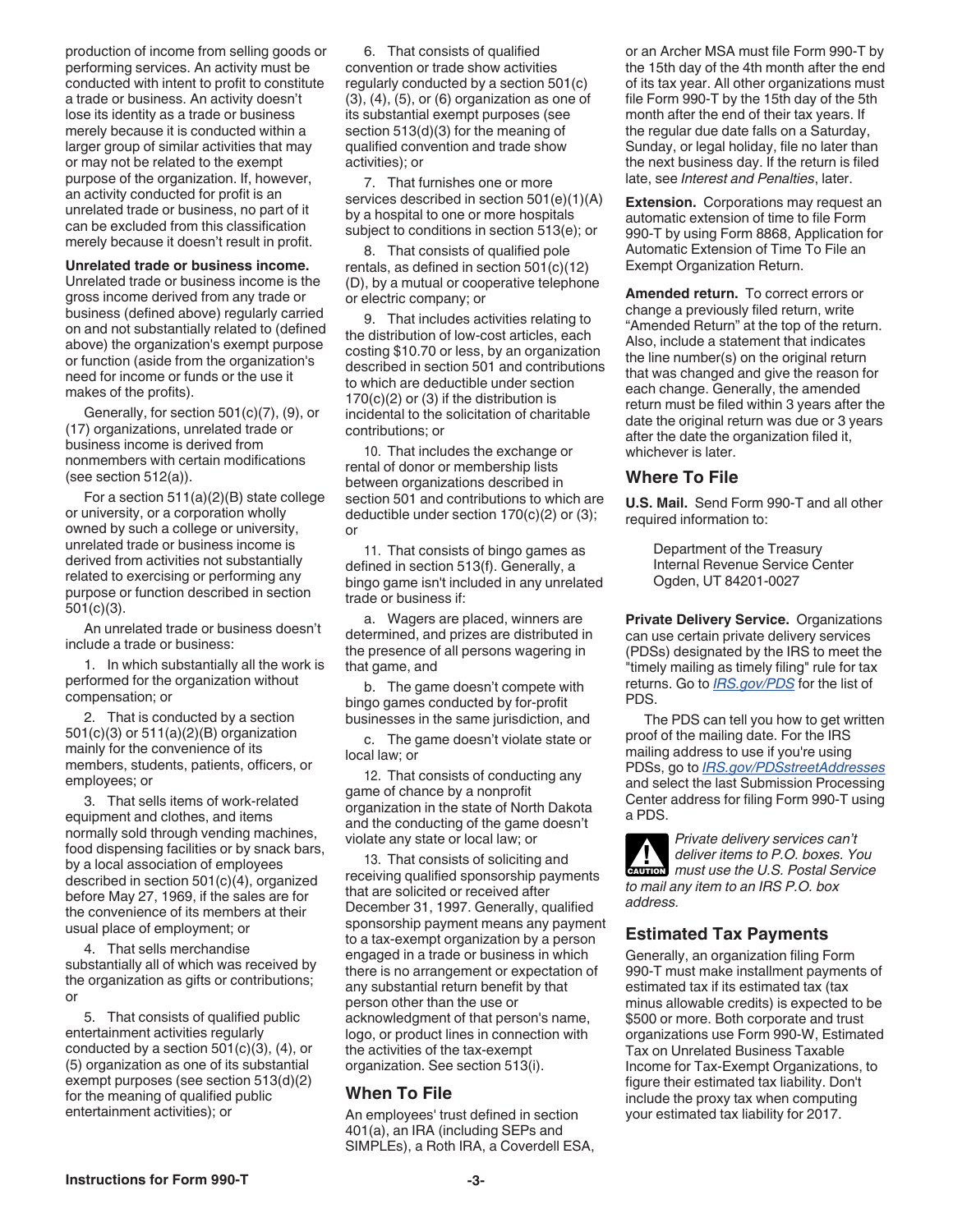<span id="page-3-0"></span>To figure estimated tax, trusts and corporations must take the alternative minimum tax (if applicable) into account. See Form 990-W for more information.

### **Depository Method of Tax Payment**

The organization must pay any tax due in full by the due date of the return without extension.

#### **Electronic Deposit Requirement**

The organization must deposit all depository taxes (such as employment tax, excise tax, and corporate income tax) electronically. Generally, electronic fund transfers are made using the Electronic Federal Tax Payment System (EFTPS). For more information about EFTPS or to enroll in EFTPS, visit the EFTPS website at *[IRS.gov/EFTPS](https://www.eftps.gov/eftps/)*, or call 1-800-555-4477 (TTY/TDD 1-800-733-4829). You can also get Pub. 966, Electronic Federal Tax Payment System: A Guide to Getting Started.

**Depositing on time.** For EFTPS deposits to be made timely, the organization must submit the deposit by 8 p.m. Eastern time the day before the deposit is due.

*Same-day wire payment option.* If you fail to submit a deposit transaction on EFTPS by 8 p.m. Eastern time the day before the date a deposit is due, you can still make your deposit on time by using the Federal Tax Application (FTA), a same-day federal tax payment system that works in conjunction with EFTPS. Make arrangements with your financial institution ahead of time, noting the institution's availability, deadlines, and costs, if you believe you would ever need the same-day wire payment option. To learn more, visit

#### *[ElectronicFederalTaxPaymentSystem](https://www.eftps.gov/eftps/)*.

*Timeliness of deposits.* The IRS will use business days to determine the timeliness of deposits. Business days are any day that isn't a Saturday, Sunday, or legal holiday in the District of Columbia.

See Pub. 583, Starting a Business and Keeping Records.



*If the organization owes tax when it files Form 990-T, don't include the payment with the tax return.*<br> **EXUTION** the payment with the tax return. *Instead, use EFTPS.*

#### **Interest and Penalties**

Your organization may be subject to interest and penalty charges if it files a late return or fails to pay tax when due. Generally, the organization isn't required to include interest and penalty charges on Form 990-T because the IRS can figure the amount and bill the organization for it.

**Interest.** Interest is charged on taxes not paid by the original due date for the return even if the organization uses Form 8868 to request an automatic extension of time to file. Interest is also charged on penalties imposed for failure to file, negligence, fraud, substantial valuation misstatements, and substantial understatements of tax from the due date (including extension) to the date of payment. The interest charge is figured at the underpayment rate determined under section 6621.

**Late filing of return.** An organization that fails to file its return when due (including extension of time for filing) is subject to a penalty of 5% of the unpaid tax for each month or part of a month the return is late, up to a maximum of 25% of the unpaid tax. The minimum penalty for a return that is more than 60 days late is the smaller of the tax due or \$210. If you receive a notice about a penalty after you file this return, reply to the notice with an explanation and we will determine if you meet reasonable-cause criteria. **Don't**  include an explanation when you file your return.

**Late payment of tax.** The penalty for late payment of taxes is usually **<sup>1</sup> <sup>2</sup>** of 1% of the unpaid tax for each month or part of a month the tax is unpaid. The penalty can't exceed 25% of the unpaid tax. If you receive a notice about a penalty after you file this return, reply to the notice with an explanation and we will determine if you meet reasonable-cause criteria. **Don't**  include an explanation when you file your return.

**Estimated tax penalty.** An organization that doesn't make estimated tax payments when due may be subject to an underpayment penalty for the period of underpayment. Generally, an organization is subject to this penalty if its tax liability for the tax year is \$500 or more and it didn't make estimated tax payments of at least the smaller of its tax liability for the tax year or 100% of the prior year's tax. See section 6655 for details and exceptions.

Form 2220, Underpayment of Estimated Tax by Corporations, is used by corporations and trusts filing Form 990-T to see if the organization owes a penalty and its amount. Generally, the organization isn't required to file this form because the IRS can figure the amount of any penalty and notify the organization. However, even if the organization doesn't owe the penalty, you must complete and attach Form 2220 if either of the following applies.

The annualized income or adjusted seasonal installment method is used.

The organization is a "large organization" computing its first required installment based on the prior year's tax.

If you attach Form 2220, check the box on Form 990-T, line 47, and enter the amount of any penalty on this line.

**Trust fund recovery penalty.** This penalty may apply if certain excise, income, social security, and Medicare taxes that must be collected or withheld aren't paid to the United States Treasury. These taxes are generally reported on:

Form 720, Quarterly Federal Excise Tax Return;

Form 941, Employer's Quarterly Federal Tax Return;

Form 943, Employer's Annual Federal

Tax Return for Agricultural Employees; or

Form 945, Annual Return of Withheld Federal Income Tax.

The trust fund recovery penalty may be imposed on all persons who are determined by the IRS to have been responsible for collecting, accounting for, and paying over these taxes, and who acted willfully in not doing so. The penalty is equal to the unpaid trust fund tax. See the Instructions for Form 720; Pub. 15 (Circular E), Employer's Tax Guide; or Pub. 51 (Circular A), Agricultural Employer's Tax Guide, for details, including the definition of responsible persons.

**Other penalties.** There are also penalties that can be imposed for negligence, substantial understatement of tax, reportable transaction understatements, and fraud. See sections 6662, 6662A, and 6663.

#### **Which Parts To Complete**

*If you are filing Form 990-T only because of the proxy tax, other taxes, or only to claim a refund, go directly to* Proxy Tax Only*,* Other Taxes*, or*  Claim for Refund*, later. If you are filing Form 990-T only to claim the credit for small employer health insurance premiums, see the instructions for line 45f, later.* **TIP**

#### **Is Gross Income More Than \$10,000?**

If the amount in Part I, line 13, column (A), is more than \$10,000, complete all lines and schedules that apply.

#### **Is Gross Income \$10,000 or Less?**

If Part I, line 13, column (A) is \$10,000 or less, complete the following.

- The heading (above Part I);
- $\bullet$  Part I, lines 1–13, column (A);
- Part I, line 13, for columns  $(B)$  and  $(C)$ ;
- $\bullet$  Part II, lines 29–34;
- Parts III–V; and
- Signature area.

Filers with \$10,000 or less on line 13, column (A) don't have to complete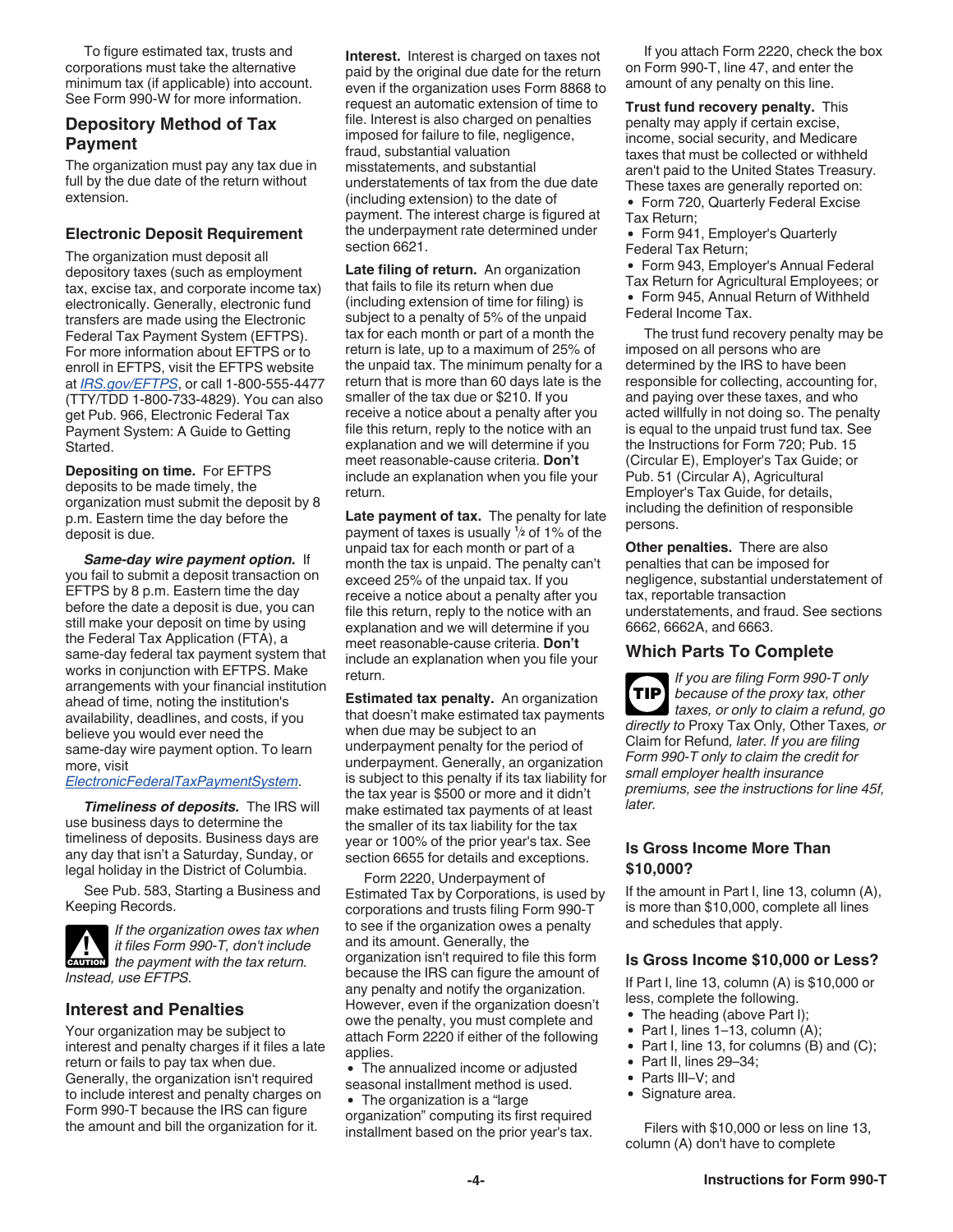<span id="page-4-0"></span>Schedules A through K (however, refer to applicable schedules when completing column (A) and in determining the deductible expenses to include on line 13 of column (B)).

#### **Proxy Tax Only**

Organizations that are required to file Form 990-T only because they are liable for the proxy tax on lobbying and political expenditures must complete the following.

- The heading (above Part I) except items E, H, and I;
- Lines 37 and 40;
- $\bullet$  Part IV:
- Signature area; and

Attach a statement showing the proxy tax computation.

#### **Other Taxes**

Organizations that are required to file Form 990-T only because they are liable for recapture taxes, the section 1291 tax, the tax on a hospital organization's non-compliant facility income, or other items listed in the instructions for line 43 must complete the following.

- The heading above Part I except items E, H, and I;
- The appropriate lines of Parts III and IV;
- Signature area; and
- Attach all appropriate forms and/or

schedules showing the computation of the applicable tax or taxes.

#### **Claim for Refund**

If your only reason for filing a Form 990-T is to claim a refund, complete the following:

- The heading above
- Part I except items E, H, and I;
- Enter -0- on line 13, column (A), line 34, and line 44;

Enter the credit or payment on the appropriate line (45a–45g);

- Lines 46, 49, and 50; and
- Signature area.

For claims described below, follow the additional instructions for that claim.

*IRAs and other tax-exempt shareholders in a RIC or REIT.* If you are an IRA or other tax-exempt shareholder that is invested in a RIC or a REIT and file Form 990-T only to obtain a refund of income tax paid on undistributed long-term capital gains, follow steps above under *Claim for Refund*; write "Claim for Refund Shown on Form 2439" at the top of Form 990-T; and attach Copy B of Form 2439, Notice to Shareholder of Undistributed Long-Term Capital Gains.

*Composite Form 990-T.* If you are a trustee of more than one IRA invested in a RIC, you may be able to file a composite Form 990-T to claim a refund of tax under

section 852(b) instead of filing a separate Form 990-T for each IRA. See Notice 90-18, 1990-1 C.B. 327, for information on who can file a composite return. Complete steps above under *Claim For Refund* and follow the additional requirements in the notice.

*Backup withholding.* If your only reason for filing Form 990-T is to claim a refund of backup withholding, complete steps above under *Claim for Refund* and attach a copy of the Form 1099 showing the withholding.

#### **Consolidated Returns**

The consolidated return provisions of section 1501 don't apply to exempt organizations, except for organizations having title holding companies. If a title holding corporation described in section 501(c)(2) pays any amount of its net income for a tax year to an organization exempt from tax under section 501(a) (or would, except that the expenses of collecting its income exceeded that income), and the corporation and organization file a consolidated return as described below, then treat the title holding corporation as being organized and operated for the same purposes as the other exempt organization (in addition to the purposes described in section 501(c)(2)).

Two organizations exempt from tax under section 501(a), one a title holding company and the other earning income from the first, will be includible corporations for purposes of section 1504(a). If the organizations meet the definition of an affiliated group and the other relevant provisions of Chapter 6 of the IRC, then these organizations may file a consolidated return. The parent organization must attach Form 851, Affiliations Schedule, to the consolidated return. For the first year a consolidated return is filed, the title holding company must attach Form 1122, Authorization and Consent of Subsidiary Corporation To Be Included in a Consolidated Income Tax Return. See Regulations section 1.1502-100.

### **Other Forms That May Be Required**

**Forms W-2 and W-3.** File Form W-2, Wage and Tax Statement, and Form W-3, Transmittal of Wage and Tax Statements, to report wages, tips, other compensation, withheld income taxes, and withheld social security/Medicare taxes for employees.

**Form 720.** File Form 720, Quarterly Federal Excise Tax Return, to report environmental excise taxes, communications and air transportation taxes, fuel taxes, manufacturer's taxes, ship passenger tax, and certain other excise taxes.



*See* Trust fund recovery penalty*, earlier.*

**Form 926.** File Form 926, Return by a U.S. Transferor of Property to a Foreign Corporation, if the organization is required to report certain transfers to foreign corporations under section 6038B.

**Form 940.** File Form 940, Employer's Annual Federal Unemployment (FUTA) Tax Return, if the organization is liable for FUTA tax.

**Form 941 and Form 943.** File Form 941, Employer's QUARTERLY Federal Tax Return, or Form 943, Employer's Annual Federal Tax Return for Agricultural Employees, to report income tax withheld, and employer and employee social security and Medicare taxes. Also, see *Trust fund recovery penalty*, earlier.

**Form 945.** File Form 945, Annual Return of Withheld Federal Income Tax, to report income tax withheld from nonpayroll distributions or payments, including pensions, annuities, IRAs, gambling winnings, and backup withholding.

**Form 1098.** File Form 1098, Mortgage Interest Statement, to report the receipt from any individual of \$600 or more of mortgage interest (including points) in the course of the organization's trade or business and reimbursements of overpaid interest.

**Forms 1099-A, B, DIV, INT, LTC, MISC, OID, R, S, and SA.** Organizations engaged in an unrelated trade or business may be required to:

- File an information return on Forms 1099-A, B, DIV, INT, LTC, MISC, OID, R, S, and SA;
- Report acquisitions or abandonments
- of secured property through foreclosure;
- Report proceeds from broker and barter exchange transactions;
- Report certain dividends and distributions;
- Report interest income;  $\bullet$

• Report certain payments made on a per diem basis under a long-term care insurance contract, and certain accelerated death benefits;

• Report miscellaneous income (such as payments to providers of health and medical services, miscellaneous income payments, and nonemployee compensation);

• Report original issue discount;

Report distributions from retirement or profit-sharing plans, IRAs, SEPs, SIMPLEs, insurance contracts;

• Report proceeds from real estate transactions; and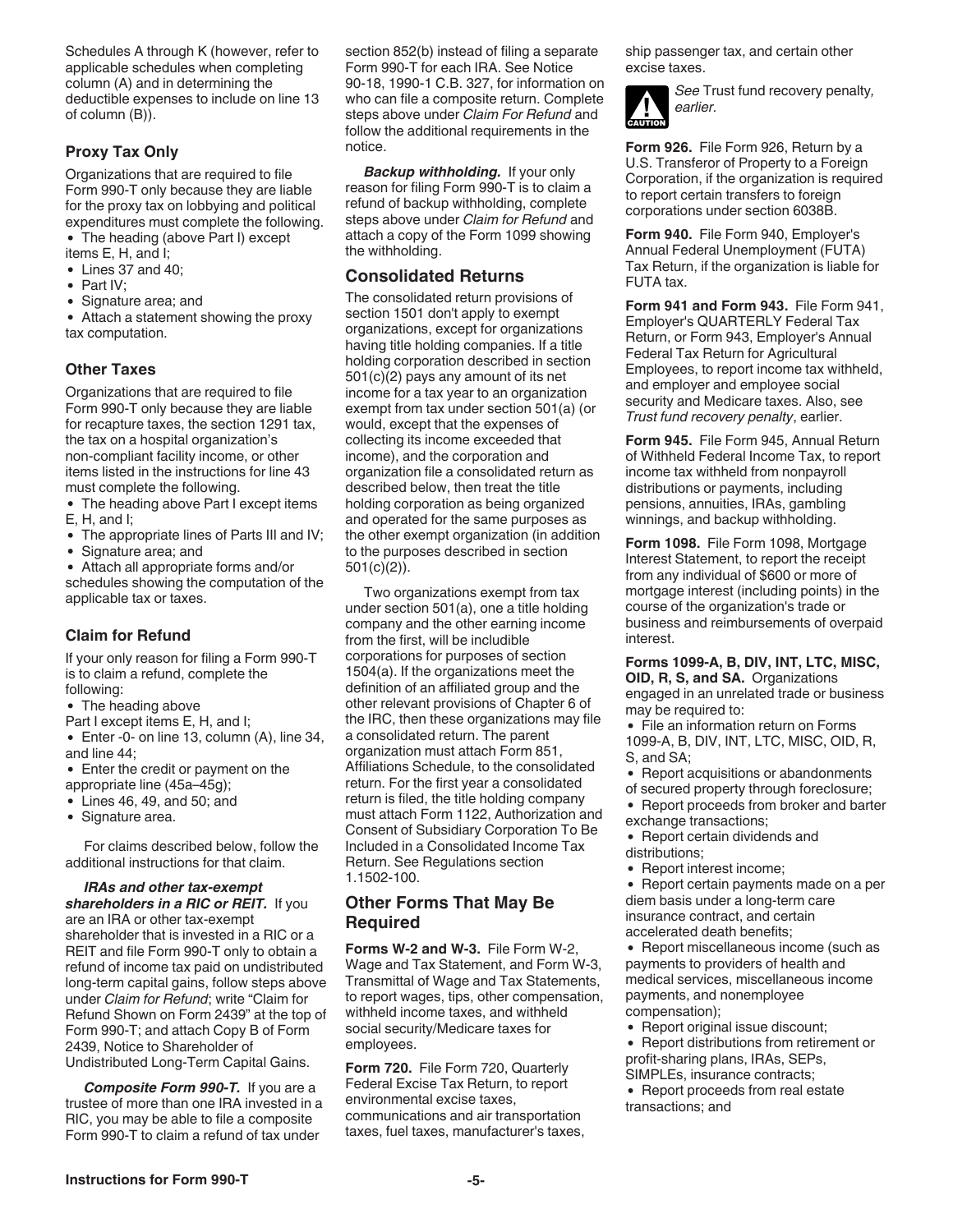• Report distributions from an HSA, Archer MSA, or Medicare Advantage MSA.

*When filing the above noted information returns, the*  **CAUTION** *organization must also file Form 1096, Annual Summary and Transmittal of U.S. Information Returns.*

**Form 4466.** File Form 4466, Corporation Application for Quick Refund of Overpayment of Estimated Tax, to apply for a quick refund if the organization overpaid its estimated tax for the year by at least 10% of its expected income tax liability and at least \$500.

**Form 5498.** File Form 5498, IRA Contribution Information, to report contributions (including rollover contributions) to any IRA, including a SEP, SIMPLE, Roth IRA, and to report Roth IRA conversions, IRA recharacterizations, and the fair market value (FMV) of the account.

**Form 5498-ESA.** File Form 5498-ESA, Coverdell ESA Contribution Information, to report contributions (including rollover contributions) to a Coverdell education savings account (ESA).

**Form 5498-SA.** File Form 5498-SA, HSA, Archer MSA, or Medicare Advantage MSA Information, to report contributions to an HSA or Archer MSA and the fair market value of an HSA, Archer MSA, or Medicare Advantage MSA. See the Instructions for Forms 1099-SA and 5498-SA.

**Form 5713.** File Form 5713, International Boycott Report, if the organization had operations in, or related to, certain "boycotting" countries.

**Form 5884-C.** File Form 5884-C, Work Opportunity Credit for Qualified Tax-Exempt Organizations Hiring Qualified Veterans, to claim the work opportunity credit for qualified first-year wages paid to qualified veterans who will be working for the organization on or after November 22, 2011, and before January 1, 2020.

**Form 6198.** File Form 6198, At-Risk Limitations, if the organization has a loss from an at-risk activity conducted as a trade or business or for the production of income.

Form 8275 and 8275-R. Taxpayers and income tax return preparers file Form 8275, Disclosure Statement, and Form 8275-R, Regulation Disclosure Statement, to disclose items or positions taken on a tax return or that are contrary to Treasury regulations (to avoid parts of the accuracy-related penalty or certain preparer penalties).

**Form 8300.** File Form 8300, Report of Cash Payments Over \$10,000 Received in a Trade or Business, if the organization received more than \$10,000 in cash or foreign currency in one transaction or in a series of related transactions. See Form 8300 and Regulations section 1.6050I-1(c).

**Form 8582.** File Form 8582, Passive Activity Loss Limitations, for trusts that have losses (including prior year unallowed losses) from passive activities.

**Form 8697.** File Form 8697, Interest Computation Under the Look-Back Method for Completed Long-Term Contracts, to figure the interest due or to be refunded under the look-back method of section 460(b)(2). The look-back method applies to certain long-term contracts that are accounted for under either the percentage method or the completion-capitalized cost method.

**Form 8810.** File Form 8810, Corporate Passive Activity Loss and Credit Limitations, for closely held corporations that have losses or credits (including prior year unallowed losses and credits) from passive activities.

**Form 8865.** File Form 8865, Return of U.S. Persons With Respect To Certain Foreign Partnerships, if the organization:

1. Controlled a foreign partnership (that is, owned more than a 50% direct or indirect interest in the partnership).

2. Owned at least a 10% direct or indirect interest in a foreign partnership while U.S. persons controlled that partnership.

3. Had an acquisition, disposition, or change in proportional interest in a foreign partnership that:

a. Increased its direct interest to at least 10% or reduced its direct interest of at least 10% to less than 10%.

b. Changed its direct interest by at least a 10% interest.

4. Contributed property to a foreign partnership in exchange for a partnership interest if:

a. Immediately after the contribution, the organization directly or indirectly owned at least a 10% interest in the foreign partnership; or

b. The FMV of the property the organization contributed to the foreign partnership in exchange for a partnership interest, when added to other contributions of property made to the foreign partnership by the organization or a related person during the preceding 12-month period, exceeds \$100,000.

Also, the organization may have to file Form 8865 to report certain dispositions by a foreign partnership of property it previously contributed to that foreign partnership if it was a partner at the time of the disposition. See Form 8865 and its separate instructions.

**Form 8886.** File Form 8886, Reportable Transaction Disclosure Statement, to disclose information for each reportable transaction in which the organization participated. Form 8886 must be filed for each tax year that the federal income tax liability of the organization is affected by its participation in the transaction. The organization may have to pay a penalty if it is required to file Form 8886 but doesn't do so. The following are reportable transactions.

Any listed transaction that is the same as, or substantially similar to tax avoidance transactions identified by the IRS.

• Any transaction offered under conditions of confidentiality for which the organization paid an advisor a fee of at least \$250,000.

Certain transactions for which the organization has contractual protection against disallowance of the tax benefits.

Any transaction resulting in a loss of at least \$10 million in any single year or \$20 million in any combination of years.

Certain transactions identified by the IRS in published guidance as a "transaction of interest" (a transaction that the IRS believes has a potential for tax avoidance or evasion, but hasn't yet been identified as a listed transaction).

**Form 8886-T.** File Form 8886-T, Disclosure by Tax-Exempt Entity Regarding Prohibited Tax Shelter Transaction, to disclose information with respect to each prohibited tax shelter transaction to which the organization is a party.

*Penalties.* The organization may have to pay a penalty if it is required to disclose a reportable transaction under section 6011 and fails to properly complete and file Form 8886. The penalty is \$50,000 (\$200,000 if the reportable transaction is a listed transaction) for each failure to file Form 8886 with its return or for failure to provide a copy of Form 8886 to the Office of Tax Shelter Analysis (OTSA). Other penalties, such as an accuracy-related penalty under section 6662A, may also apply. See the Instructions for Form 8886 for details.

**Form 8899.** File Form 8899, Notice of Income From Donated Intellectual Property, to report income from qualified intellectual property.

**Form 8903.** File Form 8903, Domestic Production Activities Deduction, to deduct a portion of income from certain qualified domestic production activities.

**Form 8925.** File Form 8925, Report of Employer-Owned Life Insurance Contracts, which must be filed by every applicable policyholder owning one or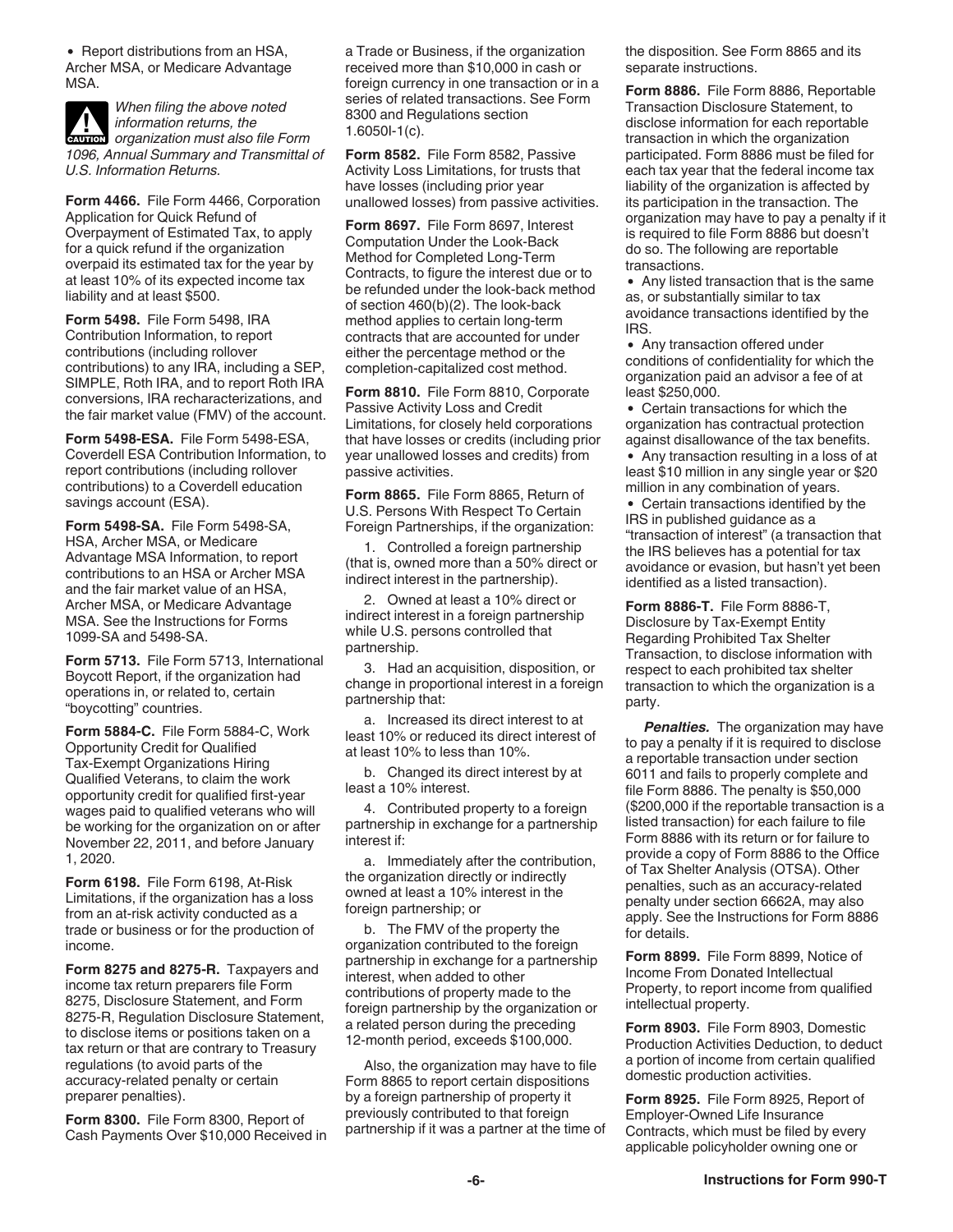<span id="page-6-0"></span>more employer-owned life insurance contracts issued after August 17, 2006.

#### **Accounting Methods**

An accounting method is a set of rules used to determine when and how income and expenses are reported. Figure taxable income using the method of accounting regularly used in keeping the organization's books and records.

Generally, permissible methods include:

- Cash,
- Accrual, or

• Any other method authorized by the IRC.

In all cases, the method used must clearly show taxable income.

See Pub. 538, Accounting Periods and Methods.

**Change in accounting method.** To change the method of accounting used to report taxable income (for income as a whole or for the treatment of any material item), the organization must file with the IRS either an (a) advanced consent request for a ruling or (b) automatic change request for certain specific changes in accounting method.

In either case, the organization must file Form 3115, Application for Change in Accounting Method. See Pub. 538.

*Section 481(a) adjustment.* The organization may have to make an adjustment under section 481(a) to prevent amounts of income or expense from being duplicated or omitted. The section 481(a) adjustment period is generally 1 year for a net negative adjustment and 4 years for a net positive adjustment. However, an organization may elect to use a 1-year adjustment period if the net section 481(a) adjustment for the change is less than \$25,000. The organization must complete the appropriate lines of Form 3115 to make the election.

Include any net positive section 481(a) adjustment on Form 990-T, line 12. If the net section 481(a) adjustment is negative, report it on Form 990-T, line 28.

#### **Accounting Period**

The return must be filed using the organization's established annual accounting period. If the organization has no established accounting period, file the return on the calendar-year basis.

To change an accounting period, some organizations may make a notation on a timely filed Form 990, 990-EZ, 990-PF, or 990-T. Others may be required to file Form 1128, Application To Adopt, Change, or Retain a Tax Year. For details on which procedure applies to your organization, see Rev. Proc. 85-58, 1985-2 C.B. 740, and the Instructions for Form 1128.

If the organization changes its accounting period, file Form 990-T for the short period that begins with the first day after the end of the old tax year and ends on the day before the first day of the new tax year. For the short period return, figure the tax by placing the organization's taxable income on an annual basis. For details, see section 443.

#### **Reporting Form 990-T Information on Other Returns**

Your organization may be required to file an annual information return on:

• Form 990, Return of Organization

Exempt From Income Tax;

Form 990-EZ, Short Form Return of  $\bullet$ Organization Exempt From Income Tax;

• Form 990-PF, Return of Private Foundation or Section 4947(a)(1) Nonexempt Charitable Trust Treated as a Private Foundation; or

Form 5500, Annual Return/Report of Employee Benefit Plan.

If so, include on that information return the unrelated business gross income and expenses (but not including the specific deduction claimed on line 33, or any expense carryovers from prior years) reported on Form 990-T for the same tax year.

### **Rounding Off to Whole Dollars**

The organization may round off cents to whole dollars on Form 990-T and its schedules. If the organization does round to whole dollars, it must round all amounts. To round, drop amounts under 50 cents and increase amounts from 50 to 99 cents to the next dollar. For example, \$1.39 becomes \$1 and \$2.50 becomes \$3.

If two or more amounts must be added to figure the amount to enter on a line, include cents when adding the amounts and round off only the total.

### **Attachments**

If you need more space on the form or schedules, attach separate sheets (statements). On the attachment, write the corresponding form or schedule number or letter and follow the same format. Show totals on the IRS-printed form. Also, include the organization's name and EIN. The separate sheets should be the same size as the IRS-printed form and should be attached after the IRS-printed form.

#### **Public Inspection Requirements of Section 501(c)(3) Organizations**

Under section 6104(d), a section 501(c)(3) organization that files Form 990-T must make its entire annual exempt organization business income tax return

(including amended returns) available for public inspection.

The Form 990-T and related schedules must be made available for public inspection for a period of 3 years from the date the Form 990-T is required to be filed, including any extension.

#### **What Schedules and Attachments to Form 990-T Must Be Made Available for Public Inspection?**

Only schedules, attachments (statements), and supporting documents that relate to the imposition of tax on unrelated business income must be made available for public inspection when attached to a section 501(c)(3) organization's Form 990-T filed after August 17, 2006.

The following documents, when attached to a section 501(c)(3) organization's Form 990-T filed after August 17, 2006, aren't required to be made available for public inspections.

- Form 926, Return by a U.S. Transferor
- of Property to a Foreign Corporation;

Form 5471, Information Return of U.S. Persons With Respect to Certain Foreign Corporations;

- Form 8271, Investor Reporting of Tax Shelter Registration Number;
- Form 8594, Asset Acquisition
- Statement Under Section 1060;

Form 8621, Information Return by a Shareholder of a Passive Foreign Investment Company or Qualified Electing Fund;

- Form 8832, Entity Classification Election;
- Form 8858, Information Return of U.S. Persons With Respect to Foreign Disregarded Entities;
- Form 8865, Return of U.S. Person with Respect to Certain Foreign Partnerships; Form 8886, Reportable Transaction Disclosure Statement;
- Form 8913, Credit for Federal
- Telephone Excise Tax Paid;

Form 8925, Report of Employer-Owned Life Insurance Contracts; and

- Form 8941, Credit for Small Employer
- Health Insurance Premiums.
- Form 8975 Country-by-Country Report.

### **Public Inspection**

### **How Does a 501(c)(3) Organization Make Its Annual Returns Available for Public Inspection?**

A 501(c)(3) organization must make its annual returns available in two ways.

By office visitation, and

By providing copies or making them widely available.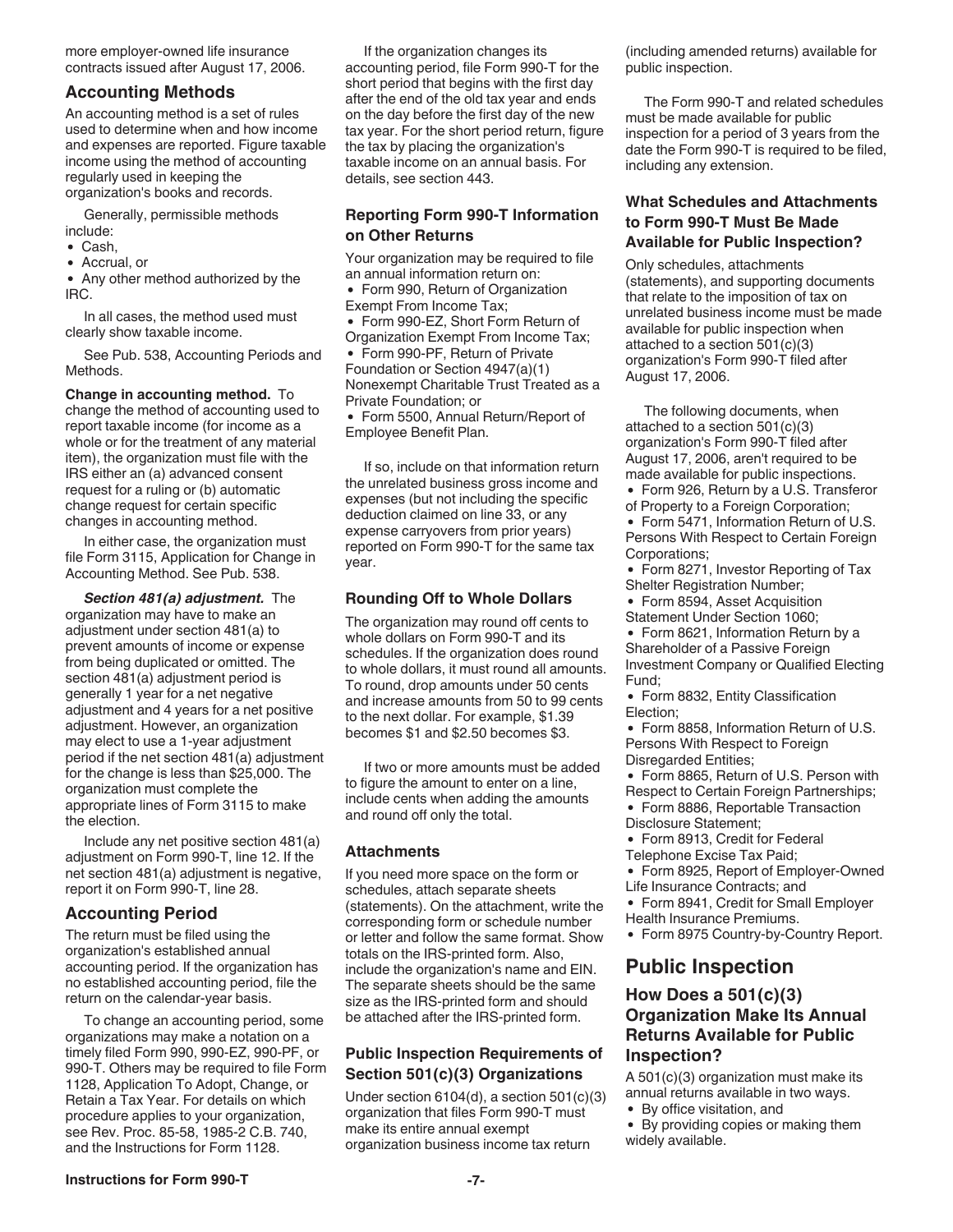#### **Public Inspection by Office Visitation**

A 501(c)(3) organization must make its annual returns available for public inspection without charge at its principal, regional, and district offices during regular business hours.

#### **Conditions that may be set for public inspection at the office.** A 501(c)(3) organization:

• May have an employee present,

Must allow the individual conducting the inspection to take notes freely during the inspection, and

Must allow an individual to make photocopies of documents at no charge but only if the individual brings photocopying equipment to the place of inspection.

**Determining if a site is a regional or district office.** A regional or district office is any office of a 501(c)(3) organization, other than its principal office, that has paid employees whose total number of paid hours a week are normally 120 hours or more. Include the hours worked by part-time (as well as full-time) employees in making that determination.

#### *What sites aren't considered a regional or district office.* A site isn't considered a regional or district office if:

1. The only services provided at the site further the organization's exempt purposes (for example, day care, health care, or scientific or medical research), and

2. The site doesn't serve as an office for management staff, other than managers who are involved only in managing the exempt function activities at the site.

*What if the 501(c)(3) organization doesn't maintain a permanent office?*  If the 501(c)(3) organization doesn't maintain a permanent office, it will comply with the public inspection by office visitation requirement by making the annual returns available at a reasonable location of its choice. It must permit public inspection:

Within a reasonable amount of time after receiving a request for inspection (normally, not more than 2 weeks), and At a reasonable time of day.

*Optional method of complying.* If a 501(c)(3) organization that doesn't have a permanent office wishes not to allow an inspection by office visitation, it may mail a copy of the requested documents instead of allowing an inspection. However, it must mail the documents within 2 weeks of receiving the request and may charge for copying and postage only if the requester consents to the charge.

*501(c)(3) organizations with a permanent office but limited or no hours.* Even if a 501(c)(3) organization has a permanent office but no office hours or very limited hours during certain times of the year, it must still meet the office visitation requirement. To meet this requirement during those periods when office hours are limited or not available, follow the rules above under *What if the 501(c)(3) organization does not maintain a permanent office?*

### **Public Inspection—Providing Copies**

A 501(c)(3) organization must provide copies of its annual returns to any individual who makes a request for a copy in person or in writing unless it makes these documents widely available.

**In-person requests for document copies.** A 501(c)(3) organization must provide copies to any individual who makes a request in person at the  $501(c)(3)$ organization's principal, regional, or district offices during regular business hours on the same day that the individual makes the request.

*Accepted delay in fulfilling an in-person request.* If unusual circumstances exist and fulfilling a request on the same day places an unreasonable burden on the 501(c)(3) organization, it must provide copies by the earlier of:

• The next business day following the day that the unusual circumstances end, or

The fifth business day after the date of the request.

Examples of unusual circumstances include:

• Receipt of a volume of requests (for document copies) that exceeds the 501(c) (3) organization's daily capacity to make copies,

• Requests received shortly before the end of regular business hours that require an extensive amount of copying, or

• Requests received on a day when the 501(c)(3) organization's managerial staff capable of fulfilling the request is conducting official duties (for example, student registration or attending an off-site meeting or convention) instead of its regular administrative duties.

*Use of local agents for providing copies.* A 501(c)(3) organization may use a local agent to handle in-person requests for document copies. If a  $501(c)(3)$ organization uses a local agent, it must immediately provide the local agent's name, address, and telephone number to the requester.

The local agent must:

• Be located within reasonable proximity to the principal, regional, or district office

where the individual makes the request, and

Provide document copies within the same time frames as the 501(c)(3) organization.

#### **Written requests for document copies.**

If a 501(c)(3) organization receives a written request for a copy of its annual returns (or parts of these documents), it must give a copy to the requester. However, this rule only applies if the request;

• Is addressed to a  $501(c)(3)$ organization's principal, regional, or district office;

• Is delivered to that address by mail, electronic mail (email), facsimile (fax), or a private delivery service approved by the IRS (see *Private delivery services (PDSs)*, earlier, for a list), and

Gives the address to which the document copies should be sent.

#### *How and when a written request is fulfilled.*

• Requested document copies must be mailed within 30 days from the date the 501(c)(3) organization receives the request.

Unless other evidence exists, a request or payment that is mailed is considered to be received by the 501(c)(3) organization 7 days after the postmark date.

• If an advance payment is required, copies must be provided within 30 days from the date payment is received.

If the  $501(c)(3)$  organization requires payment in advance and it receives a request without payment or with insufficient payment, it must notify the requester of the prepayment policy and the amount due within 7 days from the date it receives the request.

A request that is transmitted to the 501(c)(3) organization by email or fax is considered received the day the request is transmitted successfully.

• Requested documents can be emailed instead of the traditional method of mailing if the requester consents to this method.

A document copy is considered as provided on the:

- Postmark date,
- Private delivery date,
- Registration date for certified or registered mail,

• Postmark date on the sender's receipt for certified or registered mail, or

• Day the email is successfully

transmitted (if the requester agreed to this method).

*Requests for parts of a document copy.* A person can request all or any specific part or schedule of the annual returns and the 501(c)(3) organization must fulfill their request for a copy.

*Can an agent be used to provide copies?* A 501(c)(3) organization can use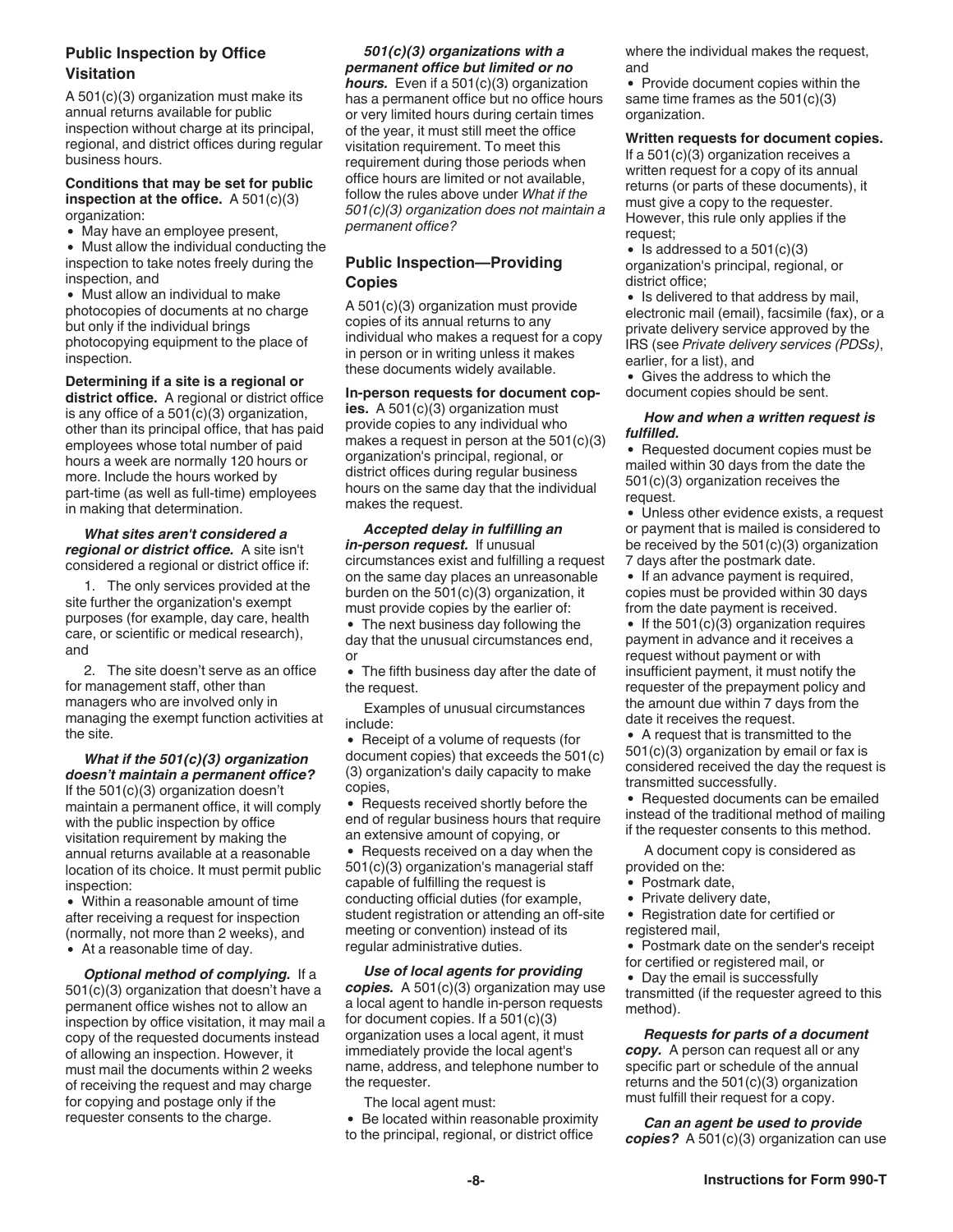<span id="page-8-0"></span>an agent to provide document copies for the written requests it receives. However, the agent must provide the document copies under the same conditions that are imposed on the 501(c)(3) organization itself. Also, if an agent fails to provide the documents as required, the 501(c)(3) organization will continue to be subject to penalties.

*Example.* The ABC Organization retained an agent to provide copies for all written requests for documents. However, ABC Organization received a request for document copies before the agent did.

The deadline for providing a response is referenced by the date that the ABC Organization received the request and not when the agent received it. If the agent received the request first, then a response would be referenced to the date that the agent received it.

**Can a fee be charged for providing copies?** A 501(c)(3) organization may charge a reasonable fee for providing copies. Also, it can require the fee to be paid before providing a copy of the requested document.

*What is a reasonable fee?* A fee is reasonable only if it is no more than the per-page copying fee charged by the IRS for providing copies, plus no more than the actual postage costs incurred to provide the copies.

*What forms of payment must the 501(c)(3) organization accept?* The form of payment depends on whether the request for copies is made in person or in writing.

Cash and money order must be accepted for in-person requests for document copies. The 501(c)(3) organization, if it wishes, may accept additional forms of payment.

Certified check, money order, and either personal check or credit card must be accepted for written requests for document copies. The 501(c)(3) organization, if it wishes, may accept additional forms of payment.

*Other fee information.* If a 501(c)(3) organization provides a requester with notice of a fee and the requester doesn't pay the fee within 30 days, the 501(c)(3) organization may ignore the request.

If a requester's check doesn't clear on deposit, the 501(c)(3) organization may ignore the request.

If a 501(c)(3) organization doesn't require prepayment and the requester doesn't prepay, the 501(c)(3) organization must receive consent from the requester if the copying and postage charge exceeds \$20.

**501(c)(3) organizations subject to a harassment campaign.** If the IRS

determines that a 501(c)(3) organization is being harassed, it isn't required to comply with any request for copies that it reasonably believes is part of the harassment campaign.

A group of requests for a 501(c)(3) organization's annual return is indicative of a harassment campaign if the requests are part of a single coordinated effort to disrupt the operations of the 501(c)(3) organization rather than to collect information about it.

**Requests that may be disregarded without IRS approval.** A 501(c)(3) organization may disregard any request for copies of all or part of any document beyond the first two received within any 30-day period or the first four received within any 1-year period from the same individual or the same address.

#### **Making the Annual Returns Widely Available**

A 501(c)(3) organization doesn't have to provide copies of its annual returns if it makes these documents widely available. However, it must still allow public inspection by office visitation.

**How does a 501(c)(3) organization make its annual returns widely available?** A 501(c)(3) organization's annual returns are widely available if it meets all four of the following requirements.

1. The Internet posting requirement is met if:

The document is posted on an Internet page that the 501(c)(3) organization establishes and maintains, or

The document is posted as part of a database of like documents of other tax-exempt organizations on an Internet page established and maintained by another entity.

2. An additional posting information requirement is met if:

The Internet page through which the document is available clearly informs readers that the document is available and provides instructions for downloading the document;

After it is downloaded and viewed, the web document exactly reproduces the image of the annual return as it was originally filed with the IRS, except for any information permitted by statute to be withheld from public disclosure; and

Any individual with access to the Internet can access, download, view, and print the document without special computer hardware or software required for that format (except software that is readily available to members of the public without payment of any fee) and without payment of a fee to the 501(c)(3) organization or to another entity maintaining the web page.

3. The reliability and accuracy requirements are met if the entity maintaining the Internet page:

• Has procedures for ensuring the reliability and accuracy of the document that it posts on the page;

Takes reasonable precautions to prevent alteration, destruction, or accidental loss of the document when posted on its page; and

Corrects or replaces the document if a posted document is altered, destroyed, or lost.

4. The notice requirement is met if a 501(c)(3) organization notifies any individual requesting a copy of its annual return where the documents are available (including the Internet address). If the request is made in person, the 501(c)(3) organization must notify the individual immediately. If the request is in writing, it must notify the individual within 7 days of receiving the request.

#### **Penalties**

A penalty may be imposed on any person who doesn't make the annual returns (including all required attachments) available for public inspection according to the section 6104(d) rules discussed, earlier. If more than one person fails to comply, each person is jointly and severally liable for the full amount of the penalty. The penalty amount is \$20 for each day during which a failure occurs. The maximum penalty that may be imposed on all persons for any one annual return is \$10,000.

Any person who willfully fails to comply with the section 6104(d) public inspection requirements is subject to an additional penalty of \$5,000.

## **Specific Instructions**

### **Period Covered**

File the 2017 return for calendar year 2017 or a fiscal year beginning in 2017 and ending in 2018. For a fiscal year, fill in the tax year information at the top of the form.

The 2017 Form 990-T may also be used if:

• The organization has a tax year of less than 12 months that begins and ends in 2018, and

The 2018 Form 990-T isn't available at the time the organization is required to file its return. The organization must show its 2018 tax year on the 2017 Form 990-T and take into account any tax law changes that are effective for tax years beginning after December 31, 2017.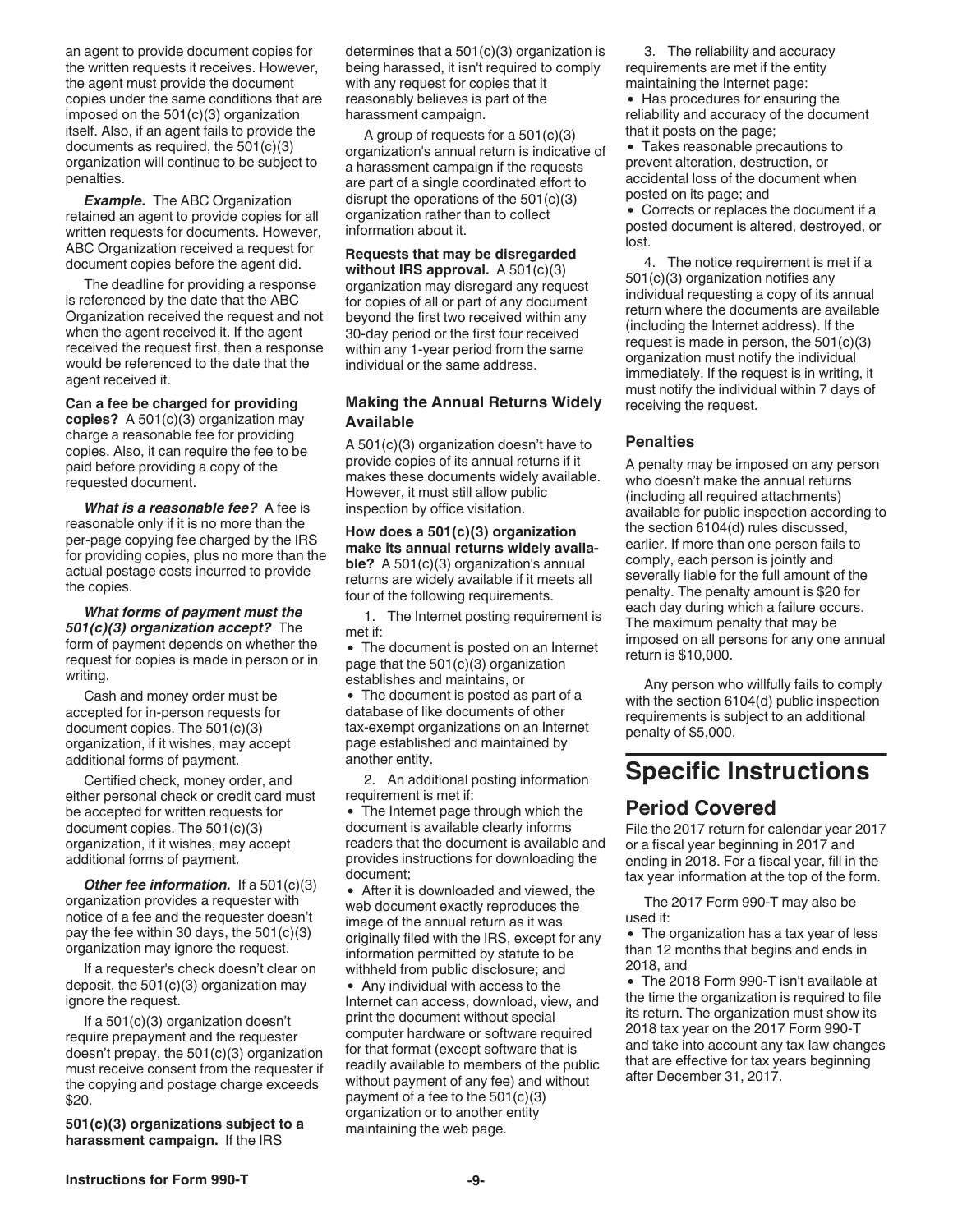#### <span id="page-9-0"></span>**Name and Address**

The name and address on Form 990-T should be the same as the name and address shown on other Forms 990.

Include the suite, room, or other unit number after the street address. If the Post Office doesn't deliver mail to the street address and the organization has a P.O. box, show the box number instead of the street address.

If the organization receives its mail in care of a third party (such as an accountant or an attorney), enter on the street address line "C/O" followed by the third party's name and street address or P.O. box.



*A corporation, or is incorporated with the state—an amendment to the articles of incorporation along with proof of filing with the state.*

*A trust—an amendment to the trust agreement with the trustee(s) signature. An association, or an unincorporated association—an amendment to the articles of association, constitution, by-laws, or other organizing document with signatures of at least two officers/ members.*

### **Blocks A Through J**

**Block A.** If the organization has changed its address since it last filed a return, check Block A.



*If a change in address occurs after the return is filed, use* Form 8822– B, Change of Address or

Responsible Party - Business*, to notify the IRS of the new address.*

**Block B.** Check the box under which the organization receives its tax exemption.

Qualified pension, profit-sharing, and stock bonus plans should check the 501 box and enter "a" between the first set of parentheses.

For other organizations exempt under section 501, check the box for 501 and enter the section that describes their tax exempt status, for example, 501(c)(3).

For tax exempt organizations that don't receive their exemption under section 501, use the following guide.

| IF you are $a \ldots a$                          | <b>THEN check this</b><br>box |
|--------------------------------------------------|-------------------------------|
| IRA, SEP, or SIMPLE                              | 408(e)                        |
| Roth IRA                                         | 408A                          |
| Archer MSA                                       | 220(e)                        |
| Coverdell ESA                                    | 530(a)                        |
| <b>Qualified State</b><br><b>Tuition Program</b> | 529(a)                        |

For an "applicable reinsurance entity" described in section 1341(c)(1) of the Affordable Care Act of 2010 (ACA), don't check any of the boxes. Instead, write "Applicable Reinsurance Entity" across the top of the Form 990-T.

**Block C.** Enter the total of the end-of-year assets from the organization's books of account.

**Block D.** An employees' trust described in section 401(a) and exempt under section 501(a) should enter its own trust identification number in this block.

An IRA trust enters its own EIN in this block. An IRA trust never uses a social security number or the trustee's EIN.

An EIN may be applied for: Online—Click on the *Employer ID Numbers (EINs)* link at *[Business&Self-](https://www.irs.gov/businesses/small-businesses-self-employed)[EmployedCenter](https://www.irs.gov/businesses/small-businesses-self-employed)*. The EIN is issued immediately once the application information is validated.

By mailing or faxing Form SS-4, Application for Employer Identification Number.

**Note.** Only organizations located in the United States or U.S. possessions can use the online application. Foreign organizations must use one of the other methods to apply for an EIN.

**Block E.** Enter the applicable unrelated business activity code(s) that specifically describes the organization's unrelated business activity. If a specific activity code doesn't accurately describe the organization's activities, then choose a general code (listed later) that best describes its activity.

**Block F.** If the organization is covered by a group exemption, enter the group exemption number.

**Block G.** Check the box that describes your organization, unless you are an applicable reinsurance entity under section 1341(c)(1) of the ACA.

"Other trust" includes IRAs, SEPs, SIMPLEs, Roth IRAs, Coverdell IRAs, and Archer MSAs.

Section 529 organizations check the 501(c) corporation or 501(c) trust box depending on whether the organization is a corporation or a trust. Also, the box for 529(a) in Block B must be checked.

If you check "501(c) corporation," leave line 36 blank. If you check "501(c) trust," "401(a) trust," or "Other trust" leave lines 35a, b, and c blank.

An applicable reinsurance entity should check **none** of the boxes.

**Block H.** Describe the primary unrelated business activity of your organization based on unrelated income. Attach a statement if more space is needed.

**Block I.** Check the "Yes" box if your organization is a corporation and either 1 or 2 below applies:

1. The corporation is a subsidiary in an affiliated group (defined in section 1504) but isn't filing a consolidated return for the tax year with that group.

2. The corporation is a subsidiary in a parent-subsidiary controlled group (defined in section 1563).

*Excluded member.* If the corporation is an "excluded member" of a controlled group (see section 1563(b)(2)), it is still considered a member of a controlled group for purposes of Block I.

**Block J.** Enter the name of the person who has the organization's books and records and the telephone number at which he or she can be reached.

### **Part I. Unrelated Trade or Business Income**

Complete lines 1 through 13, column (A). If the amount on line 13 is \$10,000 or less, you may complete only line 13 for columns (B) and (C). These filers don't have to complete Schedules A through K (however, refer to applicable schedules when completing column (A)). If the amount on line 13, column (A), is more than \$10,000, complete all lines and schedules that apply. Refer to the corresponding schedules to determine the amount to be reported on each line.

**Member income of mutual or cooperative electric companies.** Income of a mutual or cooperative electric company described in section 501(c)(12) which is treated as member income under subparagraph (H) of that section is excluded from unrelated business taxable income.

**Income from qualifying shipping activities.** The organization's gross income doesn't include income from qualifying shipping activities (as defined in section 1356) if the organization makes an election under section 1354 on a timely filed return (including extensions) to be taxed on its notional shipping income (as defined in section 1353) at the highest corporate rate. If the election is made, the organization generally may not claim any loss, deduction, or credit with respect to qualifying shipping activities. An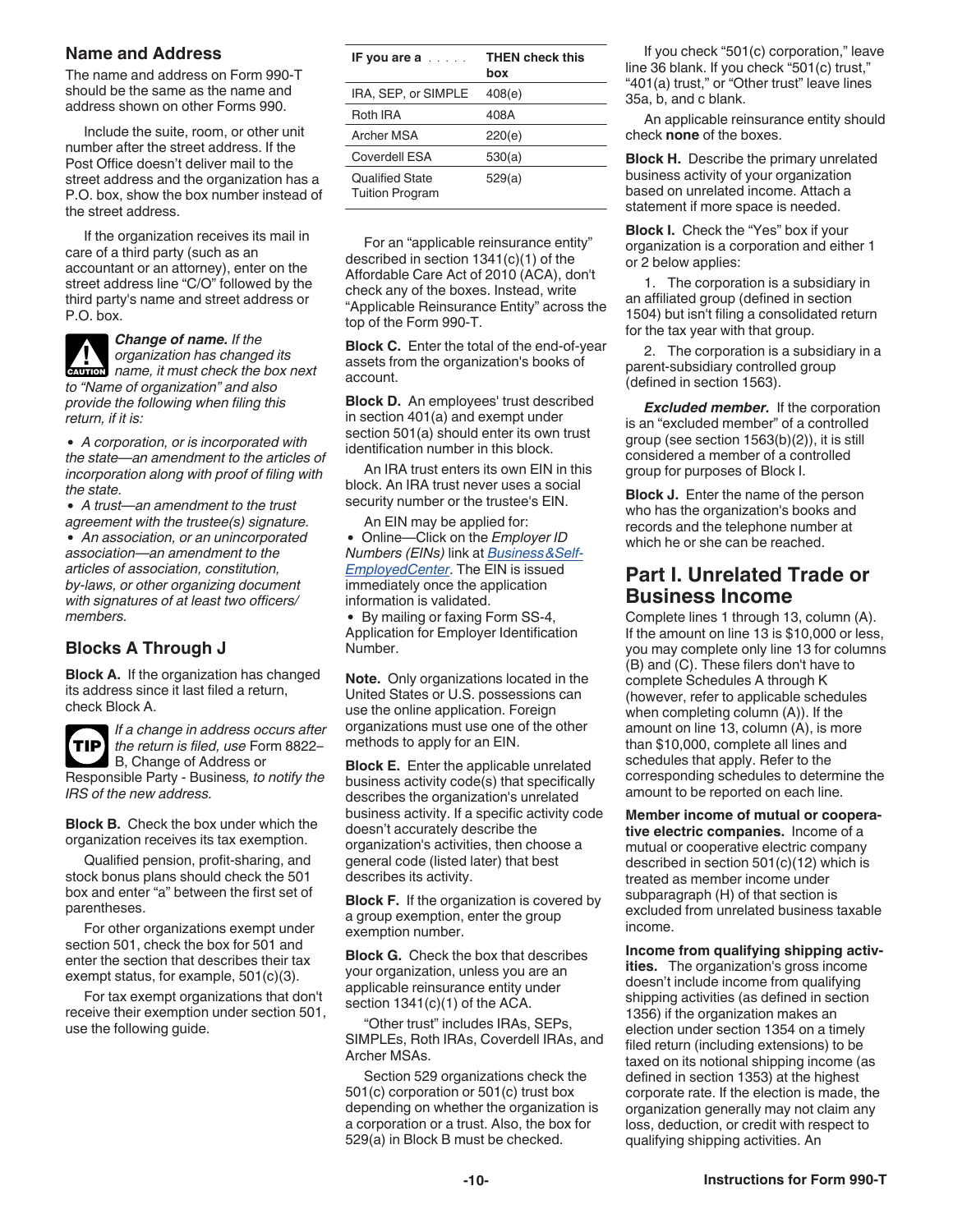organization making this election also may elect to defer gain on the disposition of a qualifying vessel under section 1359. Use Form 8902, Alternative Tax on Qualifying Shipping Activities, to figure the tax. Include the alternative tax on Form 990-T, Part IV, line 43.

#### **Passive loss and at-risk limitations.**

Under section 469, certain taxpayers, including certain tax-exempt organizations, may not deduct a passive activity loss (PAL). Such tax-exempt organizations ("affected tax-exempt organizations") include a trust (such as a trust described in section 501(c), a trust described in section 401(a), or an IRA), and a corporation if at any time during the last half of its tax year more than 50% in value of the outstanding stock of the corporation is owned, directly or indirectly, by or for not more than five organizations that are private foundations under section 509(a) or are described in sections 401(a) or 501(c)(17) (for example, a stock corporation described in section 501(c)(2) with a 401(a) parent or private foundation parent).

A PAL occurs when total losses (including prior year unallowed losses) from all your passive activities exceed the total income from all your passive activities. Generally, passive activities include: (1) trade or business activities in which you didn't materially participate for the tax year; and (2) rental activities, regardless of your participation. If you have income or loss from a passive activity, several lines on the Form 990-T may be affected by these rules.

PALs can't be used to offset income from nonpassive activities. Passive activity income doesn't include portfolio income. Portfolio income (see Temp. Reg. section  $1.469-2T(c)(3)$ ) is income from a nonpassive activity. Portfolio income includes all gross income, other than income derived in the ordinary course of a trade or business, that is attributable to interest, dividends, annuities, and royalties (by contrast, a bank's receipt of interest is in the ordinary course of a trade or business, as is a securities dealer's receipt of dividends). Portfolio income also includes gain or loss from the disposition of property that produces portfolio income or is held for investment (see section 163(d)(5)). The rule treating portfolio income as not from a passive activity doesn't apply to the extent that income, of a type generally regarded as portfolio income, is derived in the ordinary course of a trade or business. For example, the business income of a bank typically is largely interest. Similarly, a securities broker/dealer may earn a substantial portion of the income from the business in the form of dividends and gains on sales of dividend-bearing instruments. Interest income may also arise in the ordinary

course of a trade or business with respect to installment sales and interest charges on accounts receivable. This means that portfolio income may not be reduced by PALs or passive activity credits. For example, any portfolio income earned by a trust described in section 501(a) that is unrelated business taxable income (such as unrelated debt-financed income) may not be offset by PALs from an unrelated trade or business.

Section 469(k) provides that the passive activity limitations must be applied separately to items from each publicly traded partnership (PTP). A PTP is a partnership whose interests are traded on an established securities market or are readily tradable on a secondary market (or its substantial equivalent). PALs from a PTP generally may be used only to offset income or gain from passive activities of the same PTP. This means that a partner in a PTP may not use PALs and passive activity credits from a PTP to offset income from other sources, including passive activity income from another PTP. Such PALs and passive activity credits aren't allowed for the taxable year.

Generally, PALs are subject to other limitations (for example, basis and at-risk limitations) before they are subject to the PAL limitations. For example, the at-risk rules under section 465 generally prohibit trusts and corporations that are affected tax-exempt organizations from claiming losses from activities in excess of the taxpayer's amount at risk in the activity.

An affected tax-exempt organization may need to attach Form 6198, At-Risk Limitations, and either Form 8582, Passive Activity Loss Limitations, or Form 8810, Corporate Passive Activity Loss and Credit Limitations. For more information on these rules, see Pub. 925, Passive Activity and At-Risk Rules.

*How to report income received from a payment card and third party network transactions. An organization that receives a Form 1099-K reporting a "gross amount" received from payment card and third party network transactions in the tax year should report these amounts in the same manner as if the payments weren't reported on a Form 1099-K. There isn't any one specific line on which to report an amount from Form 1099-K; the correct line should be determined based on the nature of the payments. Some payments received may constitute unrelated business income; see the instructions below to determine the appropriate line. For instance, if some of the payments are sales income from an unrelated business, then those payments would be reported on line 1a. Retain Forms 1099-K with your other records.* **TIP**

#### **Line 1a. Gross Receipts or Sales**

Enter the gross receipts from any unrelated trade or business regularly conducted that involves the sale of goods or performance of services.

*A section 501(c)(7) social club would report its restaurant and bar receipts from nonmembers on line 1, but would report its investment income on line 9 and in Schedule G.* **TIP**

**Advance payments.** In general, advance payments are reported in the year of receipt. To report income from long-term contracts, see section 460. For special rules for reporting certain advance payments for goods and long-term contracts, see Regulations section 1.451-5. For permissible methods for reporting advance payments for services and certain goods by an accrual method organization, see Rev. Proc. 2004-34, 2004-22 I.R.B. 991, available at *[IRS.gov/](https://www.irs.gov/irb/2004-22_IRB/ar16.html) [IRB2004-22](https://www.irs.gov/irb/2004-22_IRB/ar16.html)*.

**Installment sales.** Generally, the installment method cannot be used for dealer dispositions of property. A "dealer disposition" is (a) any disposition of personal property by a person who regularly sells or otherwise disposes of personal property of the same type on the installment plan or (b) any disposition of real property held for sale to customers in the ordinary course of the taxpayer's trade or business.

These restrictions on using the installment method don't apply to dispositions of property used or produced in a farming business or sales of time-shares and residential lots for which the organization elects to pay interest under section 453(l)(3).

For sales of time-shares and residential lots reported under the installment method, the organization's income tax is increased by the interest payable under section 453(l)(3). To report this addition to the tax, see the instructions for line 43.

Enter on line 1a and line 3, the gross profit on collections from installment sales for any of the following.

- Dealer dispositions of property before March 1, 1986.
- Dispositions of property used or produced in the trade or business of farming.

Certain dispositions of time-shares and residential lots reported under the installment method.

Attach a statement showing the following information for the current and the 3 preceding years.

- 1. Gross sales,
- 2. Cost of goods sold,
- 3. Gross profits,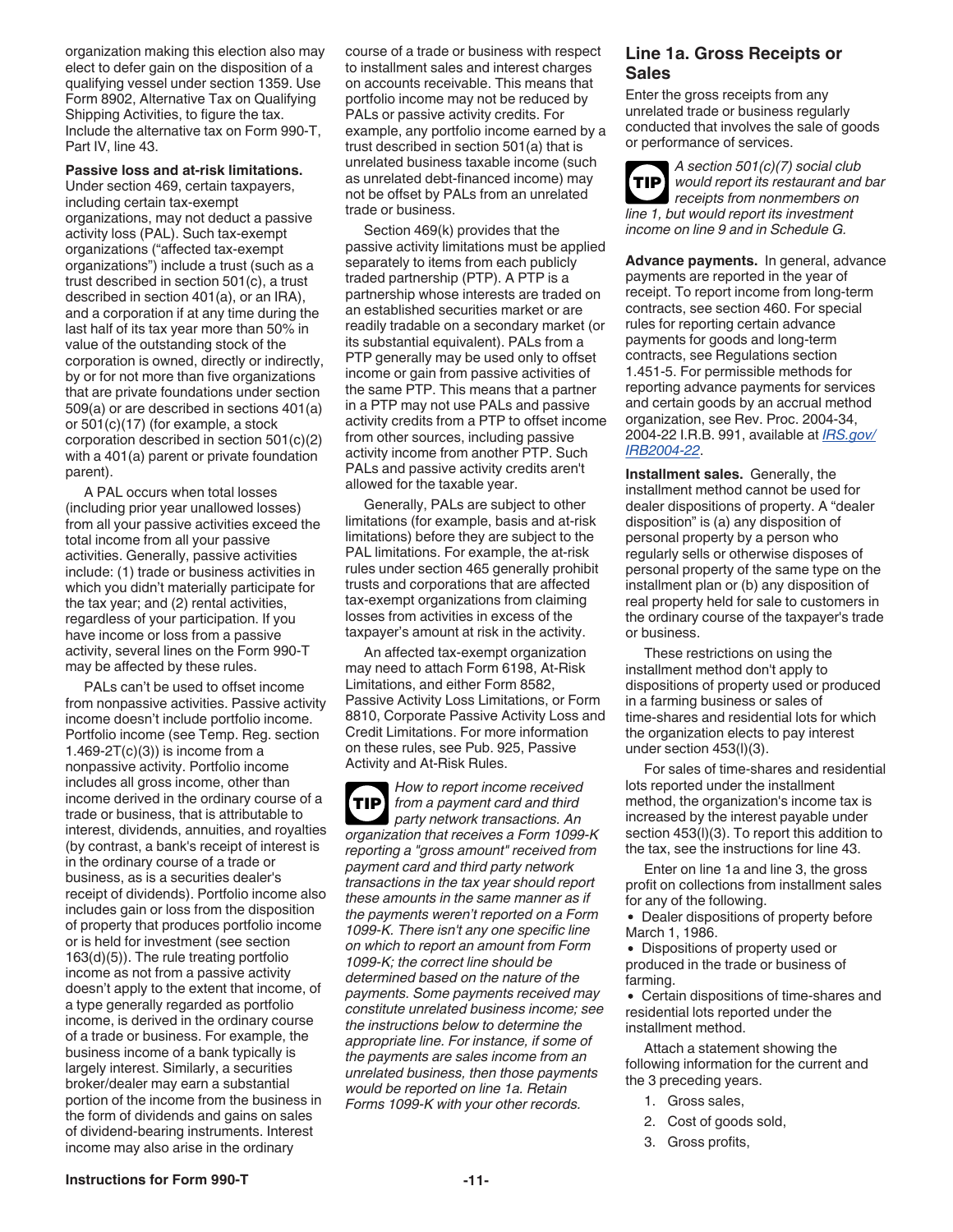4. Percentage of gross profits to gross sales,

5. Amount collected, and

6. Gross profit on amount collected.

#### **Nonaccrual experience method.**

Accrual method organizations aren't required to accrue certain amounts to be received from the performance of services that, on the basis of their experience, won't be collected, if:

The services are in the fields of health, law, engineering, architecture, accounting, actuarial science, performing arts, or consulting; or

The organization's average annual gross receipts for the 3 prior tax years doesn't exceed \$5 million.

This provision doesn't apply to any amount if interest is required to be paid on the amount or if there is any penalty for failure to timely pay the amount. See Regulations section 1.448-2. Organizations that qualify to use the nonaccrual experience method should attach a statement showing total gross receipts, amounts not accrued as a result of the application of section 448(d)(5), and the net amount accrued. Enter the net amount on line 1a.

**Gain or loss on disposition of certain brownfield property.** Gain or loss from the qualifying sale, exchange, or other disposition of a qualifying brownfield property (as defined in section 512(b)(19) (C)), which was acquired by the organization after December 31, 2004, is excluded from unrelated business taxable income and is excepted from the debt-financed rules for such property. See section 512(b)(19) and 514(b)(1)(E).

### **Line 4a. Capital Gain Net Income**

Generally, organizations required to file Form 990-T (except organizations described in sections 501(c)(7), (9), and (17)) aren't taxed on the net gains from the sale, exchange, or other disposition of property. However, net capital gains on debt-financed property, capital gains on cutting timber, and ordinary gains on sections 1245, 1250, 1252, 1254, and 1255 property are taxed. See Form 4797, Sales of Business Property, and its instructions for additional information.

Also, any capital gain or loss passed through from an S corporation or any gain or loss on the disposition of S corporation stock by a qualified tax exempt organization (see *S Corporations*, later) is taxed as a capital gain or loss, and reported on line 4.

Capital gains and losses should be reported by a trust on Schedule D (Form 1041), Capital Gains and Losses, and by a corporation on Schedule D (Form 1120),

Capital Gains and Losses (and Form 8949, Sale and Other Dispositions of Capital Assets). Schedule D of Form 1041 or Form 1120 (and Form 8949 if applicable) must be attached to Form 990-T.

An organization that transfers securities it owns for the contractual obligation of the borrower to return identical securities recognizes no gain or loss. To qualify for this treatment, the organization must lend the securities under an agreement that requires:

1. The return of identical securities;

2. The payment of amounts equivalent to the interest, dividends, and other distributions that the owner of the securities would normally receive; and

3. The risk of loss or opportunity for gain not be lessened.

See section 512(a)(5) for details.

**Debt-financed property disposition.**  The amount of gain or loss to be reported on the sale, exchange, or other disposition of debt-financed property is the same percentage as the highest acquisition indebtedness for the property for the 12-month period before the date of disposition is to the average adjusted basis of the property. The percentage may not be more than 100%. See the instructions for Schedule E, column 5, to determine adjusted basis and average adjusted basis.

If debt-financed property is depreciable or depletable property, the provisions of sections 1245, 1250, 1252, 1254, and 1255 must be considered first.

*Example.* On January 1, 2016, an exempt educational corporation, using \$288,000 of borrowed funds, purchased an office building for \$608,000. The only adjustment to basis was \$29,902 for depreciation (straight line method under MACRS over the 39-year recovery period for nonresidential real property). The corporation (section 501(c)(3) organization) sold the building on December 31, 2017, for \$640,000. At the date of sale, the adjusted basis of the building was \$578,098 (\$608,000 − \$29,902) and the indebtedness remained at \$288,000. The adjusted basis of the property on the first day of the year of disposition was \$593,037. The average adjusted basis is \$585,568 ((\$593,037 +  $$578,098$ )  $\div$  2). The debt/basis percentage is 49% (\$288,000 ÷ \$585,568).

The taxable gain is \$30,332 (49%  $\times$ (\$640,000 − \$578,098)). This is a long-term capital gain. A corporation should enter the gain on Schedule D (Form 1120) Part II, line 6. A trust should enter the gain on Schedule D (Form 1041), if applicable. In either scenario (a

corporation or a trust), the educational organization must attach a statement to Form 990-T, in addition to the Schedule D attachment, showing how the gain was figured along the lines described in this example, if the details weren't provided with the Schedule D attachment(s).

**Disposition of property received from taxable subsidiary and used in unrelated business.** A taxable 80%-owned subsidiary corporation of one or more tax-exempt entities is generally subject to tax on a distribution in liquidation of its assets to its exempt parent (or parents). See section 337. The assets are treated as if sold at FMV.

"Tax-exempt entities" for this purpose include organizations described in sections 501(a), 529, and 115, charitable remainder trusts, U.S. and foreign governments; Indian tribal governments; international organizations; and similar non-taxable organizations.

A taxable corporation that transfers substantially all of its assets to a tax-exempt entity in a transaction that otherwise qualifies for nonrecognition treatment must recognize gain on the transaction as if it sold the assets at FMV. However, such a transfer isn't taxable if it qualifies as a like-kind exchange under section 1031 or an involuntary conversion under section 1033. In such a case the built-in appreciation is preserved in the replacement property received in the transaction. A "taxable corporation" is any corporation that isn't a tax-exempt entity as defined above, including an S corporation.

A corporation that changes status from taxable to tax-exempt is treated generally as if it transferred all of its assets to a tax-exempt entity immediately before the change in status (thus subjecting it to the tax on a deemed sale for fair FMV). This rule doesn't apply where the taxable corporation becomes exempt within 3 years of formation, or had previously been exempt and within several years (generally a period of 3 years) regains exemption, unless the principal purpose of the transactions is to avoid the tax on the change in status.

In the transactions described above, the taxable event is deferred for property that the tax-exempt entity immediately uses in an unrelated business. If the parent later disposes of the property, then any gain (not in excess of the amount not recognized) is included in the parent's unrelated business taxable income. If there is partial use of the assets in unrelated business, then there is partial recognition of gain or loss with respect to the assets not so used. Property is treated as disposed if the tax-exempt entity no longer uses it in an unrelated business.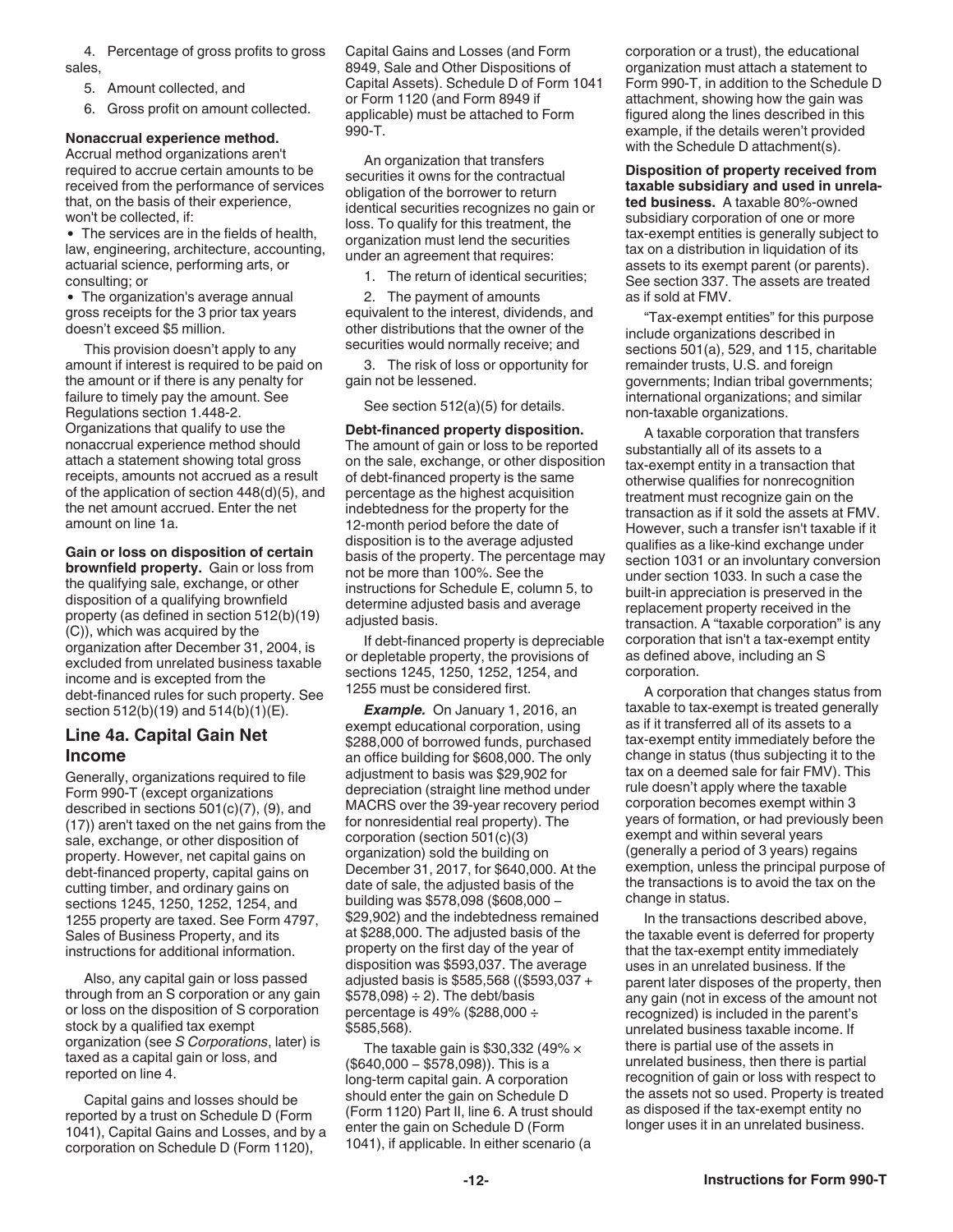Losses on the transfer of assets to a tax-exempt entity are disallowed if part of a plan having a principal purpose of recognizing losses.

#### **Line 4b. Net Gain or (Loss)**

Show gains and losses on other than capital assets on Form 4797. Enter on this line the net gain or (loss) from Form 4797, Part II, line 17.

An exempt organization using Form 4797 to report ordinary gain on sections 1245, 1250, 1252, 1254, and 1255 property will include only depreciation, amortization, or depletion allowed or allowable in figuring unrelated business taxable income or taxable income of the organization (or a predecessor organization) for a period when it wasn't exempt.

#### **Line 4c. Capital Loss Deduction for Trusts**

If a trust has a net capital loss, it is subject to the limitations of Schedule D (Form 1041). Enter on this line the loss figured on Schedule D (Form 1041).

#### **Line 5. Income or (Loss) From Partnerships and S Corporations**

In general, combine all partnership income or loss (determined later) with all S corporation income or loss and enter it on line 5. Also, for trusts and certain corporations, there are limitations on income and losses (including from partnerships and S corporations) under section 469 (the passive activity loss and credit limitation rules) and section 465 (at-risk limitations). For more information on these rules, see the discussion of the application of the passive loss and at-risk limitations to affected tax-exempt organizations in the introductory instructions to *Part I. Unrelated Trade or Business Income*, earlier.

#### **Partnerships**

If the organization is a partner in a partnership conducting an unrelated trade or business, enter the organization's share (whether or not distributed) of the partnership's income or loss from the unrelated trade or business. The organization is required to notify the partnership of its tax-exempt status.

Figure the gross income and deductions of the partnership in the same way you figure unrelated trade or business income the organization earns directly.

Attach a statement to this return showing the organization's share of the partnership's gross income from the unrelated trade or business, and its share of the partnership deductions directly

connected with the unrelated gross income. Also, see *Attachments*, earlier for other information you must include.

#### **S Corporations**

Qualified tax exempt organizations can be shareholders in an S corporation without the S corporation losing its status as an S corporation. Qualified tax exempt organizations that hold stock in an S corporation treat their stock interest as an interest in an unrelated trade or business. All items of income, loss, or deduction that the organization receives as a shareholder of the S corporation are taken into account in line 5 in figuring unrelated business taxable income and not reported on another line of Form 990-T that otherwise would apply, except capital gains and losses, which are reported on line 4. Report on line 4 any gain or loss on the disposition of S corporation stock.

**Qualified tax exempts.** A qualified tax exempt is an organization that is described in section 401(a) (qualified stock bonus, pension, and profit-sharing plans) or 501(c)(3) and exempt from tax under section 501(a).

**Exception.** Employee stock ownership plans (ESOPs) don't follow these S corporation rules if the S corporation stock is an employer security as defined in section 409(l).

Attach a statement to this return showing the qualified tax exempt's share of all items of income, loss, or deduction. Combine the income, loss, and deductions (except for the capital gains and losses) on the statement. If you hold stock in more than one S corporation, total the combined amounts. Show capital gains and losses separately and include them on line 4a. Also, see *Attachments*, earlier, for other information you must include.

#### **Line 6. Rent income**

Report on line 6 all rent income described in the instructions for Schedule C.

### **Line 7. Unrelated Debt-Financed Income**

Report on line 7 and Schedule E unrelated debt-financed income of the organization under sections 512(b)(4) and 514 only to the extent that the income doesn't constitute income from the conduct of an unrelated trade or business and isn't specifically taxable under other provisions of the Code, such as taxable rents from personal property leased with real property reportable on line 6 and Schedule C, or taxable interest, annuities, royalties, and rents from a controlled entity reportable on line 8 and Schedule F. See Regulations section 1.514(b)-1(b)(2). Gain or loss from the sale or disposition of

debt-financed property is reported on line 4 and not line 7 or Schedule E. Section 501(c)(7), (9), and (17) organizations should report income from debt-financed property on line 9 and Schedule G, not line 7 and Schedule E.

### **Line 8. Interest, Annuities, Royalties, and Rents from Controlled Organizations**

Report on line 8 and Schedule F interest, annuities, royalties, and rents (other than rents reportable on line 6 and Schedule C) from controlled entities to the extent taxable under section 512(b)(13). See Regulations section 1.512(b)-1(l)(5).

### **Line 9. Investment Income of a Section 501(c)(7), (9), or (17) Organization**

Report on line 9 and Schedule G all income of a section  $501(c)(7)$ ,  $(9)$ , or  $(17)$ organization from investments in securities and other similar investment income from nonmembers, other than rent income (gross rents are reportable on line 6 and Schedule C). For these purposes, investment income includes all income from debt-financed property.

#### **Line 12. Other Income**

Enter on line 12 any item of unrelated business income that isn't reportable elsewhere on the return. Include:

• Recoveries of bad debts deducted in earlier years under the specific charge-off method. Attach a separate statement of any items of other income to your return; • The amount from Form 6478, Alcohol

- and Cellulosic Biofuel Fuels Credit;
- The amount from Form 8864, Biodiesel and Renewable Diesel Fuels Credit; and

• Proceeds received from employerowned life insurance contracts issued after August 17, 2006. Complete Form 8925 and attach a copy to Form 990-T.

**Organizations described in section** 

**501(c)(19).** Enter the net income from an insurance business that was not properly set aside. These organizations may set aside income from payments received for life, sickness, accident, or health insurance for members of the organization or their dependents.

1. To provide for the payment of insurance benefits.

2. For a purpose specified in section 170(c)(4) (religious, charitable, scientific, literary, educational, etc.).

3. For administrative costs directly connected with benefits described in 1 and 2 above.

Amounts set aside and used for purposes other than those in 1, 2, or 3 above must be included in unrelated business taxable income for the tax year if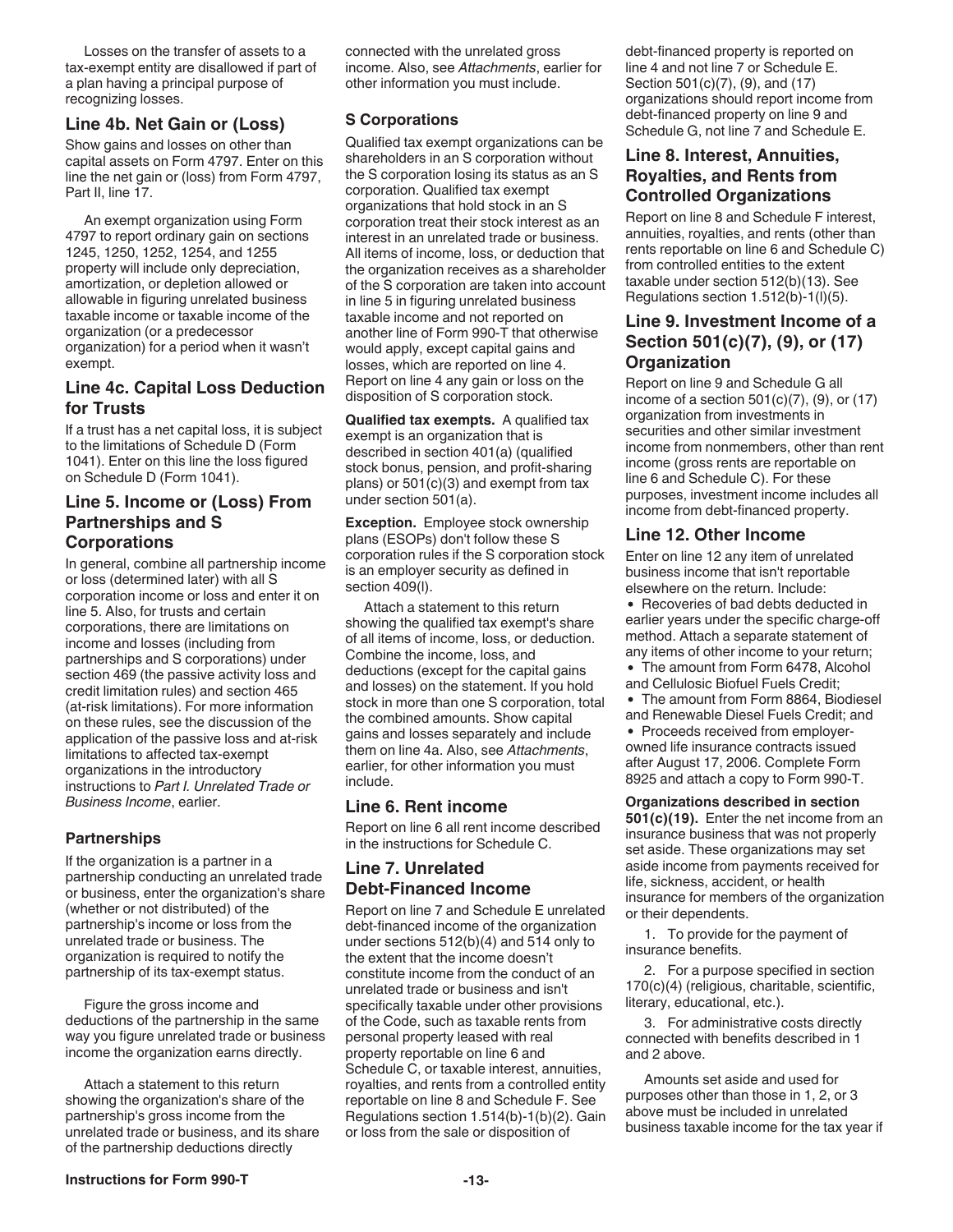<span id="page-13-0"></span>they were previously excluded from taxable income.

Any amount spent for a purpose described in section 170(c)(4) is first considered paid from funds earned by the organization from insurance activities if the income isn't used for the insurance activities.

Expenditures for lobbying aren't considered section 170(c)(4) expenses.

**Income from property financed with qualified 501(c)(3) bonds.** If any part of the property is used in a trade or business of any person other than a section 501(c) (3) organization or a governmental unit, and such use isn't consistent with the requirement for qualified 501(c)(3) bonds under section 145, your section 501(c)(3) organization is considered to have received unrelated business income in the amount of the greater of the actual rental income or the fair rental value of the property for the period it is used. No deduction is allowed for interest on the private activity bond. Report the greater of the actual rent or the fair rental value on line 12. Report allowable deductions in Part II. See sections 150(b)(3) and (c).

**Passive foreign investment company (PFIC) shareholders.** If your organization is a direct or indirect

shareholder of a PFIC within the meaning of section 1296, it may have income tax consequences under section 1291 on the disposition of the PFIC stock or on receipt of an excess distribution from the PFIC, described in section 1291(a). Your organization may have current income under section 1293 if the PFIC is a qualified electing fund (QEF) with respect to the organization.

Include on line 12 the portion of an excess distribution or section 1293 inclusion that is taxable as unrelated business taxable income. See Form 8621, Return by a Shareholder of a Passive Foreign Investment Company or Qualified Electing Fund.

See the instructions for Part III, lines 35c and 36, for reporting the deferred tax amount that may be owed by your organization with respect to an excess distribution.

### **Part II. Deductions Not Taken Elsewhere**

If the amount on Part I, line 13, column (A), is \$10,000 or less, you don't have to complete lines 14 through 28 of Part II. However, you must complete Part II, lines 29 through 34.

**Directly connected expenses.** Only expenses directly connected with unrelated trade or business income (except charitable contributions) may be deducted on these lines (see *Directly* 

*connected expenses*, earlier). Charitable contributions may be deducted, whether or not directly connected. Don't separately include in Part II any expenses that are reported in Schedules A through J, other than excess exempt expenses entered on line 26 and excess readership costs entered on line 27. For example, officers' compensation allocable to advertising income is reported on Schedule J only, and shouldn't be included on Schedule K or Part II, line 14.

#### **Limitations on Deductions**

The following items discuss certain areas in which the deduction may to some extent be limited.

#### **Activities Lacking a Profit Motive**

In some instances it is necessary to report income whether or not it comes from a trade or business (including interest, annuities, royalties, and rents from controlled organizations, and income of a section 501(c)(7), (9), or (17) organization other than exempt function income). If income is attributable to an activity lacking a profit motive, then a net loss from the activity can't be claimed on Form 990-T. Therefore, in Part I, column (B) and Part II, the total of deductions for expenses directly connected with income from an activity lacking a profit motive is limited to the amount of that income. Generally, an activity lacking a profit motive is one that isn't conducted for the purpose of producing a profit or one that has consistently produced losses when both direct and indirect expenses are taken into account.

### **Deductions Related to Property Leased to Tax-Exempt Entities**

For property leased to a governmental or other tax-exempt entity, or in the case of property acquired after March 12, 2004, that is treated as tax-exempt use property other than by reason of a lease, the organization may not claim deductions related to the property when they exceed the organization's income from the lease payments. Amounts disallowed may be carried over to the next year and treated as a deduction concerning the property. See section 470.

### **Transactions Between Related Taxpayers**

Generally, an accrual basis taxpayer may only deduct business expenses and interest owed to a related party in the year the payment is included in the income of the related party. See sections 163(e)(3), 163(j), and 267 for limitations on deductions for unpaid interest and expenses.

#### **Preference Items**

Corporations may be required to adjust deductions for depletion of iron ore and coal, intangible drilling and exploration and development costs, and the amortizable basis of pollution control facilities. See section 291 to determine the amount of the adjustment.

#### **Section 263A Uniform Capitalization Rules**

These rules require organizations to capitalize or include as inventory cost certain costs incurred in connection with:

The production of real property and tangible personal property held in inventory or held for sale in the ordinary course of business.

• Real property or personal property held in inventory (tangible and intangible) acquired for resale.

The production of real property and tangible personal property produced by the organization for use in its trade or business or in an activity engaged in for profit.

Tangible personal property produced by an organization includes a film, sound recording, videotape, book, or similar property.

**Indirect expenses.** Organizations subject to the section 263A uniform capitalization rules are required to capitalize direct costs and an allocable part of most indirect costs (including taxes) that benefit the assets produced or acquired for resale or are incurred by reason of the performance of production or resale activities.

For inventory, some of the indirect expenses that must be capitalized are:

- Administration expenses;
- Taxes;
- Depreciation;
- Insurance;
- Compensation paid to officers
- attributable to services;
- Rework labor: and

Contributions to pension, stock bonus, and certain profit-sharing, annuity, or deferred compensation plans.

Regulations section 1.263A-1(e)(3) specifies other indirect costs that relate to production or resale activities that must be capitalized and those that may be currently deductible.

**Interest expense.** Interest expense paid or incurred during the production period of designated property must be capitalized and is governed by special rules. See Regulations section 1.263A-8 through 1.263A-15.

**When are section 263A capitalized costs deductible?** The costs required to be capitalized under section 263A aren't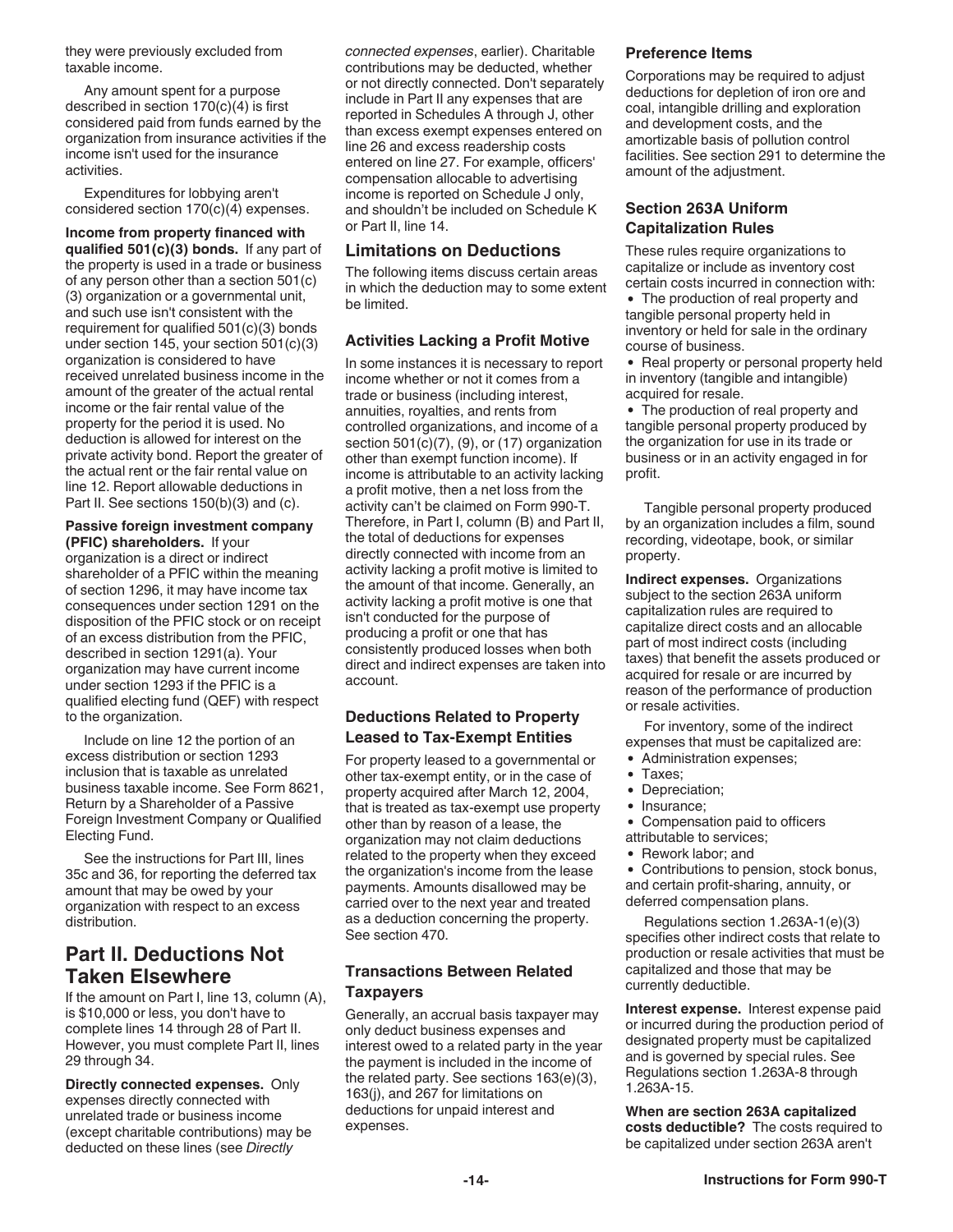deductible until the property (to which the costs relate) is sold, used, or otherwise disposed of by the organization.

**Exceptions.** Section 263A doesn't apply to:

• Personal property acquired for resale if the organization's average annual gross receipts for the 3 prior tax years were \$10 million or less;

• Timber:

Most property produced under long-term contract;

Certain property produced in a farming business;

- Research and experimental costs under section 174;
- Geological and geophysical costs

amortized under section 167(h);

• Intangible drilling costs for oil, gas, and geothermal property;

Mining exploration and development costs; and

• Inventory of an organization that accounts for inventories in the same manner as materials and supplies that aren't incidental. See *Schedule A. Cost of Goods Sold*, later.

See Regulations sections 1.263A-1 through 1.263A-3.

#### **Travel, Meals, and Entertainment**

Subject to limitations and restrictions discussed below, an organization can deduct ordinary and necessary travel, meals, and entertainment expenses paid or incurred in its trade or business. Also, special rules apply to deductions for gifts, skybox rentals, luxury water travel, convention expenses, and entertainment tickets. See section 274 and Pub. 463, Travel, Entertainment, Gift, and Car Expenses.

**Travel.** The organization can't deduct travel expenses of any individual accompanying an organization's officer or employee, including a spouse or dependent of the officer or employee, unless:

That individual is an employee of the organization, and

• His or her travel is for a bona fide business purpose and would otherwise be deductible by that individual.

**Meals and entertainment.** Generally, the organization can deduct only 50% of the amount otherwise allowable for meals and entertainment expenses paid or incurred in its trade or business. In addition (subject to exceptions under section 274(k)(2)):

Meals mustn't be lavish or extravagant; A bona fide business discussion must

occur during, immediately before, or immediately after the meal; and

• An employee of the organization must be present at the meal.

**Membership dues.** The organization may deduct amounts paid or incurred for membership dues in civic or public service organizations, professional organizations (such as bar and medical associations), business leagues, trade associations, chambers of commerce, boards of trade, and real estate boards. However, no deduction is allowed if a principal purpose of the organization is to entertain, or provide entertainment facilities for, members or their guests. In addition, organizations may not deduct membership dues in any club organized for business, pleasure, recreation, or other social purpose. This includes country clubs, golf and athletic clubs, airline and hotel clubs, and clubs operated to provide meals under conditions favorable to business discussion.

**Entertainment facilities.** The organization can't deduct an expense paid or incurred for use of a facility (such as a yacht or hunting lodge) for an activity usually considered entertainment, amusement, or recreation. For more information see *[Pub529MiscellaneousDeductions](https://www.irs.gov/pub/irs-pdf/p529.pdf)*.

*Amounts treated as compensation.*  The organization generally may be able to deduct otherwise nondeductible travel, meals, and entertainment expenses if the amounts are treated as compensation and reported on Form W-2 for an employee or Form 1099-MISC for an independent contractor and if the total amount of such compensation isn't unreasonable.

#### **Reducing Certain Expenses For Which Credits Are Allowable**

The organization must reduce the otherwise allowable deductions for expenses used to figure the credit by the amount of the following current year credits.

Disabled access credit.

Employer credit for social security and  $\bullet$ Medicare taxes paid on certain employee tips.

Credit for employer-provided childcare facilities and services.

- Orphan drug credit.
- Credit for small employer pension plan start-up costs.
- Mine rescue team training credit.

Credit for employer differential wage payments.

If the organization has any of these credits, figure each current year credit before figuring the deduction for expenses on which the credit is based.

### **Business start-up and organizational costs**

For business start-up and organizational costs paid or incurred after September 8, 2008, an organization can deduct up to \$5,000 of such costs in the year it begins business (unless the organization elects to capitalize the full amount of such costs). The \$5,000 deduction is reduced (but not below zero) by the amount the total costs exceed \$50,000. If the total costs are \$55,000 or more, the deduction is reduced to zero. Any costs not deducted must be amortized as explained below.

**Note.** For start-up and organizational costs paid or incurred after September 8, 2008, the organization isn't required to attach a statement or specifically identify the amount deducted for the election under sections 195(b) and 248(a) to be effective. It is a deemed election. Whether an organization deducts a portion of its start-up and organizational costs under Regulations sections 1.195-1 and 1.248-1 or elects to amortize the full amount of such costs, its election is irrevocable. For start-up and organizational costs paid or incurred after October 22, 2004, and before September 9, 2008, an organization generally must attach the statement required by Regulation sections 1.195-1(b) and 1.248-1(c) to make the election to deduct a portion of such costs (as explained above). This election is irrevocable. However, an organization can apply the provisions of these regulations to costs paid or incurred after October 22, 2004.

**Amortization.** Any costs not deducted under the above rules must be amortized ratably over the 180-month period, beginning with the month the organization begins business. See the Instructions for Form 4562, Depreciation and Amortization, for details. If the association elected to amortize business start-up and organizational costs paid or incurred before October 23, 2004, over a period of 60 months or more, it must continue to amortize those costs over the elected amortization period. Report the deductible amount of these costs and any amortization on line 28. For amortization that began during the tax year, complete and attach Form 4562.

### **Line 16. Repairs and Maintenance**

Enter the cost of incidental repairs and maintenance not claimed elsewhere on the return, such as labor and supplies, that don't add to the value or appreciably prolong the life of the property.

### **Line 17. Bad Debts**

Enter the total receivables from unrelated business activities that were previously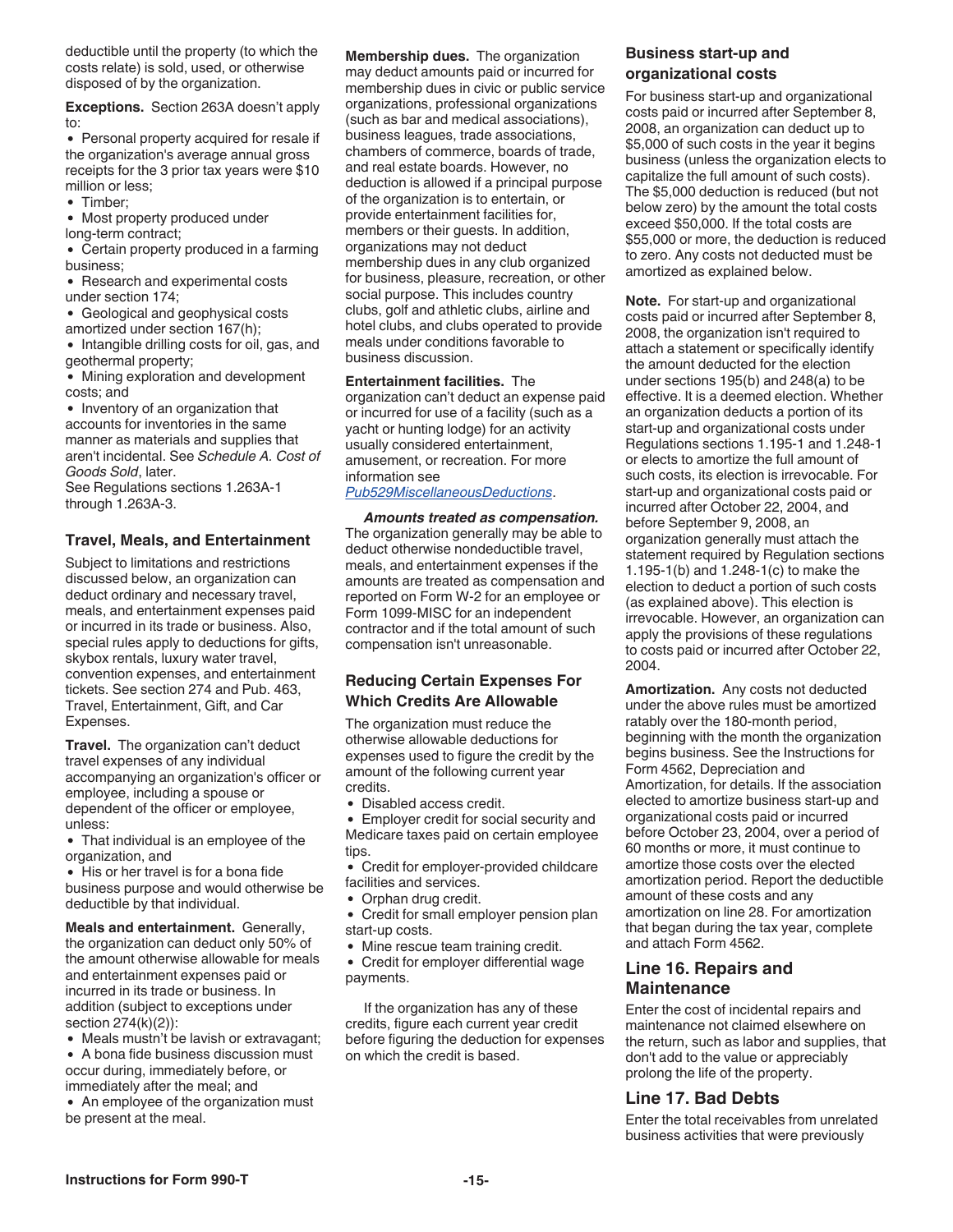included in taxable income and that became worthless in whole or in part during the tax year.

#### **Line 18. Interest**

Attach a separate statement listing the interest being claimed on this line.

**Interest allocation.** If the proceeds of a loan were used for more than one purpose (for example, to purchase a portfolio investment and to acquire an interest in a passive activity), an interest allocation must be made. See Temp. Reg. section 1.163-8T for the interest allocation rules.

**Tax-exempt interest.** Don't include interest on indebtedness incurred or continued to purchase or carry obligations on which the interest income is totally exempt from income tax. For exceptions, see section 265(b).

**Prepaid interest.** Generally, a cash basis taxpayer cannot deduct prepaid interest allocable to years following the current tax year. For example, during the tax year a cash basis taxpayer prepaid interest on a loan. The taxpayer can deduct only that part of the prepaid interest that was for the use of the loaned funds during the tax year, not for the use of the loaned funds during the subsequent years.

**Straddle interest.** Generally, the interest and carrying charges on straddles cannot be deducted and must be capitalized. See section 263(g).

**Original issue discount.** See section 163(e)(5) for special rules for the disqualified portion of original issue discount on a high yield discount obligation.

**Related party interest.** Certain interest paid or accrued by the organization (directly or indirectly) to a related person may be limited if no tax is imposed on such interest. See section 163(j).

**Interest on certain underpayments of tax.** Interest paid or incurred on any portion of an underpayment of tax that is attributable to an understatement arising from an undisclosed listed transaction or an undisclosed reportable avoidance transaction (other than a listed transaction) entered into in tax years beginning after October 22, 2004.

**Interest allocable to the production of designated property.** Don't deduct interest on debt allocable to the production of designated property. Interest that is allocable to such property produced by an organization for its own use or for sale must be capitalized. An organization must also capitalize any interest on debt allocable to an asset used to produce the earlier property. See section 263A(f) and Regulations sections 1.263A-8 through 1.263A-15.

**Interest on below-market loans.** See section 7872 for special rules regarding the deductibility of foregone interest on certain below-market-rate loans.

**Interest on which no tax is imposed (section 163(j)).** For tax years beginning after May 16, 2006, an organization that owns an interest in a partnership, directly or indirectly, must treat its distributive share of the partnership liabilities, interest income, and interest expense as liabilities, income, and expenses of the organization for purposes of applying the earnings stripping rules. See section 163(j)(8).

### **Line 19. Taxes and Licenses**

Enter taxes and license fees paid or accrued during the year, but don't include the following taxes.

Federal income taxes.

Foreign or U.S. possession income taxes if a foreign tax credit is claimed.

Taxes not imposed on your organization.

Taxes, including state or local sales taxes, paid or incurred in connection with an acquisition or disposition of property. These taxes must be treated as part of the cost of the acquired property or, in the case of a disposition, as a reduction in the amount realized on the disposition.

Taxes assessed against local benefits that increase the value of the property assessed (such as for paving, etc.). Taxes deducted elsewhere on the

return, such as those reflected in cost of goods sold.

See section 164(d) for apportionment of taxes on real property between the buyer and seller.

### **Line 20. Charitable Contributions**

Enter contributions or gifts actually paid within the tax year to or for the use of charitable and governmental organizations described in section 170(c). Also, enter any unused contributions carried over from earlier years. The deduction for contributions will be allowed whether or not directly connected with the conduct of a trade or business.

**Corporations.** The total amount claimed normally can't be more than 10% of unrelated business taxable income figured without regard to the following.

• Any deduction for contributions.

The domestic production activities deduction under section 199.

• Any net operating loss (NOL) carryback to the tax year under section 172.

• Any capital loss carryback to the tax year under section 1212(a)(1).

Corporations on the accrual basis can elect to deduct contributions paid by the 15th day of the 4th month after the end of the tax year if the contributions are authorized by the board of directors during the tax year. Attach a declaration statement to the return stating that the resolution authorizing the contributions was adopted by the board of directors during the tax year. The declaration statement must also include the date the resolution was adopted. See Regulations section 1.170A-11.

*Temporary suspension of 10% limitation for certain disaster-related contributions.* A corporation may elect to deduct qualified cash contributions without regard to the 10% taxable income limit. Qualified contributions are contributions that were made after August 22, 2017, and before January 1, 2018, to a qualified charitable organization (other than certain private foundations described in section 509(a)(3) or donor advised funds described in section 4966(d)(2)), for Hurricane Harvey, Irma, or Maria relief efforts, or contributions made after October 7, 2017, and before January 1, 2019, for relief efforts in the California wildfire disaster area. The corporation must obtain contemporaneous written acknowledgment (within the meaning of section 170(f)(8)) from the qualified charitable organization that the contribution was used or is to be used for hurricane relief efforts.

The total amount of the contribution claimed for hurricane relief efforts cannot exceed 100% of the corporation's unrelated business taxable income (as computed by substituting "100%" for "10%") over all other allowable charitable contributions. Any excess contributions are carried over to the next 5 years. See Pub. 976.

*Suspension of 10% limitation for farmers and ranchers.* An organization that is a qualified farmer or rancher (as defined in section  $170(b)(1)(E)$ ) that doesn't have publicly traded stock can deduct contributions of qualified conservation property without regard to the general 10% limit. The total amount of the contribution claimed for the qualified conservation property can't exceed "100%" of the excess of the organization's taxable income (as computed above substituting "100%" for "10%" over all other allowable charitable contributions). Any excess qualified conservation contributions can be carried over the next 15 years subject to the 100% limitation. See section 170(b)(2)(B).

Contributions of conservation property made after August 17, 2006, that is used in agriculture or live stock production must remain available for such productions.

*Carryover.* Charitable contributions over the 10% limitation can't be deducted for the tax year, but may be carried over to the next 5 tax years.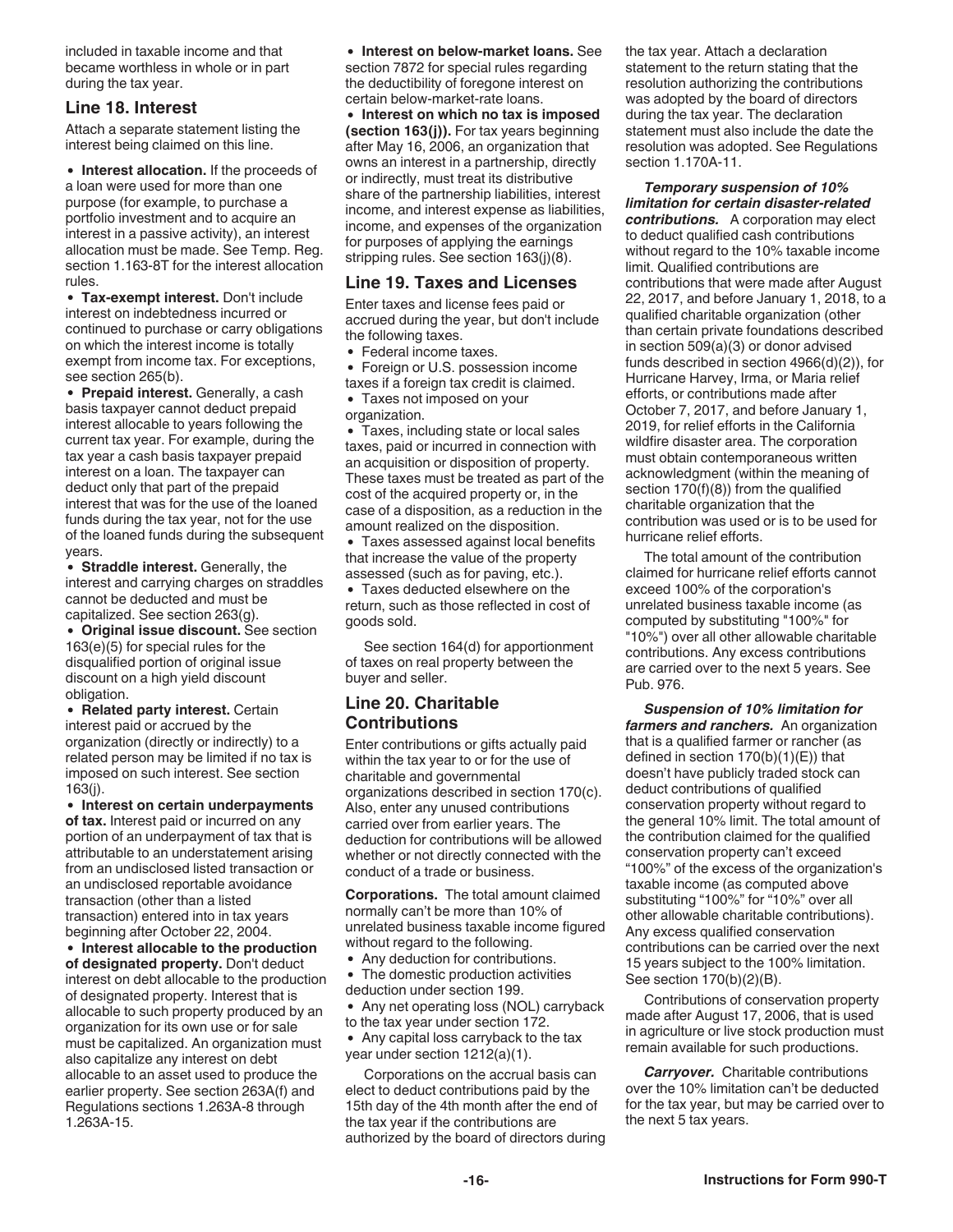In figuring the charitable contributions deduction, if the corporation has an NOL carryover to the tax year, the 10% limit is applied using the taxable income after taking into account any deduction for the NOL.

To figure the amount of any remaining NOL carryover to later years, taxable income must be modified. See section 172(b). To the extent charitable contributions are used to reduce taxable income for this purpose and increase a net operating loss carryover, a contributions carryover isn't allowed. See section 170(d)  $(2)(B)$ .

#### **Trusts.** In general:

1. For contributions to organizations described in section 170(b)(1)(A), the amount claimed may not be more than 50% of the unrelated business taxable income figured without this deduction; and

2. For contributions to other organizations, the amount claimed may not be more than the smaller of:

a. 30% of unrelated business taxable income figured without this deduction; or

b. The amount by which 50% of the unrelated business taxable income is more than the contributions allowed in 1 above.



*Contributions not allowable in whole or in part because of the limitations may not be deducted* 

*as a business expense but may be carried over to the next 5 tax years.*

#### **Substantiation requirements.**

Generally, no deduction is allowed for any contribution of \$250 or more, unless the organization gets a written acknowledgment from the donee organization that shows the amount of cash contributed, describes any property contributed, and either gives a description and a good faith estimate of the value of any goods or services provided in return for the contribution or states that no goods or services were provided in return for the contribution. The acknowledgment must be obtained by the due date (including extension) of the organization's return, or, if earlier, the date the return is filed. However, see section 170(f)(8) and the related regulations for exceptions to this rule. Don't attach the acknowledgment to the return but keep it with the organization's records.

**Note.** For contributions of cash, check, or other monetary gifts (regardless of the amount), the organization must maintain a bank record, or a receipt, letter, or other written communication from the donee organization indicating the name of the organization, the date of the contribution, and the amount of the contribution.

#### *Contributions of property other*

*than cash.* If an organization contributes property other than cash and claims over a \$500 deduction for the property, it must attach a statement to the return describing the kind of property contributed and the method used to determine its fair market value (FMV). All organizations generally must complete and attach Form 8283, Noncash Charitable Contributions, to their returns for contributions or property (other than money) if the total claimed deduction for all property contributed was more than \$5,000. Special rules apply to the contribution of certain property. See the Instructions for Form 8283. A donee organization must use Form 8282, Donee Information Return, to report information to the IRS and donors about dispositions of certain charitable deduction property made within 3 years after the donor contributed the property. See the Instructions for Form 8282.

#### **Special rules for contributions of certain easements in registered historic districts.** The following rules apply to certain contributions of real property interests located in a registered historic district.

A deduction is allowed for the qualified real property interest, if the exterior of the building (including the front, side, rear, and space above the building) is preserved and no portion of the exterior is changed in a manner that is inconsistent with its historical character. See section 170(h)(4)(B).

A deduction is allowed on the building only (no deduction is allowed for a structure or land) if located in a registered historic district. However, if listed in the National Register, a deduction is also allowed for structures or land areas. See section 170(h)(4)(C).

The organization must also include the following information with the tax return.

1. A qualified appraisal (as defined in section  $170(f)(11)(E)$  of the qualified property interest,

2. Photographs of the entire exterior of the building, and

3. A description of all restrictions on the development of the building. See section 170(h)(4)(B)(iii).

• The organization's deduction may be reduced if rehabilitation credits were claimed on the building. See section 170(f)(14).

A \$500 filing fee may apply to certain deductions over \$10,000. See section 170(f)(13).

**Reduced deductions for contributions for certain property.** The organization must reduce its deduction for contributions of certain capital gain property and qualified appreciated stock. See sections 170(e)(1) and 170(e)(5).

**Special rules for corporation.** A larger deduction is allowed for certain contributions of:

• Inventory and other property to certain organizations for use in the care of the ill, needy, or infants (including contributions of apparently wholesome food and contributions of qualified book inventory to public schools) (see section 170(e)(3) and Regulations section 1.170A-4A); and

• Scientific equipment used for research to institutions of higher learning or to certain scientific research organizations (see section  $170(e)(4)$ ).

See section 170, the related regulations, and Pub. 526, Charitable Contributions.

#### **Line 21. Depreciation**

Besides depreciation, include on line 21 the part of the cost, under section 179, that the organization elected to expense for certain tangible property placed in service during the tax year or carried over from the prior tax year. See Form 4562 and its instructions.

#### **Line 23. Depletion**

See sections 613 and 613A for percentage depletion rates for natural deposits. Attach Form T, Forest Activities Schedules, if a deduction is taken for depletion of timber.

#### **Line 24. Contributions to Deferred Compensation Plans**

Employers who maintain pension, profit-sharing, or other funded deferred compensation plans are generally required to file Form 5500. This requirement applies whether or not the plan is qualified under the IRC and whether or not a deduction is claimed for the current tax year. Section 6652(e) imposes a penalty for late filing of these forms. In addition, there is a penalty for overstating the pension plan deduction. See section 6662(f).

#### **Line 25. Employee Benefit Programs**

Enter the amount of contributions to employee benefit programs (such as insurance, health, and welfare programs) that aren't an incidental part of a deferred compensation plan included on line 24.

#### **Line 28. Other Deductions**

Enter on this line the deduction taken for amortization (see Form 4562) as well as other authorized deductions for which no space is provided on the return. Attach a separate statement listing the deductions claimed on this line. Deduct only items directly connected with the unrelated trade or business for which income is reported in Part I.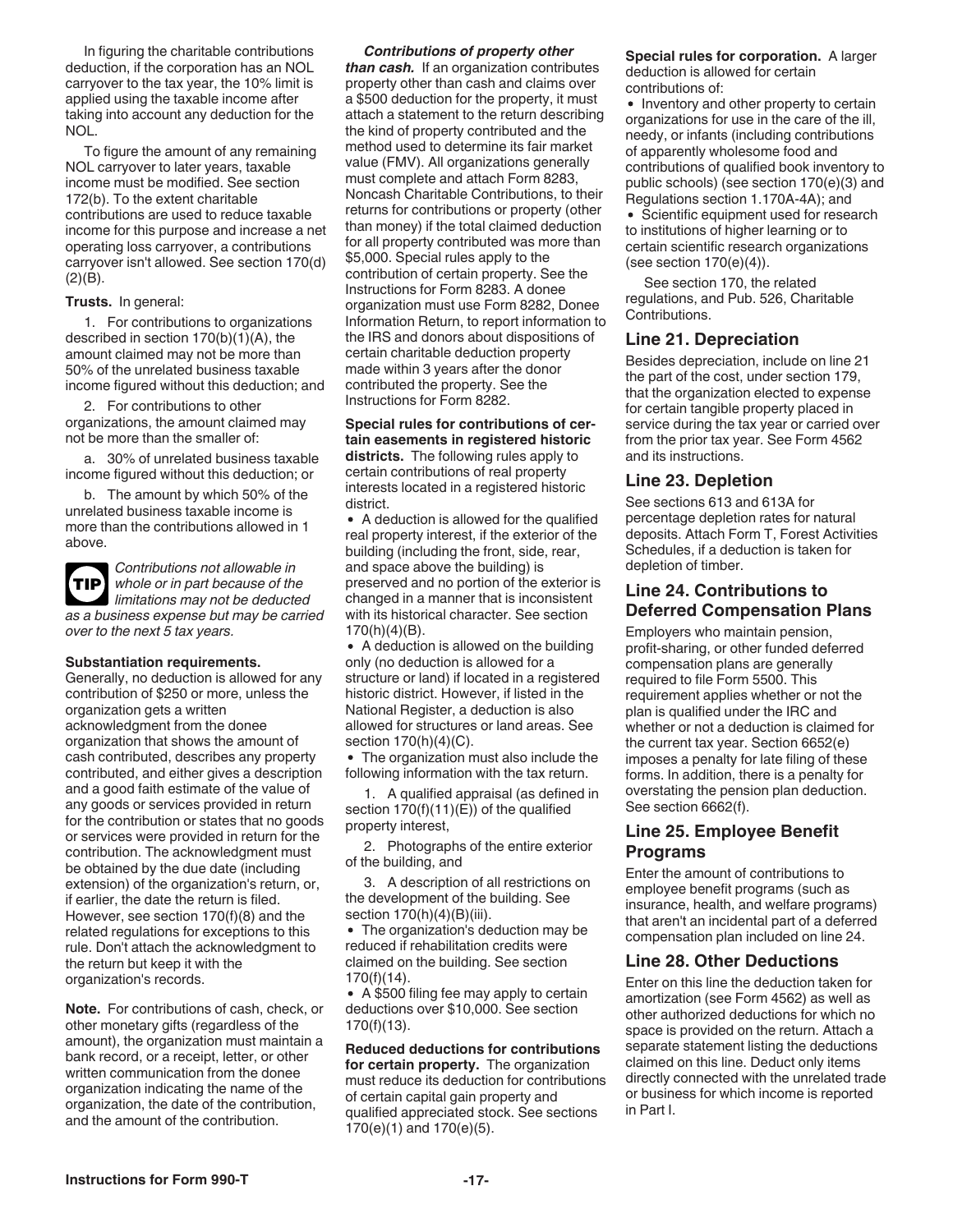#### <span id="page-17-0"></span>**Domestic production activities deduc-**

**tion.** Complete Form 8903 and enter the deduction on this line.

Don't deduct fines or penalties paid to a government for violating any law.

#### **Extraterritorial income exclusion.**  Complete Form 8873 and enter the deduction from line 52, on this line.

Don't deduct fines or penalties paid to a government for violating any law. The exclusion was repealed generally for transactions after 2004, with some exceptions. See Form 8873 and its instructions.

#### **Line 31. Net Operating Loss (NOL) Deduction**

The NOL deduction is the total of the net operating loss carryovers and carrybacks that can be deducted in the tax year. To be deductible, an NOL must have been incurred in an unrelated trade or business activity. See section 172(a).

Enter on line 31 the total NOL carryover from other tax years, but don't enter more than the amount shown on line 30. An organization that claims the deduction with respect to any NOL carried through taxable years for which the organization was not required to file Form 990-T must show the amount of the deduction and how it was computed, but the organization need not file a Form 990-T in order to preserve an NOL carryover. The amount of an NOL carryback or carryover is determined under section 172. See Regulations section 1.512(b)-1(e). Attach a statement showing the computation of the NOL deduction.

Under Code section 172(b), an organization generally may carry an NOL back up to 2 tax years or forward up to 20 tax years. An organization that wishes to carry an NOL back to a prior year must file an amended Form 990-T for that year. Form 1045 or 1139 can't be used for this purpose, though it may be attached to the amended Form 990-T to show the NOL computation. See Pub. 536, Net Operating Losses for Individuals, Estates and Trusts.

#### **Line 33. Specific Deduction**

A specific deduction of \$1,000 is allowed except for computing the net operating loss and the net operating loss deduction under section 172.

Only one specific deduction may be taken, regardless of the number of unrelated businesses conducted. However, a diocese, province of a religious order, or convention or association of churches is allowed one specific deduction for each parish, individual church, district, or other local unit that regularly conducts an unrelated trade or business. This applies only to those parishes, districts, or other local

units that aren't separate legal entities, but are components of a larger entity (diocese, province, convention, or association). Each specific deduction will be the smaller of \$1,000 or the gross income from any unrelated trade or business the local unit conducts. If you claim a total specific deduction larger than \$1,000, attach a statement showing how you figured the amount.

The diocese, province of a religious order, or convention or association of churches must file a return reporting the gross income and deductions of all its units that aren't separate legal entities. These local units can't file separate returns because they aren't separately incorporated. Local units that are separately incorporated must file their own returns and can't be included with any other entity except for a title holding company. See *Consolidated Returns*, earlier.

For details on the specific deduction, see section 512(b)(12) and the related regulations.

### **Part III. Tax Computation**

#### **Lines 35a and 35b**

Corporate members of a controlled group, as defined in section 1563, must check the box on line 35 and complete lines 35a and 35b. Lines 35a and 35b must agree with amount(s) reported on the Schedule O (Form 1120), Consent Plan and Apportionment Schedule for a Controlled Group, filed by the other component members of the controlled group. See Schedule O (Form 1120) and its instructions.

The term "controlled group" means any parent-subsidiary group, brother-sister group, or combined group. See the definitions below.

#### *Parent-subsidiary group.*

Parent-subsidiary group is one or more chains of corporations connected through stock ownership with a common parent corporation if:

• Stock possessing at least 80% of the total combined voting power of all classes of stock entitled to vote or at least 80% of the total value of shares of all classes of stock of each of the corporations, except the common parent corporation, is directly or indirectly owned by one or more of the other corporations; and

• The common parent corporation directly or indirectly owns stock possessing at least 80% of the total combined voting power of all classes of stock entitled to vote or at least 80% of the total value of shares of all classes of stock of at least one of the other corporations, excluding, in computing such voting power or value, stock owned directly by such other corporation.

#### *Brother-sister group.* A

brother-sister group is two or more corporations if the same five or fewer persons who are individuals, estates, or trusts directly or indirectly own stock possessing:

1. At least 80% of the total combined voting power of all classes of stock entitled to vote or at least 80% of the total value of shares of all classes of the stock of each corporation, and

2. More than 50% of the total combined voting power of all classes of stock entitled to vote or more than 50% of the total value of shares of all classes of stock of each corporation, taking into account the stock ownership of each such person only to the extent such stock ownership is identical with respect to each such corporation.

The definition of a brother-sister group doesn't include item 1, earlier, for purposes of determining and allocating the following.

- Taxable income brackets,
- Accumulated earnings credit,  $\bullet$

 $\bullet$ Alternative minimum tax exemption amount,

- Phaseout of the alternative minimum tax exemption amount, or
- The additional tax.

For purposes of determining whether a corporation is a member of a brother-sister controlled group of corporations, within the meaning of section 1563(a)(2), stock owned by a person who is an individual, estate, or trust means:

Stock owned directly by such person, and

Stock owned with the application of section 1563(e).

*Combined group.* A combined group is three or more corporations each of which is a member of a parent-subsidiary group or a brother-sister group, and one of which is:

A common parent corporation included in a group of corporations in a parent-subsidiary group, and

• Included in a group of corporations in a brother-sister group.

See section 1563.

Members of a controlled group are entitled to one \$50,000, one \$25,000, and one \$9,925,000 taxable income bracket amount (in that order) on line 35a.

When a controlled group adopts or later amends an apportionment plan, each member must attach to its tax return a copy of its consent to this plan. The copy (or an attached statement) must show the part of the amount in each taxable income bracket apportioned to that member. See Regulations section 1.1561-3(b) for other requirements and for the time and manner of making the consent.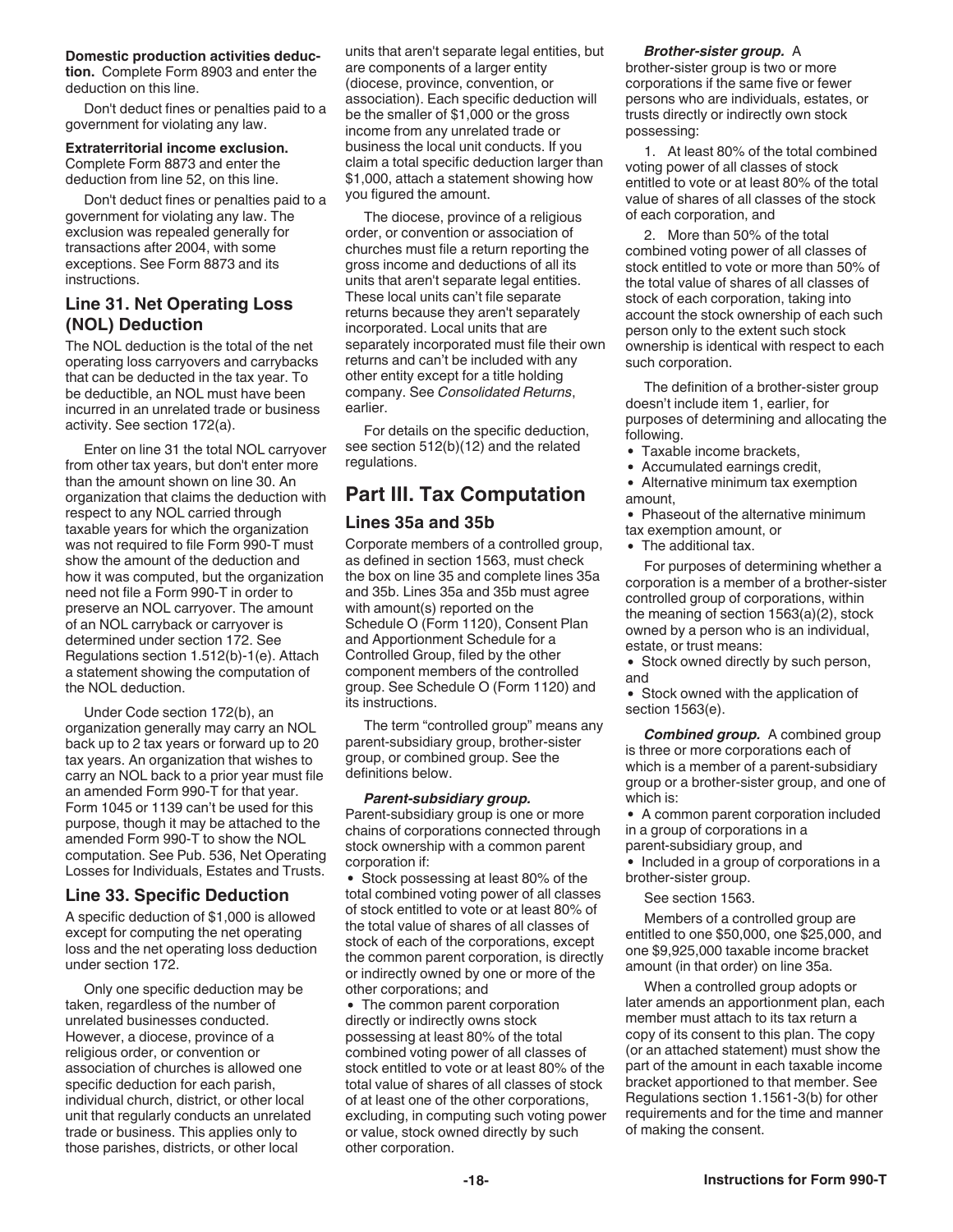<span id="page-18-0"></span>*Equal apportionment plan.* If no apportionment plan is adopted, members of a controlled group must divide the amount in each taxable income bracket equally among themselves. For example, Controlled Group AB consists of Corporation A and Corporation B. They don't elect an apportionment plan. Therefore, Corporation A and Corporation B are each entitled to \$25,000 (one-half of \$50,000) in the \$50,000 taxable income bracket on line 35a(1), \$12,500 (one-half of \$25,000) in the \$25,000 taxable income bracket on line 35a(2), and \$4,962,500 (one-half of \$9,925,000) in the \$9,925,000 taxable income bracket on line 35a(3).

*Unequal apportionment plan.*  Members of a controlled group may elect an unequal apportionment plan and divide the taxable income brackets as they want. There is no need for consistency among taxable income brackets. Any member of the controlled group may be entitled to all, some, or none of the taxable income bracket. However, the total amount for all members can't be more than the total amount in each taxable income bracket.

*Additional 5% tax and additional 3% tax.* Members of a controlled group are treated as one corporation to figure the applicability of the additional 5% tax that must be paid by corporations with taxable income over \$100,000 and the additional 3% tax that must be paid by corporations with taxable income over \$15 million. If either additional tax applies, each member of the controlled group will pay that tax based on the part of the amount that is used in each taxable income bracket to reduce that member's tax. See section 1561(a). Each member must enter its share of the additional 5% tax on line 35b(1) and its share of the additional 3% tax on line 35b(2) and attach to its tax return a statement that shows the taxable income of the entire group, as well as how its share of the additional tax was figured.

#### **Lines 35c and 36**

**Deferred tax amount under section 1291.** If your organization has an excess

distribution from a passive foreign investment company (PFIC) that is taxable as unrelated business taxable income, the organization may owe the deferred tax amount defined in section 1291(c)(1). The portion of the deferred tax amount that is the aggregate increases in taxes (described in section 1291(c)(2)) must be included in the amount entered on line 35c or 36. Write to the left of line 35c or 36, "Sec. 1291" and the amount.

Don't include on line 35c or 36 the portion of the deferred tax amount that is the aggregate amount of interest determined under section 1291(c)(3). Instead, write "Sec. 1291 interest" and the amount in the bottom right margin of Form 990-T, page 2. See Part IV of Form 8621, Return by a Shareholder of a Passive Foreign Investment Company or Qualified Electing Fund.

For fiscal year corporate filers, a 21% rate applies for the portion of the fiscal year occuring in 2018. See *Blended tax rate for fiscal year filers*, later.

#### **Line 35c. Corporations**

Use the *Tax Rate Schedule for Corporations* shown below to figure the tax.

*Members of a controlled group use the* Tax Computation Worksheet for Members of a Controlled Group *shown below to figure the tax. Members of a controlled group should see the instructions, earlier, for lines 35a and 35b. Members of a controlled group must attach a statement showing the computation of the tax entered on line 35c.* **CAUTION !**

#### **Tax Rate Schedule for Corporations**

| If the amount on line 34 is: |                    |                               |                             |  |
|------------------------------|--------------------|-------------------------------|-----------------------------|--|
|                              | Over-But not over- | Tax is:                       | Of the<br>amount<br>$over-$ |  |
| \$0                          | \$50,000           | 15%                           | \$0                         |  |
| 50.000                       | 75.000             | $$7.500 + 25%$                | 50.000                      |  |
| 75,000                       | 100.000            | $13.750 + 34%$                | 75,000                      |  |
| 100.000                      | 335.000            | $22.250 + 39%$                | 100.000                     |  |
| 335.000                      | 10.000.000         | 113.900 + 34%                 | 335.000                     |  |
| 10,000,000                   | 15.000.000         | $3.400.000 + 35\%$ 10.000.000 |                             |  |
| 15.000.000                   | 18.333.333         | $5,150,000 + 38\%$ 15,000,000 |                             |  |
| 18.333.333                   |                    | 35%                           |                             |  |

#### **Tax Computation Worksheet for Members of a Controlled Group** *(Keep for your records)*

| 1. Enter unrelated business taxable<br>income (Form 990-T, line 34)<br>2. Enter line 1 or corporation's share of<br>the \$50,000 taxable income bracket,<br>whichever is less<br>.<br>3. Subtract line 2 from line 1<br>4. Enter line 3 or corporation's share of<br>the \$25,000 taxable income bracket,<br>whichever is less<br>and a straight and<br>5. Subtract line 4 from line 3<br>6. Enter line 5 or corporation's share of<br>the \$9,925,000 taxable income<br>bracket, whichever is less<br>$\sim 100$<br>7. Subtract line 6 from line 5<br>8. Enter 15% of line 2<br>.<br>9. Enter 25% of line 4<br>.<br>10. Enter 34% of line 6<br>11. Enter 35% of line 7<br>12. If the taxable income of the<br>controlled group exceeds \$100,000,<br>enter this member's share of the<br>smaller of: (a) 5% of the excess over<br>\$100,000, or (b) \$11,750 (see<br>instructions for additional 5% and<br>additional 3% tax).<br>and a series<br>13. If the taxable income of the<br>controlled group exceeds \$15<br>million, enter this member's share of<br>the smaller of: (a) 3% of the excess<br>over \$15 million, or (b) \$100,000<br>(see instructions for additional 5%<br>and additional 3% tax).<br>14. Add lines 8 through 13. Enter here<br>and on Form 990-T, line 35c | Each member of a controlled group must compute<br>the tax using the computation below: |  |  |  |  |
|-----------------------------------------------------------------------------------------------------------------------------------------------------------------------------------------------------------------------------------------------------------------------------------------------------------------------------------------------------------------------------------------------------------------------------------------------------------------------------------------------------------------------------------------------------------------------------------------------------------------------------------------------------------------------------------------------------------------------------------------------------------------------------------------------------------------------------------------------------------------------------------------------------------------------------------------------------------------------------------------------------------------------------------------------------------------------------------------------------------------------------------------------------------------------------------------------------------------------------------------------------------------------------------------|----------------------------------------------------------------------------------------|--|--|--|--|
|                                                                                                                                                                                                                                                                                                                                                                                                                                                                                                                                                                                                                                                                                                                                                                                                                                                                                                                                                                                                                                                                                                                                                                                                                                                                                         |                                                                                        |  |  |  |  |
|                                                                                                                                                                                                                                                                                                                                                                                                                                                                                                                                                                                                                                                                                                                                                                                                                                                                                                                                                                                                                                                                                                                                                                                                                                                                                         |                                                                                        |  |  |  |  |
|                                                                                                                                                                                                                                                                                                                                                                                                                                                                                                                                                                                                                                                                                                                                                                                                                                                                                                                                                                                                                                                                                                                                                                                                                                                                                         |                                                                                        |  |  |  |  |
|                                                                                                                                                                                                                                                                                                                                                                                                                                                                                                                                                                                                                                                                                                                                                                                                                                                                                                                                                                                                                                                                                                                                                                                                                                                                                         |                                                                                        |  |  |  |  |
|                                                                                                                                                                                                                                                                                                                                                                                                                                                                                                                                                                                                                                                                                                                                                                                                                                                                                                                                                                                                                                                                                                                                                                                                                                                                                         |                                                                                        |  |  |  |  |
|                                                                                                                                                                                                                                                                                                                                                                                                                                                                                                                                                                                                                                                                                                                                                                                                                                                                                                                                                                                                                                                                                                                                                                                                                                                                                         |                                                                                        |  |  |  |  |
|                                                                                                                                                                                                                                                                                                                                                                                                                                                                                                                                                                                                                                                                                                                                                                                                                                                                                                                                                                                                                                                                                                                                                                                                                                                                                         |                                                                                        |  |  |  |  |
|                                                                                                                                                                                                                                                                                                                                                                                                                                                                                                                                                                                                                                                                                                                                                                                                                                                                                                                                                                                                                                                                                                                                                                                                                                                                                         |                                                                                        |  |  |  |  |
|                                                                                                                                                                                                                                                                                                                                                                                                                                                                                                                                                                                                                                                                                                                                                                                                                                                                                                                                                                                                                                                                                                                                                                                                                                                                                         |                                                                                        |  |  |  |  |
|                                                                                                                                                                                                                                                                                                                                                                                                                                                                                                                                                                                                                                                                                                                                                                                                                                                                                                                                                                                                                                                                                                                                                                                                                                                                                         |                                                                                        |  |  |  |  |
|                                                                                                                                                                                                                                                                                                                                                                                                                                                                                                                                                                                                                                                                                                                                                                                                                                                                                                                                                                                                                                                                                                                                                                                                                                                                                         |                                                                                        |  |  |  |  |
|                                                                                                                                                                                                                                                                                                                                                                                                                                                                                                                                                                                                                                                                                                                                                                                                                                                                                                                                                                                                                                                                                                                                                                                                                                                                                         |                                                                                        |  |  |  |  |
|                                                                                                                                                                                                                                                                                                                                                                                                                                                                                                                                                                                                                                                                                                                                                                                                                                                                                                                                                                                                                                                                                                                                                                                                                                                                                         |                                                                                        |  |  |  |  |
|                                                                                                                                                                                                                                                                                                                                                                                                                                                                                                                                                                                                                                                                                                                                                                                                                                                                                                                                                                                                                                                                                                                                                                                                                                                                                         |                                                                                        |  |  |  |  |
|                                                                                                                                                                                                                                                                                                                                                                                                                                                                                                                                                                                                                                                                                                                                                                                                                                                                                                                                                                                                                                                                                                                                                                                                                                                                                         |                                                                                        |  |  |  |  |
|                                                                                                                                                                                                                                                                                                                                                                                                                                                                                                                                                                                                                                                                                                                                                                                                                                                                                                                                                                                                                                                                                                                                                                                                                                                                                         |                                                                                        |  |  |  |  |

**Blended tax rate for fiscal year filers.** 

Effective for tax years beginning after December 31, 2017, a corporation's tax is computed by multiplying taxable income by 21%. However, under section 15, corporations with fiscal tax years beginning before January 1, 2018, and ending after December 31, 2017, figure and apportion their tax by blending the rates in effect before January 1, 2018, with the rate in effect after December 31, 2017. Figure the corporation's tax for the 2017 fiscal tax year using the worksheet below.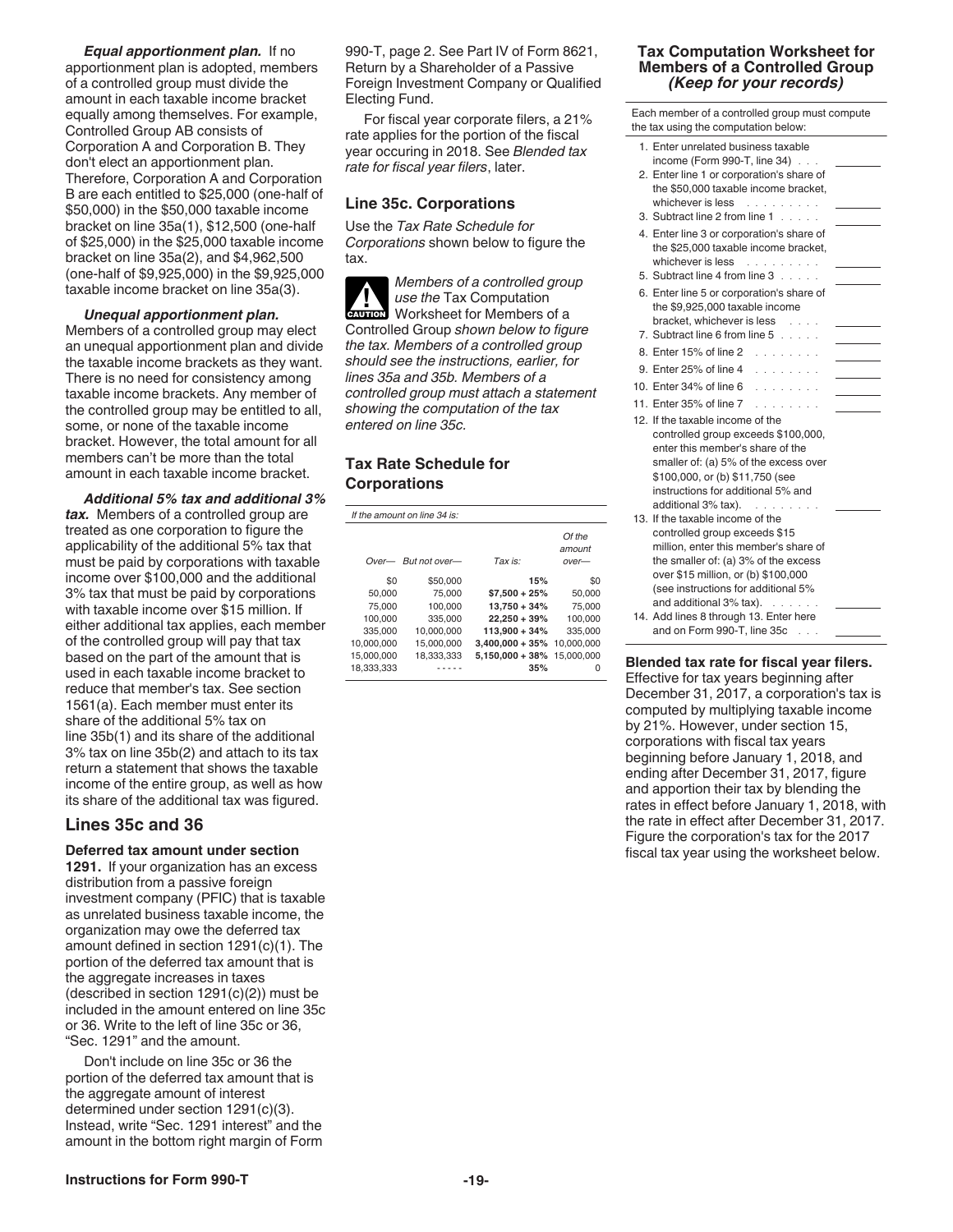- <span id="page-19-0"></span>1 Unrelated business taxable income (page 1, Part II, line  $34)$  .............
- 2 Tax on line 1 figured using the tax rate schedule or Tax Computation worksheet for Members of a Controlled Group . .
- 3 Tax on line1 figured using the 21% rate .....................
- 4 Multiply line 2 by the number of days in the corporation's tax year before January 1, 2018 . . . . . . . . . . . . . . . . .
- 5 Multiply line 3 by the number of days in the corporation's tax year after December 31, 2017 . . . . . . . . . . . . . . . . . .
- 6 Divide line 4 by the total number of days in the corporation's tax year . . . . . .
- 7 Divide line 5 by the total number of days in the corporation's tax year . . . . . .
- 8 Add lines 6 and 7. This is the corporation's total tax for the fiscal tax year ................... \_\_\_

**Alternative tax for corporations with qualified timber gains.** For a tax year beginning in 2017, for a corporation that has both net capital gain and qualified timber gain (as defined in section 1201(b) (2)), a 23.8% alternative tax may apply on the portion of the corporation's taxable income attributable to the qualified timber gain (or, if less, the corporation's net capital gain for the tax year.) The tax is figured on Schedule D (Form 1120), Part IV. Enter on Part III, line 35c, the tax from Schedule D, Part IV, line 30. See the Instructions for Schedule D (Form 1120).

For fiscal year filers, the tax on qualified timber gain is 23.8% for the portion of the fiscal year occurring in 2017, and 21% for the portion of the fiscal year occurring in 2018. See *Blended tax rate for fiscal year filers*, earlier.

#### **Line 36. Trusts**

Trusts exempt under section 501(a), which otherwise would be subject to subchapter J (estates, trusts, etc.), are taxed at trust rates. This rule also applies to employees' trusts that qualify under section 401(a). Most trusts figure the tax on the unrelated business taxable income amount on line 34 using the *Tax Rate Schedule for Trusts*, below. If the tax rate schedule is used, enter the tax on line 36 and check the "tax rate schedule" box on line 36. If the trust is eligible for the rates on net capital gains and qualified dividends, complete Schedule D (Form 1041) and enter on line 36 the tax from Schedule D (Form 1041). Check the "Schedule D" box on line 36 and attach Schedule D (Form 1041) to Form 990-T.

#### **Tax Rate Schedule for Trusts**

| If the amount on line 34, is: |               |                     |         |  |
|-------------------------------|---------------|---------------------|---------|--|
|                               |               |                     | Of the  |  |
|                               |               |                     | amount  |  |
| $Over-$                       | But not over— | Tax is:             | $over-$ |  |
| \$0.00                        | \$2.550       | 15%                 | \$0.00  |  |
| 2.550                         | 6.000         | $$382.50 + 25\%$    | 2.550   |  |
| 6.000                         | 9.150         | $1,245 + 28%$       | 6.000   |  |
| 9.150                         | 12,500        | $2,127 + 33%$       | 9.150   |  |
| 12.500                        |               | $3,232.50 + 39.6\%$ | 12,500  |  |
|                               |               |                     |         |  |

#### **Line 37. Proxy Tax**

To pay the section 6033(e)(2) proxy tax on nondeductible lobbying and political expenditures, enter the proxy tax on line 37 and attach a statement showing the computation.

Exempt organizations, except section 501(c)(3) and certain other organizations, must include certain information regarding lobbying expenditures on Form 990. In addition, organizations may have to provide notices to members regarding their share of dues to which the expenditures are allocable. See the Instructions for Form 990 and Rev. Proc. 98-19, 1998-1 C.B. 547, for exceptions.

If the organization elects not to provide the notices described earlier, it must pay the proxy tax described in section 6033(e) (2). If the organization doesn't include the entire amount of allocable dues in the notices, it may have to pay the proxy tax. This tax isn't applicable to section 501(c) (3) organizations. Figure the proxy tax by multiplying the aggregate amount not included in the notices described earlier by 35%. No deductions are allowed.

For fiscal year corporate filers, a 21% rate applies for the portion of the fiscal year occurring in 2018. See *Blended tax rate for fiscal year filers*, earlier.

#### **Line 38. Alternative Minimum Tax**

Organizations liable for tax on unrelated business taxable income may be liable for alternative minimum tax on certain adjustments and tax preference items.

Trusts attach Schedule I (Form 1041), Alternative Minimum Tax—Estates and Trusts, and enter any tax from Schedule I on this line.

A corporation, unless it is treated as a "small corporation" exempt from the alternative minimum tax, may have to attach Form 4626, Alternative Minimum Tax—Corporations, and enter any tax from Form 4626 on this line.

**Note.** The alternative minimum tax does not apply to corporations with tax years beginning after December 31, 2017. However, see *Alternative minimum tax for fiscal year filers*, next.

*Alternative minimum tax for fiscal year filers.* Corporations with tax years

beginning before January 1, 2018, and ending after December 31, 2017, will figure the tentative minimum tax (TMT) using the 20% TMT rate for the period ending before January 1, 2018, and a 0% TMT rate for the period beginning after December 31, 2017. Figure the blended alternative minimum tax by multiplying the amount you would otherwise enter on Form 4626, line 10, by a fraction, the numerator of which is the number of days in the corporation's tax year before January 1, 2018, and the denominator of which is the total number of days in the corporation's fiscal year. Figure the amount on Form 4626, line 13, using the blended regular tax, as figured on line 35c. See *Blended tax rate for fiscal year filers*, earlier, and the Instructions for Form 4626, line 13. Enter on line 38 the amount from Form 4626, line 14. This is the excess, if any, of the TMT (Form 4626, line 12) over the blended rate (Form 4626, line 13).

### **Line 39. Tax on Non-Compliant Facility income.**

There is a tax on a hospital organization's non-compliant facility income, see final regulations section 1.501(r)-2 for more information. This tax is an income tax and is separate from the excise tax on a failure to meet the community health needs assessment requirements of section 501(r)(3) that is reported on Form 4720.

For fiscal year corporate filers, a 21% rate applies for the portion of the fiscal year occurring in 2018. See *Blended tax rate for fiscal year filers*, earlier.

### **Part IV. Tax and Payments**

#### **Line 41a. Foreign Tax Credit**

**Corporations.** See Form 1118, Foreign Tax Credit—Corporations, for an explanation of when a corporation can claim this credit for payment of income tax to a foreign country or U.S. possession. **Trusts.** See Form 1116, Foreign Tax Credit (Individual, Estate, or Trust), for rules on how the trust computes the

Complete the form that applies to the organization and attach the form to its Form 990-T. Enter the credit on this line.

#### **Line 41b. Other Credits**

foreign tax credit.

**Qualified electric vehicle credit.**  Include on line 41b any credit from Form 8834, Qualified Electric Vehicle Credit. Complete and attach Form 8834.

**Credit to holders of tax credit bonds.** Enter the amount of the credit to holders of clean renewable energy bonds (for bonds issued before 2010), new clean renewable energy bonds, qualified energy conservation bonds, qualified zone academy bonds, qualified school construction bonds, and Build America bonds, and attach Form 8912.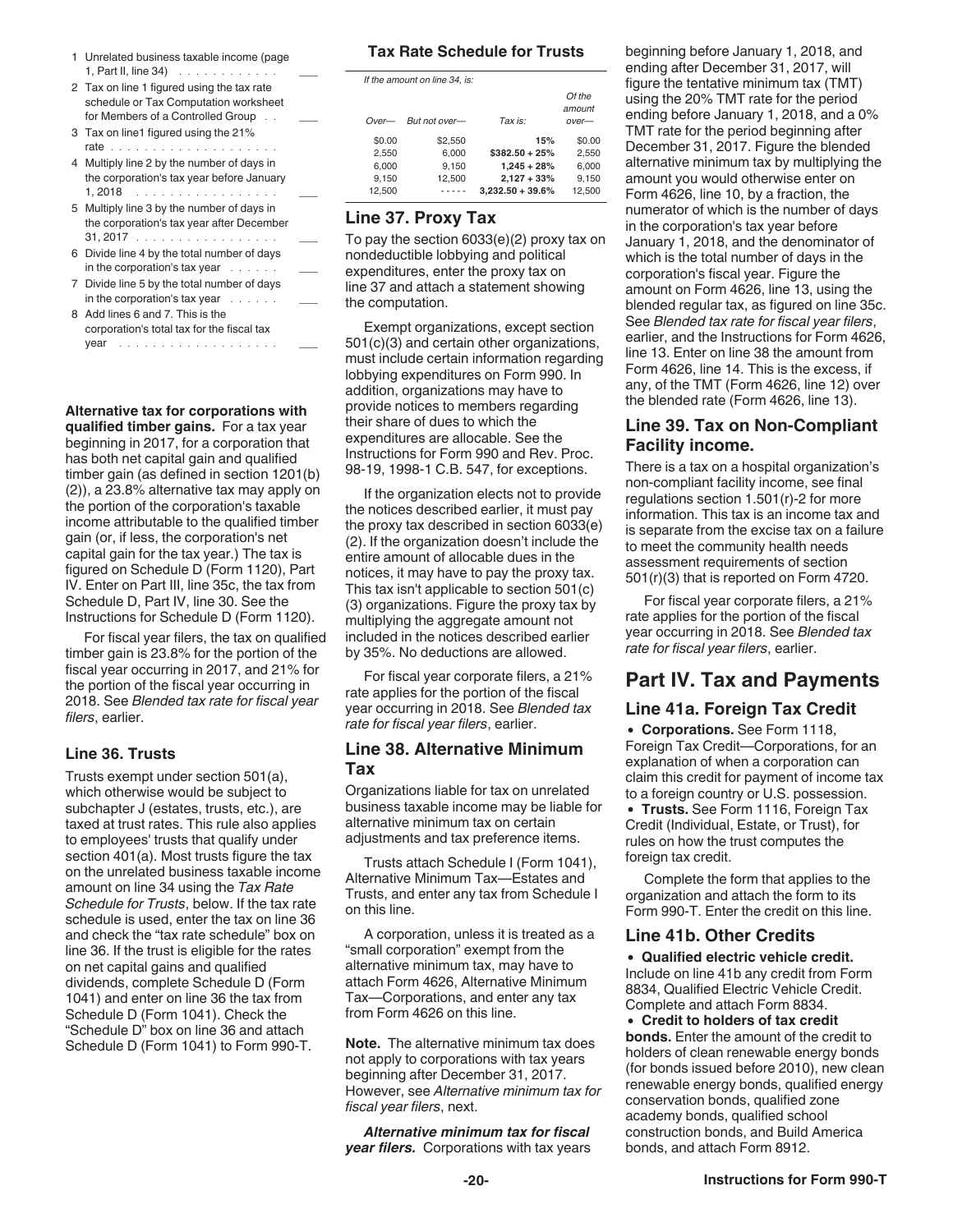### **Line 41c. General Business Credit**

Enter on line 41c the organization's total general business credit (excluding the work opportunity credit, employee retention credit, the empowerment zone employment credit, the Indian employment credit, and the credit for employer differential wage payments). Additionally, in some cases, certain general business credits should not be claimed if the seller of the property discloses to the organization that the seller intends to claim the credit and discloses the tentative amount of the credit. These include the qualified electric vehicle credit, the alternative motor vehicle credit, the alternative fuel vehicle refueling property credit, and the qualified plug-in electric drive motor vehicle credit.

The organization is required to file Form 3800, General Business Credit, to claim any business credit. For a list of credits, see Form 3800. Include the allowable credit from Form 3800, Part II, line 32, on Form 990-T, line 41c.

*An organization described in section 501(c) which is exempt*  **from tax under section 501(a)**<br> **CAUTION** from tax under section 501(a) *should not use Form 3800 to claim the refundable small employer tax credit for certain health insurance premiums paid on behalf of its employees. See the instructions for line 45f.*

### **Line 41d. Credit for Prior Year Minimum Tax**

Use Form 8801 to figure the minimum tax credit and any carryforwards of that credit for trusts. For corporations, use Form 8827.

### **Line 43. Other Taxes**

For fiscal year corporate filers with a tax year beginning before January 1, 2018, and ending after December 31, 2017, a 21% rate applies to the portion of any applicable tax on line 43 for the portion of the fiscal year occurring after December 31, 2017. See *Blended tax rate for fiscal year filers*, earlier.

**Recapture of investment credit.** If property is disposed of, or ceases to be qualified property, before the end of the recapture period or the useful life applicable to the property, there may be a recapture of the credit. See Form 4255, Recapture of Investment Credit.

**Recapture of low-income housing credit.** If the organization disposed of property (or there was a reduction in the qualified basis of the property) for which it took the low-income housing credit, it may owe a tax. See Form 8611, Recapture of Low-Income Housing Credit, and section 42(j) for details.

#### **Interest due under the look-back meth-**

**od.** If the organization used the look-back method for certain long-term contracts, see Form 8697 for information on figuring the interest the organization may have to include. The organization may also have to include interest due under the look-back method for property depreciated under the income forecast method. See Form 8866, Interest Computation Under the Look-Back Method for Property Depreciated Under the Income Forecast Method.

**Other.** Additional taxes and interest amounts may be included in the total entered on line 43. Check the box for "Other" if the organization includes any of the taxes and interest discussed. See *How to report*, below, for details on reporting these amounts on an attached statement.

Tax and interest on a nonqualified withdrawal from a capital construction fund (section 7518).

• Interest on deferred tax attributable to (a) installment sales of certain time-shares and residential lots (section 453(l)(3)) and (b) certain nondealer installment obligations (section 453A(c)).

• Interest due on deferred gain (section 1260(b)).

• If the organization makes the election to be taxed on its income from qualifying shipping activities, complete and attach Form 8902 to Form 990-T. See *Income from qualifying shipping activities,* earlier.

*How to report.* If the organization checked the "Other" box, attach a statement showing the computation of each item included in the total for line 43. In addition, identify (a) the applicable IRC section, (b) the type of tax or interest, and (c) enter the amount of tax or interest. For example, if the organization is reporting \$100 of tax due from the recapture of the QEV credit, write "Section 30-QEV recapture tax–\$100" on the attached statement.

#### **Line 44. Total Tax**

Include any deferred tax on the termination of a section 1294 election applicable to shareholders in a qualified electing fund in the amount entered on line 44. See Form 8621, Part V, and *How to report*, later.

Subtract from the total entered on line 44 any deferred tax on the corporation's share of undistributed earnings of a qualified electing fund (see Form 8621, Part II).

**How to report.** Attach a statement showing the computation of each item included in, or subtracted from, the total on line 44. On the dotted line next to line 44, specify (a) the applicable IRC section, (b) the type of tax, and (c) enter the amount of tax.

### **Line 45b. Estimated Tax**

Enter the total estimated tax payments made for the tax year.

If an organization is the beneficiary of a trust, and the trust makes a section 643(g) election to credit its estimated tax payments to its beneficiaries, include the organization's share of the estimated tax payment in the total amount entered here. In the entry space to the left of line 45b, write "T" and the amount attributable to it.

#### **Line 45d. Foreign Organizations**

Enter the tax withheld on unrelated business taxable income from U.S. sources that isn't effectively connected with the conduct of a trade or business within the United States. Attach Form 1042-S, Foreign Person's U.S. Source Income Subject to Withholding, or another form which verifies the withheld tax reported on line 45d.

### **Line 45e. Backup Withholding**

Recipients of dividend or interest payments must generally certify their correct tax identification number to the bank or other payer on Form W-9. If the payer doesn't get this information, it must withhold part of the payments as "backup withholding." If your organization was subject to erroneous backup withholding because the payer didn't realize you were an exempt organization and not subject to this withholding, you can claim credit for the amount withheld by including it on line 45e. See Backup withholding under *Which Parts To Complete*, earlier.

### **Line 45f. Credit for Small Employer Health Insurance Premiums**

An organization described in section 501(c) which is exempt from tax under section 501(a) may be eligible to claim the refundable small employer tax credit for a percentage of certain health insurance premiums paid on behalf of its employees.

A tax-exempt eligible small employer can request the refundable credit by attaching Form 8941, Credit for Small Employer Health Insurance Premiums, showing the calculation for the amount of the refundable credit claimed. A tax-exempt organization isn't eligible for the refundable credit if it isn't an organization that is described in section 501(c) which is exempt from tax under section 501(a). The organization must keep records to substantiate the amount of the credit claimed.

*If a tax-exempt eligible small employer is filing Form 990-T only to request a credit for small employer health insurance premiums paid, complete the following steps.*  **TIP**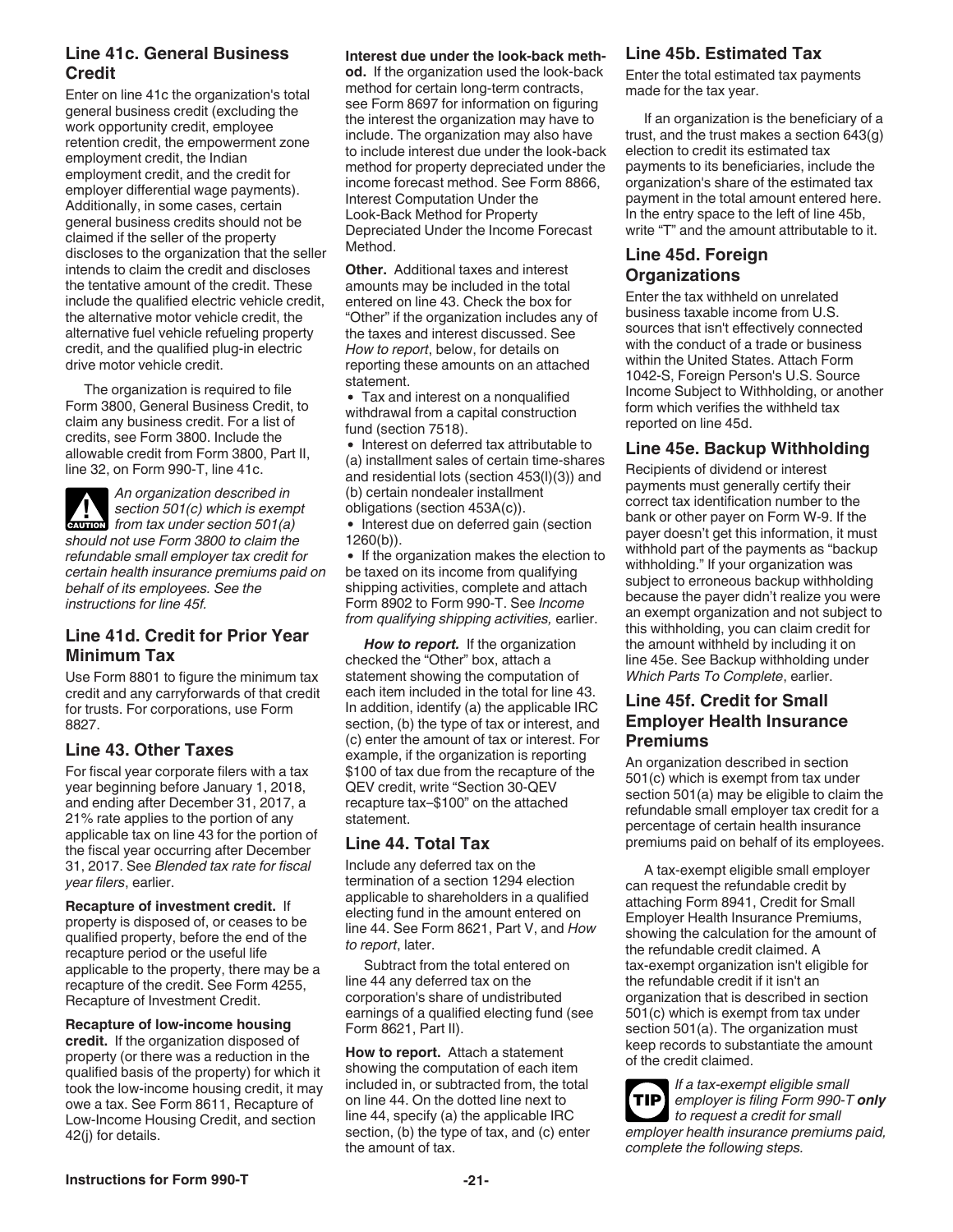<span id="page-21-0"></span>*1. Fill in the heading (the area above Part I) except items E, H and I.*

*2. Enter -0- on line 13, column (A), line 34, and line 44.*

*3. Enter the credit from Form 8941, line 20, on line 45f.*

*4. Complete lines 46, 49, 50, and the signature area.*

*5. Write "Request for 45R Credit Only" on the top of Form 990-T.*

#### **Line 45g. Other Credits and Payments**

Check the appropriate box(es) and enter: • From Form 2439, Notice to Shareholder of Undistributed Long-Term Capital Gains, the credit from a regulated investment company (RIC) or a real estate investment trust (REIT). Also, attach Form 2439. If you are filing a composite Form 990-T, see *Composite Form 990-T* under *Which Parts To Complete*, earlier.

• From Form 4136, the credit for federal tax paid on fuels. Also, attach Form 4136, Credit for Federal Tax Paid on Fuels, if the organization qualifies to claim this credit.

• The credit for ozone-depleting chemicals. Include any credit the organization is claiming under section 4682(g) for taxes paid on chemicals used as propellants in metered-dose inhalers.

After entering these amounts in the appropriate spaces, add them all together and enter the total on line 45g.



*Form 8849, Claim for Refund of Excise Taxes, may be used to claim a periodic refund of excise taxes instead of waiting to claim a credit on Form 4136. See the instructions for Form 8849 and Pub. 510, Excise Taxes* 

**Line 48. Tax Due**

Domestic organizations owing less than \$500 and foreign organizations that don't have an office or place of business in the United States should enclose a check or money order (in U.S. funds), made payable to the "United States Treasury," with Form 990-T.

*(Including Fuel Tax Credits and Refunds).*

Domestic organizations owing \$500 or more and foreign organizations with an office or place of business in the United States should see *Depository Method of Tax Payment*, earlier.

### **Part V. Statements Regarding Certain Activities and Other Information**

Complete all items in Part V.

**Line 51.** Check "Yes" if either item 1 or 2 below applies.

1. At any time during the year the organization had an interest in or signature or other authority over a financial account in a foreign country (such as a bank account, securities account, or other financial account); and

a. The combined value of the accounts was more than \$10,000 at any time during the year; and

b. The accounts were not with a U.S. military banking facility operated by a U.S. financial institution.

2. The organization owns more than 50% of the stock in any corporation that would answer "Yes" to item 1, earlier.

If the "Yes" box is checked, write the name of the foreign country or countries. Attach a separate sheet if more space is needed.

Get FinCEN Form 114, Report of Foreign Bank and Financial Accounts (FBAR), to see if the organization is considered to have an interest in or signature or other authority over a financial account in a foreign country (such as a bank account, securities account, or other financial account). If the organization is required to file this form, file FinCEN Form 114 electronically with the Department of the Treasury using FinCEN's BSA E-Filing System. Because FinCEN Form 114 isn't a tax form, don't file it with Form 990-T.

See *[www.fincen.gov/](https://www.fincen.gov/)* for more information

**Line 52.** The organization may be required to file Form 3520, Annual Return To Report Transactions With Foreign Trusts and Receipt of Certain Foreign Gifts, if:

• It directly or indirectly transferred money or property to a foreign trust. For this purpose, any U.S. person who created a foreign trust is considered a transferor;

• It is treated as the owner of any part of the assets of a foreign trust under the grantor trust rules; or

• It received a distribution from a foreign trust.

See the Instructions for Form 3520.

*An owner of a foreign trust must ensure that the trust files an*  **Property annual information return on Form** *3520-A, Annual Information Return of Foreign Trust With a U.S. Owner. For details, see the Instructions for Form 3520-A.*

**Line 53.** Report any tax-exempt interest received or accrued in the space provided. Include any exempt-interest dividends received as a shareholder in a mutual fund or other regulated investment company.

#### **Signature**

**Corporations.** The return must be signed and dated by the president, vice president, treasurer, assistant treasurer, chief accounting officer, or by any other corporate officer (such as a tax officer) authorized to sign. Receivers, trustees, or assignees must also sign and date any return filed on behalf of the organization.

**Trusts.** The return must be signed and dated by the individual fiduciary, or by the authorized officer of the trust receiving or having custody or control and management of the income of the trust. If two or more individuals act jointly as fiduciaries, any one of them may sign.

*Special rule for IRA trusts.* A trustee of IRA trusts may use a facsimile signature if all of the following conditions are met.

Each group of returns sent to the IRS must be accompanied by a letter signed by the person authorized to sign the returns declaring, under penalties of perjury, that the facsimile signature appearing on the returns is the signature adopted by that person to sign the returns filed and that the signature was affixed to the returns by that person or at that person's direction.

The letter must also list each return by the name and EIN of the IRA trust.

After the facsimile signature is affixed, no entries on the return may be altered other than to correct discernible arithmetic errors.

• A manually signed copy (of the letter submitted to the IRS with the returns and a record of any arithmetic errors corrected) must be retained on behalf of the IRA trusts listed in the letter and it must be available for inspection by the IRS.

**Paid preparer.** If an officer of the organization filled in its return, the paid preparer's space should remain blank. Anyone who prepares the return but doesn't charge the organization should not sign the return. Certain others who prepare the return should not sign. For example, a regular, full-time employee of the organization, such as a clerk, secretary, etc., should not sign.

Generally, anyone who is paid to prepare the organization's tax return must sign it and fill in the *Paid Preparer Use Only* area.

The paid preparer must complete the required preparer information.

• Sign the return in the space provided for the preparer's signature.

Give a copy of the return to the organization.

**Note.** A paid preparer may sign original returns, amended returns, or requests for filing extension by rubber stamp, mechanical device, or computer software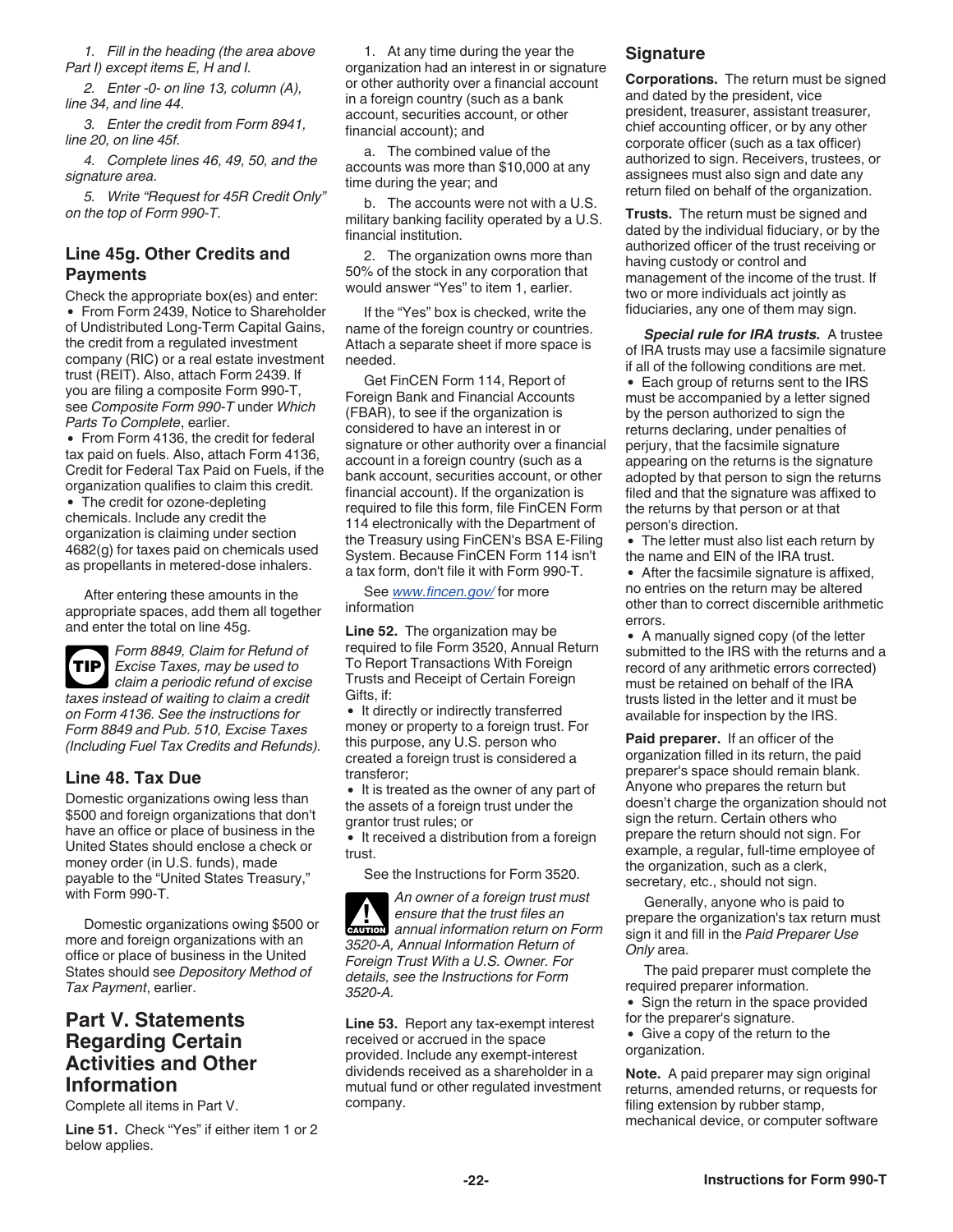<span id="page-22-0"></span>program. Also, facsimile signatures are authorized.

**Paid preparer authorization.** If the organization wants to allow the IRS to discuss this tax return with the paid preparer who signed it, check the "Yes" box in the signature area of the return. This authorization applies only to the individual whose signature appears in the *Paid Preparer Use Only* section of its return. It doesn't apply to the firm, if any, shown in that section.

If the "Yes" box is checked, the organization is authorizing the IRS to call the paid preparer to:

• Give the IRS any information that is missing from its return,

Call the IRS for information about the processing of its return or the status of its refund or payment(s), and

• Respond to certain IRS notices that the organization has shared with the preparer about a math error, offsets, and return preparation. The notices won't be sent to the preparer.

The organization isn't authorizing the paid preparer to receive any refund check, bind the organization to anything (including any additional tax liability), or otherwise represent the organization before the IRS. If the organization wants to expand the paid preparer's authorization, see Pub. 947, Practice Before the IRS and Power of Attorney.

The authorization can't be revoked. However, the authorization will automatically end no later than the due date (excluding extension) for filing next year's Form 990-T.

*Enter the paid preparer's PTIN, not his or her Social Security*  **Property and the Social Security**<br> **CAUTION** number (SSN), in the "PTIN" box *in the paid preparer's block. Because Form 990-T is publicly disclosable when filed by a 501(c)(3) organization, any information entered in this block will be publicly disclosed. For more information about PTIN's, visit the IRS website at www.irs.gov/taxpros.*

### **Schedule A. Cost of Goods Sold**

Generally, inventories are required at the beginning and end of each tax year if the production, purchase, or sale of merchandise is an income-producing factor. See Regulations section 1.471-1.

However, if the organization is a qualifying taxpayer or a qualifying small business taxpayer, it may adopt or change its accounting method to account for inventoriable items in the same manner as materials and supplies that aren't incidental (unless its business is a tax shelter (as defined in section 448(d)(3))).

A qualifying taxpayer is a taxpayer that, for each prior tax year ending after December 16, 1998, has average annual gross receipts of \$1 million or less for the 3-tax-year period ending with that prior tax year.

A qualifying small business taxpayer is a taxpayer (a) that has average annual gross receipts of \$10 million or less for the 3-tax-year period ending with that prior tax year, and (b) whose principal business activity isn't an ineligible activity.

Under this accounting method, inventory cost for raw materials purchased for use in producing finished goods and merchandise purchased for resale are deductible in the year the finished goods or merchandise are sold (but not before the year the organization paid for the raw materials or merchandise, if it is also using the cash method). For additional guidance on this method of accounting for inventoriable items, see Pub. 538 and the Instructions for Form 3115.

Enter amounts paid for all raw materials and merchandise during the tax year on line 2. The amount the organization can deduct for the tax year is figured on line 7.

All filers not using the cash method of accounting should see Section 263A uniform capitalization rules, earlier in the instructions for *Limitations on Deductions*  before completing Schedule A. The instructions for lines 1, 4a, 4b, and 6 later apply to Schedule A.

#### **Inventory valuation methods.**  Inventories can be valued at:

1. Cost as described in Regulations section 1.471-3,

2. Lower of cost or market as described in Regulations section 1.471-4, or

3. Any other method approved by the IRS that conforms to the requirements of the applicable regulations cited below.

However, if the organization is using the cash method of accounting, it is required to use cost.

A small producer is one whose average annual gross receipts are \$1 million or less. Small producers that account for inventories in the same manner as materials and supplies that aren't incidental may currently deduct expenditures for direct labor and all indirect costs that would otherwise be included in inventory costs.

The average cost (rolling average) method of valuing inventories generally doesn't conform to the requirement of the regulations. See Rev. Rul. 71-234, 1971-1 C.B. 148.

Organizations that use erroneous valuation methods must change to a method permitted for federal income tax purposes. File Form 3115 to make this change.

Inventory may be valued below cost when the merchandise is unsalable at normal prices or unusable in the normal way because the goods are subnormal because of damage, imperfections, shop wear, etc., within the meaning of Regulations section 1.471-2(c). The goods may be valued at the bona fide selling price, minus direct cost of disposition (but not less than scrap value). Bona fide selling price means actual offering of goods during a period ending not later than 30 days after inventory date.

If this is the first year the Last-in First-out (LIFO) inventory method was either adopted or extended to inventory goods not previously valued under the LIFO method provided in section 472, attach Form 970, Application To Use LIFO Inventory Method, or a statement with the information required by Form 970.

If the organization changed or extended its inventory method to LIFO and had to write up the opening inventory to cost in the year of election, report the effect of this write-up as other income (line 12) proportionately over a 3-year period that begins in the tax year the LIFO election was made (section 472(d)).

**Schedule A, line 1.** If the organization is changing its method of accounting to no longer account for inventories, it must refigure last year's closing inventory using the new method of accounting and enter the result on line 1. If there is a difference between last year's closing inventory and the refigured amount, attach an explanation and take it into account when figuring the organization's section 481(a) adjustment (explained earlier).

**Schedule A, line 4a.** An entry is required on this line only for organizations that have elected a simplified method of accounting.

For organizations that have elected the simplified production method, additional section 263A costs are generally those costs, other than interest, that are now required to be capitalized under section 263A but that weren't capitalized under the organization's method of accounting immediately prior to the effective date of section 263A. For details, see Regulations section 1.263A-2(b).

For organizations that have elected the simplified resale method, additional section 263A costs are generally those costs incurred with respect to the following categories.

- Off-site storage or warehousing;
- Purchasing;

• Handling, such as processing, assembling, repackaging, and transporting; and

General and administrative costs (mixed service costs).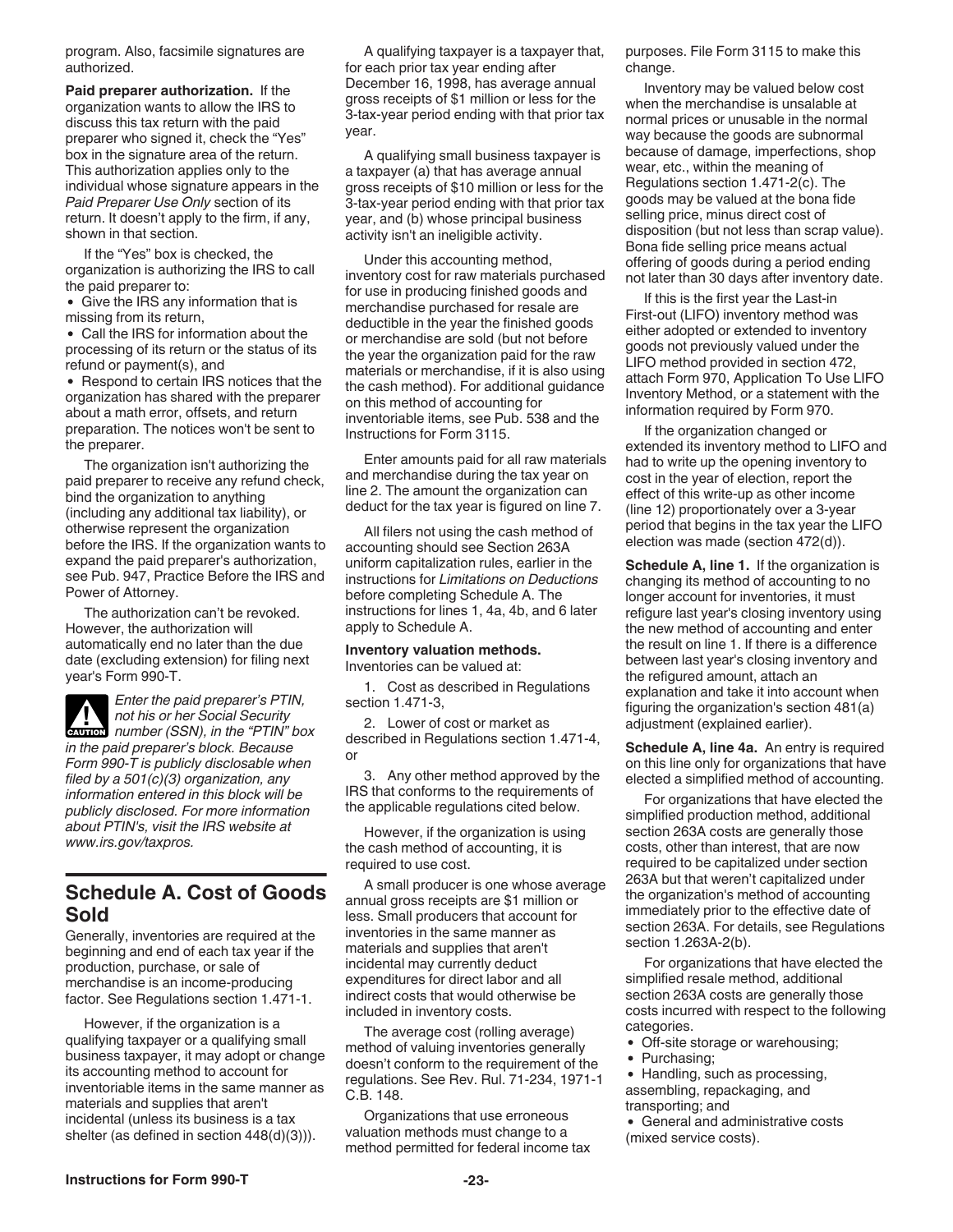<span id="page-23-0"></span>For details, see Regulations section 1.263A-3(d).

Enter on line 4a the balance of section 263A costs paid or incurred during the tax year not included on lines 2 and 3.

**Schedule A, line 4b.** Enter on line 4b any costs paid or incurred during the tax year not entered on lines 2 through 4a.

**Schedule A, line 6.** See Regulations sections 1.263A-1 through 1.263A-3 for details on figuring the amount of additional section 263A costs to be included in ending inventory.

If the organization accounts for inventories in the same manner as materials and supplies that aren't incidental, enter on line 6 the portion of its raw materials and merchandise purchased for resale that are included on line 5 and weren't sold during the year.

### **Schedule C. Rent Income**

Section 501(c)(7), (9), and (17) organizations, enter gross rents in Part I, line 6, and applicable expenses in Part II, lines 14 through 28. All rents except those that are exempt function income must be included.

All organizations that have applicable rent income, other than section 501(c)(7), (9), and (17) organizations, should complete Schedule C. For organizations other than section  $501(c)(7)$ ,  $(9)$ , and  $(17)$ organizations, only the following rents are taxable in Part I, line 6.

1. Rents from personal property leased with real property, if the rents from the personal property are more than 10% of the total rents received or accrued under the lease, determined at the time the personal property is placed in service.

2. Rents from real and personal property if.

a. More than 50% of the total rents received or accrued under the lease are for personal property; or

b. The amount of the rent depends on the income or profits derived by any person from the property leased (except an amount based on a fixed percentage of receipts or sales).

A redetermination of the percentage of rent for personal property is required when either:

1. There is an increase of 100% or more by the placing of additional or substitute personal property in service, or

2. There is a modification of the lease that changes the rent charged.

Rents from both real and personal property not taxable in Part I, line 6, may be taxable on line 8 if the income is from a controlled organization or on line 7 if the property is debt-financed. Taxability of the rents must be considered in that order; that is, rents not taxed on line 6 may be taxed on line 8 and rents not taxed on line 6 or line 8 may be taxed on line 7.

Rents from personal property not leased with real property should be reported on Part I, line 12.

See Form 8582 (for trusts) or Form 8810 (for corporations) and section 469 for limitations on losses from rental activities.

### **Schedule E. Unrelated Debt-Financed Income**

Schedule E applies to all organizations except sections  $501(c)(7)$ ,  $(9)$ , and  $(17)$ organizations.

When debt-financed property is held for exempt purposes and other purposes, the organization must allocate the basis, debt, income, and deductions among the purposes for which the property is held. Don't include in Schedule E amounts allocated to exempt purposes.

*For section 514 purposes, don't treat an interest in a qualified state tuition program (QSTP) as debt.*  **CAUTION** *However, a QSTP's investment income is treated as debt-financed income if the QSTP incurs indebtedness when acquiring or improving income-producing property.* **!**

**Column 1.** Any property held to produce income is debt-financed property if at any time during the tax year there was acquisition indebtedness outstanding for the property. When any property held for the production of income by an organization is disposed of at a gain during the tax year, and there was acquisition indebtedness outstanding for that property at any time during the 12-month period before the date of disposition, the property is debt-financed property. Securities purchased on margin are considered debt-financed property if the liability incurred in purchasing them remains outstanding.

Acquisition indebtedness is the outstanding amount of principal debt incurred by the organization to acquire or improve the property. Acquisition indebtedness also includes indebtedness incurred:

1. Before the property was acquired or improved, if the indebtedness would not have been incurred but for such acquisition or improvement of the property; or

2. After the property was acquired or improved, if the indebtedness would not have been incurred but for such acquisition or improvement and the incurrence of such indebtedness was reasonably foreseeable at the time of such acquisition or improvement. See Regulations section 1.514(c)-1(a).

With certain exceptions, acquisition indebtedness doesn't include debt incurred by:

1. A qualified (section 401) trust in acquiring or improving real property. See section 514(c)(9).

2. A tax-exempt school (section 170(b)(1)(A)(ii)) and its affiliated support organizations (section 509(a)(3)) for indebtedness incurred after July 18, 1984.

3. An organization described in section 501(c)(25) in tax years beginning after December 31, 1986.

4. An obligation, to the extent that it is insured by the Federal Housing Administration, to finance the purchase, rehabilitation, or construction of housing for low and moderate income persons, or indebtedness incurred by a small business investment company licensed after October 22, 2004, under the Small Business Investment Act of 1958 if such indebtedness is evidenced by a debenture issued by such company under section 303(a) of that Act, and held or guaranteed by the Small Business Administration (see section  $514(c)(6)(B)$  for limitations).

5. A retirement income account described in section 403(b)(9) in acquiring or improving real property in tax years beginning on or after August 17, 2006.

See Pub. 598 for additional exceptions to the rules for debt-financed property.

**Column 2.** Income isn't unrelated debt-financed income if it is otherwise included in unrelated business taxable income. For example, don't include rents from personal property shown in Schedule C, or rents and interest from controlled organizations shown in Schedule F.

**Column 4.** Average acquisition indebtedness for any tax year is the average amount of the outstanding principal debt during the part of the tax year the property is held by the organization. To figure the average amount of acquisition debt, determine the amount of the outstanding principal debt on the first day of each calendar month during that part of the tax year that the organization holds the property. Add these amounts together, and divide the result by the total number of months during the tax year that the organization held the property. See section 514(a) and the related regulations for property acquired for an indeterminate price.

**Column 5.** The average adjusted basis for debt-financed property is the average of the adjusted basis of the property on the first and last days during the tax year that the organization holds the property.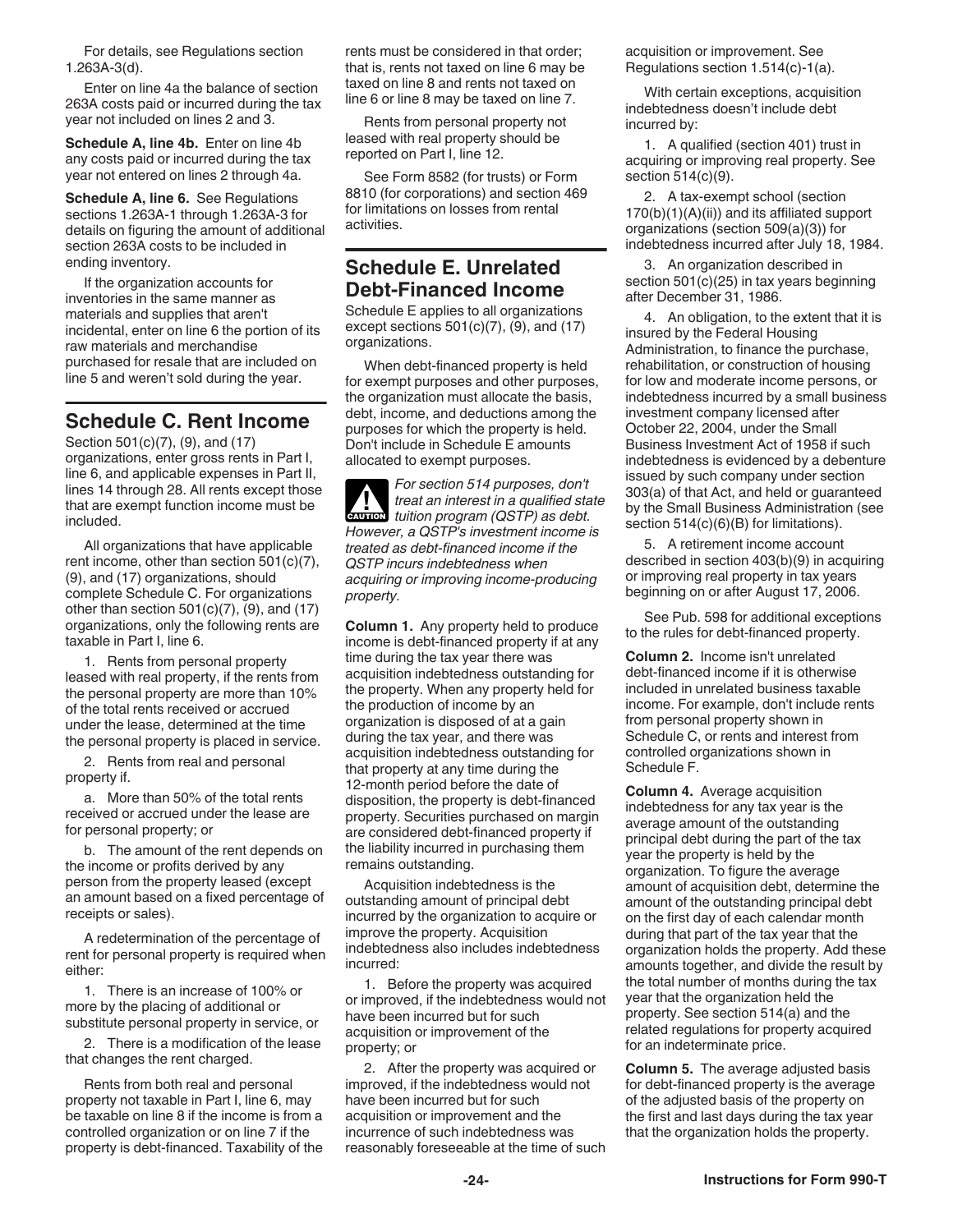<span id="page-24-0"></span>Determine the adjusted basis of property under section 1011. Adjust the basis of the property by the depreciation for all earlier tax years, whether or not the organization was exempt from tax for any of these years. Similarly, for tax years during which the organization is subject to tax on unrelated business taxable income, adjust the basis of the property by the entire amount of allowable depreciation, even though only a part of the deduction for depreciation is taken into account in figuring unrelated business taxable income.

If no adjustments to the basis of property under section 1011 apply, the basis of the property is cost.

See section 514(d) and the related regulations for the basis of debt-financed property acquired in a complete or partial liquidation of a corporation in exchange for its stock.

**Column 7.** The amount of income from debt-financed property included in unrelated trade or business income is figured by multiplying the property's gross income by the percentage obtained from dividing the property's average acquisition indebtedness for the tax year by the property's average adjusted basis during the period it is held in the tax year. This percentage cannot be more than 100%.

**Column 8.** For each debt-financed property, deduct the same percentage (as determined earlier) of the total deductions that are directly connected to the income (including the dividends-received deductions allowed by sections 243, 244, and 245). However, if the debt-financed property is depreciable property, figure the depreciation deduction by the straight line method only and enter the amount in column 3(a).

For each debt-financed property, attach statements showing separately a computation of the depreciation deduction (if any) reported in column 3(a) and a breakdown of the expenses included in column 3(b). Corporations owning stock that is unrelated debt-financed property should see Schedule C (Dividends and Special Deductions) of Form 1120, U.S. Corporation Income Tax Return, to determine the dividends-received deductions to include in column 3(b).

Enter on the last line of Schedule E the total dividends-received deductions (after reduction, when applicable, by the debt-basis percentage(s)) included in column 8.

When a capital loss for the tax year may be carried back or carried over to another tax year, the amount to carry over or back is figured by using the percentage determined above. However, in the year to which the amounts are carried, don't apply

the debt-basis percentage to determine the deduction for that year.

*Example 1.* An exempt organization owns a four-story building. Two floors are used for an exempt purpose and two floors are rented (as an unrelated trade or business) for \$10,000. Expenses are \$1,000 for depreciation and \$5,000 for other expenses that relate to the entire building. The average acquisition indebtedness is \$6,000, and the average adjusted basis is \$10,000. Both apply to the entire building.

To complete Schedule E for this example, describe the property in column 1. Enter \$10,000 in column 2 (since the entire amount is for debt-financed property), \$500 and \$2,500 in columns 3(a) and 3(b), respectively (since only one-half of the expenses are for the debt-financed property), \$3,000 and \$5,000 in columns 4 and 5, respectively (since only one-half of the acquisition indebtedness and the average adjusted basis are for debt-financed property), 60% in column 6, \$6,000 in column 7, and \$1,800 in column 8.

**Example 2.** Assume the same facts as in *Example 1*, except the entire building is rented out as an unrelated trade or business for \$20,000. To complete Schedule E for this example, enter \$20,000 in column 2, \$1,000 and \$5,000 in columns 3(a) and 3(b), respectively (since the entire amount is for debt-financed property), \$6,000 and \$10,000 in columns 4 and 5 (since the entire amount is for debt-financed property), 60% in column 6, \$12,000 in column 7, and \$3,600 in column 8.

### **Schedule F. Interest, Annuities, Royalties, and Rents From Controlled Organizations**

Interest, annuities, royalties, and rents received or accrued (directly or indirectly) by a controlling organization from a controlled organization are subject to tax, whether or not the activity conducted by the controlling organization to earn these amounts is a trade or business or is regularly conducted.

**Controlled organization.** An entity is a "controlled organization" if the controlling organization owns:

By vote or value more than 50% of a corporation's stock (for an organization that is a corporation);

• More than 50% of a partnership's profits or capital interests (for an organization that is a partnership); or

More than 50% of the beneficial interests in an organization (for an organization other than a corporation or partnership).

To determine the ownership of stock in a corporation, apply the principles of section 318 (constructive ownership of stock). Apply similar principles to determine the ownership of interests in partnership or any other organization.

**Specified payment.** Specified payment means any payment of interest, annuities, royalties, or rents. Include the specified payment in gross income to the extent that the payment reduces the net unrelated income (or increases the net unrelated loss) of the controlled organization. If any part of a specified payment is included in gross income, Schedule F must be completed.

#### **Qualifying specified payment.**

Qualifying specified payment means any payment of interest, annuities, royalties, or rents received or accrued from the controlled organization after December 31, 2005, pursuant to a binding written contract that was in effect on August 17, 2006, or is a renewable contract under substantially similar terms of a contract in effect on August 17, 2006. Qualifying specified payments are subject to tax only on the amount that exceeds what would have been paid or accrued if such payment had been determined under the principles of section 482.

**Column 1 and 2.** List every controlled entity and its EIN from which your organization received interest, annuities, royalties, or rents. For each of the columns, if a controlled organization makes specified payments, some of which are qualifying specified payments and some of which aren't, report the qualifying specified payments on one line and all other specified payments on another line. Thus, the organization must repeat the name of any controlled organization from which the organization receives both specified payments and qualifying specified payments.

**Column 3.** Enter the net unrelated income (or net unrelated loss) of each controlled entity listed that is exempt from tax under section 501(a).

**Column 7.** Enter each controlled organization's taxable income.

**Column 8.** Enter the net unrelated income (or net unrelated loss) of each controlled entity listed that isn't exempt from tax under section 501(a). Net unrelated income is that portion of the controlled entity's taxable income that would be unrelated business taxable income if the entity were exempt under section 501(a) and had the same exempt purposes as the controlling organization. Net unrelated loss is the controlled organization's net operating loss adjusted under rules similar to those used to determine net unrelated income.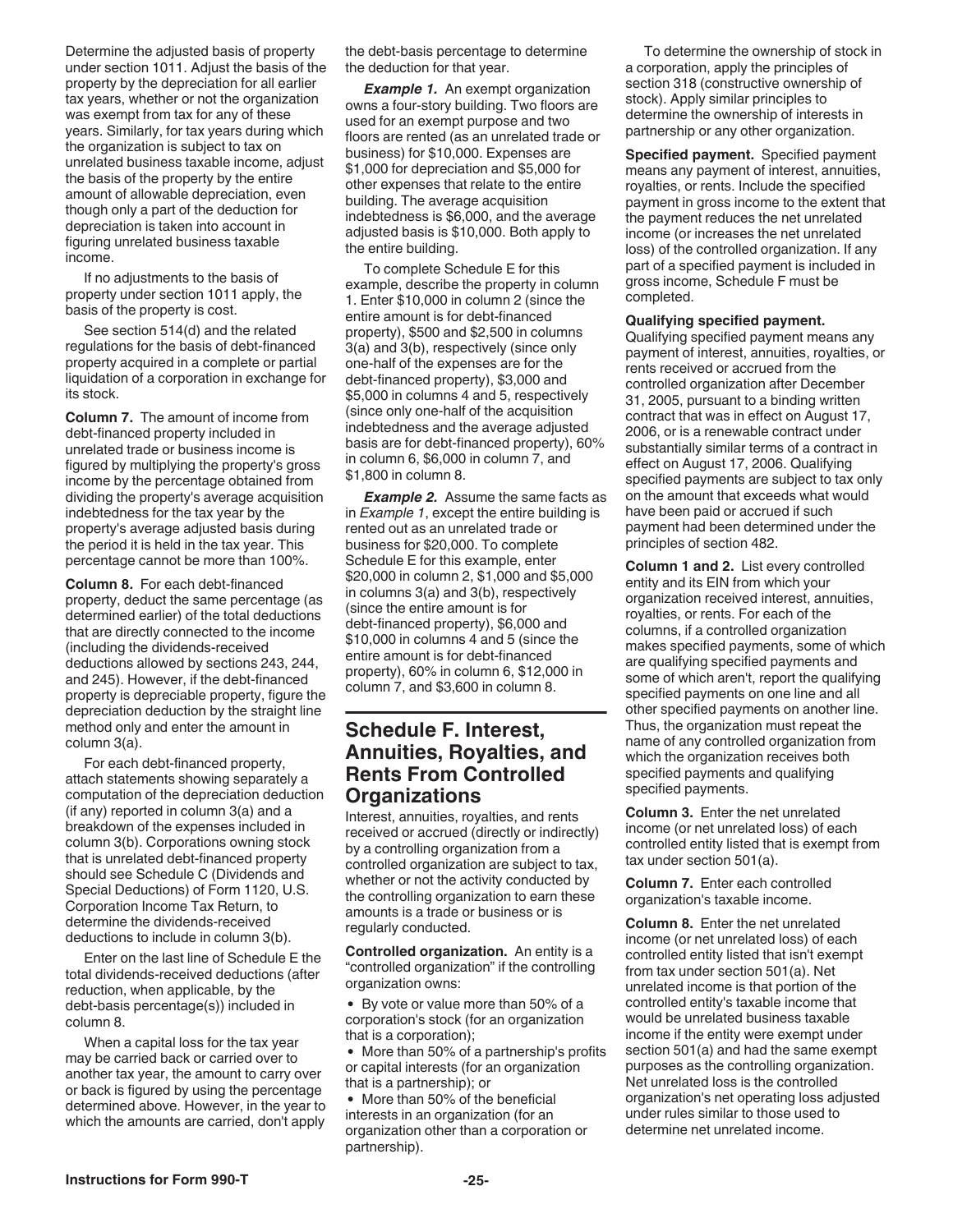<span id="page-25-0"></span>**Column 4 or 9.** For each controlled organization, enter the total of specified payments received from each controlled organization. If the organization received both specified payments and qualifying specified payments from a controlled organization, enter specified payments on one line and qualifying specified payments on another so that there are dual entries for that controlled organization.

**Column 5 or 10.** For specified payments, enter the portion of columns 4 or 9 to the extent that the payment reduced the net unrelated income (or increased the net unrelated loss) of the controlled entity.

**Column 6 or 11.** Enter only those deductions directly connected with the income entered in columns 5 or 10.

With respect to qualifying specified payments, enter only that portion of expenses directly connected to the amounts included in columns 5 or 10, that is, the excess of the payment over the fair market value amount as determined in accordance with section 482. Don't enter any expenses relating to the portion of such payment that isn't includible in income under this special rule.

*For valuation misstatements regarding qualifying specified*  **Payments, there is a 20% addition**<br> **EAUTION** payments, there is a 20% addition *to tax. See section 512(b)(13)(E)(ii).*

*Excess qualifying specified payments.* Excess qualifying specified payments received or accrued from a controlled entity (that is, the amount of qualifying specified payments in excess of what would have been paid or accrued if the payments had been determined under section 482) are included in a controlling exempt organization's unrelated business taxable income.

### **Schedule G. Investment Income of a Section 501(c) (7), (9), or (17) Organization**

Generally, for section 501(c)(7), (9), or (17) organizations, unrelated trade or business income includes all gross income from nonmembers with certain modifications. See section 512(a)(3)(A). Report on Schedule G all income from investments in securities and other similar investment income from nonmembers, including 100% of income and directly connected expenses from debt-financed property. Don't report nonmember income from debt-financed property on Schedule E.

All section 501(c)(7), (9), and (17) organizations figure their investment income using Schedule G. Don't include interest on state and local governmental obligations described in section 103(a).

Investment income includes all income from debt-financed property.

Deduct only those expenses that are directly connected to the net investment income. Allocate deductions between exempt activities and other activities where necessary. The organization may not take the dividends-received deductions in figuring net investment income because they aren't treated as directly connected with the production of gross income.

Section 501(c)(7), (9), and (17) organizations may set aside income that would otherwise be taxable under section 512(a)(3). However, income derived from an unrelated trade or business may not be set aside and thus can't be exempt function income. In addition, any income set aside and later expended for other purposes must be included in income.

Section 501(c)(7), (9), and (17) organizations won't be taxed on income set aside for:

1. Religious, charitable, scientific, literary, or educational purposes, or for the prevention of cruelty to children or animals;

2. The payment of life, sickness, accident, or other benefits by a section 501(c)(9) or (17) organization. The amount allowed as a set aside may not exceed a limit determined using section 419A. See sections 419A and 512(a)(3) (E) for details; or

3. Reasonable administration costs directly connected with 1 and 2, earlier.

Report income set aside in Schedule G, column 4. Amounts set aside aren't deductible under section 170 or any other section of the IRC.

The organization may elect to treat income set aside by the date for filing the return, including any extension of time, as income set aside in the tax year for which the return is filed. The income set aside must have been includible in gross income for that earlier tax year.

Although set aside income may be accumulated, any accumulation that is unreasonable will be evidence that the set aside wasn't for the purposes previously mentioned.

Net investment income set aside must be specifically earmarked as such, or placed in a separate account or fund (except for an employees' association which, by the terms of its governing instrument, must use its net investment income for the purposes stated in 2 , earlier).

These rules apply to a corporation described in section 501(c)(2) (title

holding corporation) whose income is payable to an organization described in section 501(c)(7), (9), or (17) if it files a consolidated return with the section 501(c) (7), (9), or (17) organization.

If a section 501(c)(7), (9), or (17) organization (or a title holding corporation described earlier) sells property that was used for the exempt function of the section 501(c)(7), (9), or (17) organization and buys other property used for the organization's exempt function within a period beginning 1 year before the date of the sale, and ending 3 years after the date of the sale, the gain from the sale will be recognized only to the extent that the sales price of the old property is more than the cost of the other property. The other property need not be similar in type or use to the old property. The organization must notify the IRS of the sale by a statement attached to the return, or other written notice.

To compute the gain on the sale of depreciable property, see the instructions for Schedule E, column 5, to determine the adjusted basis of the property.

### **Schedule I. Exploited Exempt Activity Income, Other Than Advertising Income**

Exempt organizations that have gross income from an unrelated trade or business activity that exploits an exempt activity (other than periodical advertising income reportable in Schedule J) should complete Schedule I. See Regulations section 1.513-1(d)(4)(iv) for a definition of exploited exempt activity. Report income from advertising other than in a periodical in Schedule I.

An exempt organization may take all deductions directly connected with the gross income from the unrelated trade or business activity. In addition, the exempt organization may take into account all deductible items attributable to the exploited exempt activity, with the following limitations.

1. Reduce the deductible items of the exempt activity by the income from the activity;

2. Limit the net amount of deductible items arrived at in item 1 , earlier, for the exempt activity to the net unrelated business income from the exploited exempt activity;

3. Exclude income and expenses of the exempt activity in figuring a loss carryover or carryback from the unrelated trade or business activity exploiting the exempt activity; and

4. Exclude deductible items of the exempt activity in figuring unrelated trade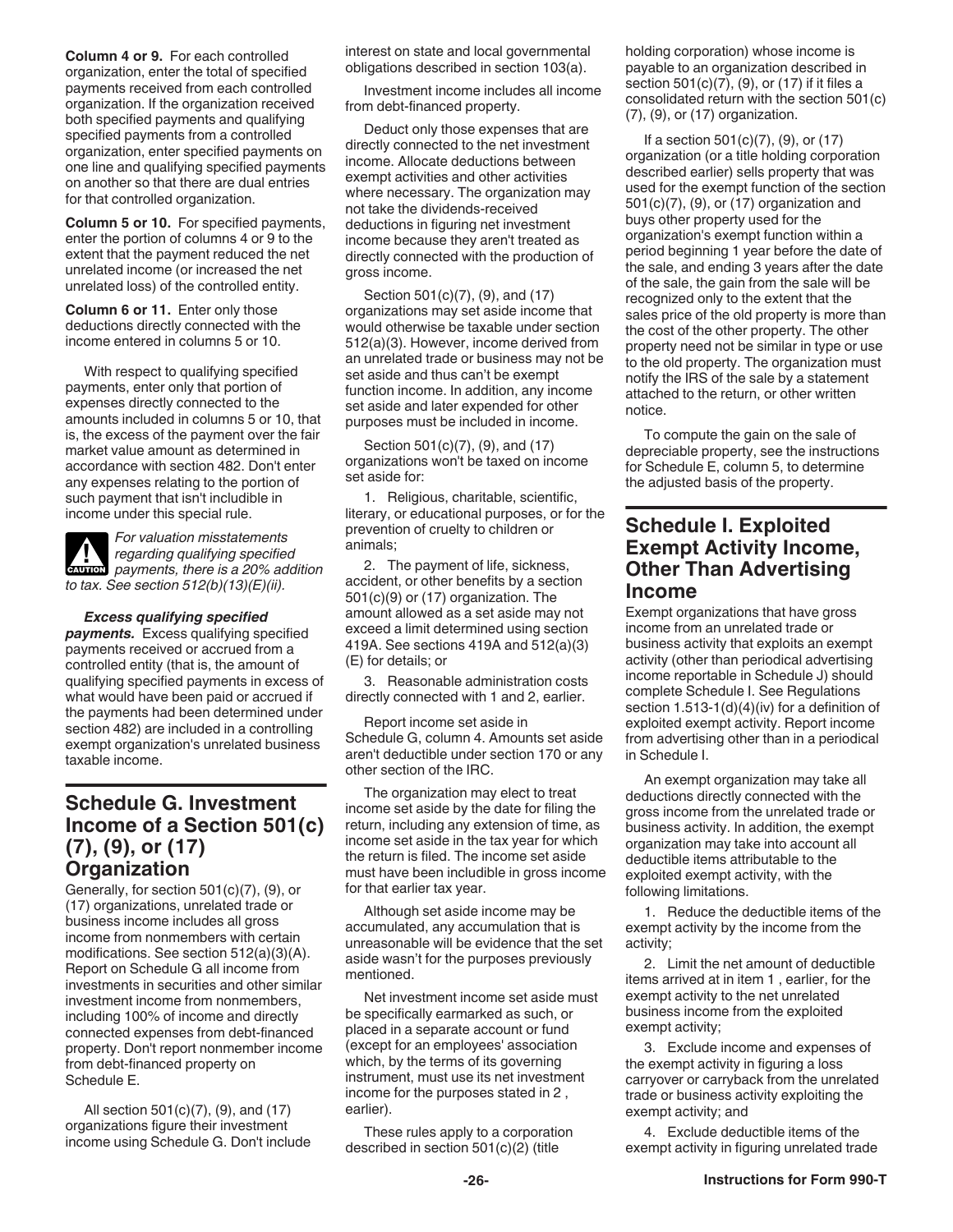<span id="page-26-0"></span>or business income from an activity that isn't exploiting the same exempt activity.

As a result, the net includible exploited exempt activity income is the unrelated business taxable income minus the excess of the exempt activity expenses over the exempt activity income. If the income from the exempt activity exceeds the exempt activity expenses, don't add that profit to the net income from the unrelated business activity. If two or more unrelated trade or business activities exploit the same exempt activity, treat those activities as one on Schedule I. Attach a separate statement showing the computation.

### **Schedule J. Advertising Income**

An exempt organization that earned gross income from the sale of advertising in an exempt organization periodical must complete Schedule J. The part of the advertising income taken into account is determined as follows.

1. If direct advertising costs (expenses directly connected with advertising income) are more than advertising income (unrelated business income), deduct that excess in figuring unrelated business taxable income from any other unrelated trade or business activity conducted by the organization.

2. If advertising income is more than direct advertising costs, and circulation income (exempt activity income) equals or exceeds readership costs (exempt activity expenses), then unrelated business taxable income is the excess of advertising income over direct advertising costs.

3. If advertising income is more than direct advertising costs, and readership costs are more than circulation income, then unrelated business taxable income is the excess of total income (advertising income and circulation income) over total periodical costs (direct advertising costs and readership costs).

4. If the readership costs are more than the circulation income, and the net readership costs are more than the excess of advertising income over direct advertising costs, no loss is allowable. See Regulations section 1.512(a)-1(f)(2) (ii)(b).

For allocating membership receipts to circulation income, see Rev. Rul. 81-101, 1981-1 C.B. 352.

**Consolidated periodicals.** If an organization publishes two or more periodicals, it may elect to treat the gross income for all (but not less than all) periodicals, and deductions directly connected with those periodicals (including excess readership costs) as if the periodicals were one to determine its unrelated business taxable income. This rule only applies to periodicals published for the production of income. A periodical is considered published for the production of income if gross advertising income of the periodical is at least 25% of the readership costs, and the periodical is an activity engaged in for profit.

### **Schedule K. Compensation of Officers, Directors, and Trustees**

Complete columns 1 through 4 for those officers, directors, and trustees whose salaries or other compensation are allocable to unrelated business gross income. Don't include in column 4 compensation that is deducted on lines 15, 28, or Schedules A through J.

Include on Schedule K (or elsewhere on the return) only compensation that is directly attributable to the unrelated trade or business activities of the organization. If personnel are used both to conduct exempt activities and to conduct unrelated trade or business activities, the salaries and wages of those individuals will be allocated between the activities. For example, assume an exempt organization derives gross income from the conduct of

certain unrelated trade or business activities. The organization pays its president a salary of \$65,000 a year. Ten percent of the president's time is devoted to the unrelated business activity. On Form 990-T, the organization enters \$6,500 (10% of \$65,000) on Schedule K for the part of the president's salary allocable to the unrelated trade or business activity. However, the remaining \$58,500 (90% of \$65,000) cannot be deducted on Form 990-T because it isn't directly attributable to the organization's unrelated trade or business activities.

If taxable fringe benefits are provided to your employees, such as personal use of a car, don't deduct as salaries and wages the amounts you deducted for depreciation and other deductions.

**Paperwork Reduction Act Notice.** We ask for the information on this form to carry out the Internal Revenue laws of the United States. You are required to give us the information. We need it to ensure that you are complying with these laws and to allow us to figure and collect the right amount of tax.

You aren't required to provide the information requested on a form that is subject to the Paperwork Reduction Act unless the form displays a valid OMB control number. Books or records relating to a form or its instructions must be retained as long as their contents may become material in the administration of any Internal Revenue law. Generally, tax returns and return information are confidential, as required by section 6103. The rules governing the confidentiality of Form 990-T are covered in sections 6103 and 6104.

The time needed to complete and file this form will vary depending on individual circumstances. The estimated average time is:

| 67 hrs., 12 min. |
|------------------|
| 27 hrs., 10 min. |
| 43 hrs., 25 min. |
| 4 hrs., 1 min.   |

**Comments and suggestions**. We welcome your comments about these instructions and your suggestions for future editions. You can write to us at the following address:

Internal Revenue Service Tax Forms and Publications Division 1111 Constitution Ave. NW, IR-6526 Washington, DC 20224

We respond to many letters by telephone. Therefore, it would be helpful if you would include your daytime phone

number, including the area code, in your correspondence.

You can also send us comments from *[IRS.gov/formspubs](https://www.irs.gov/formspubs)*. Click on "More Information" and then on "Comment on Tax Forms and Publications."

Although we cannot respond individually to each comment received, we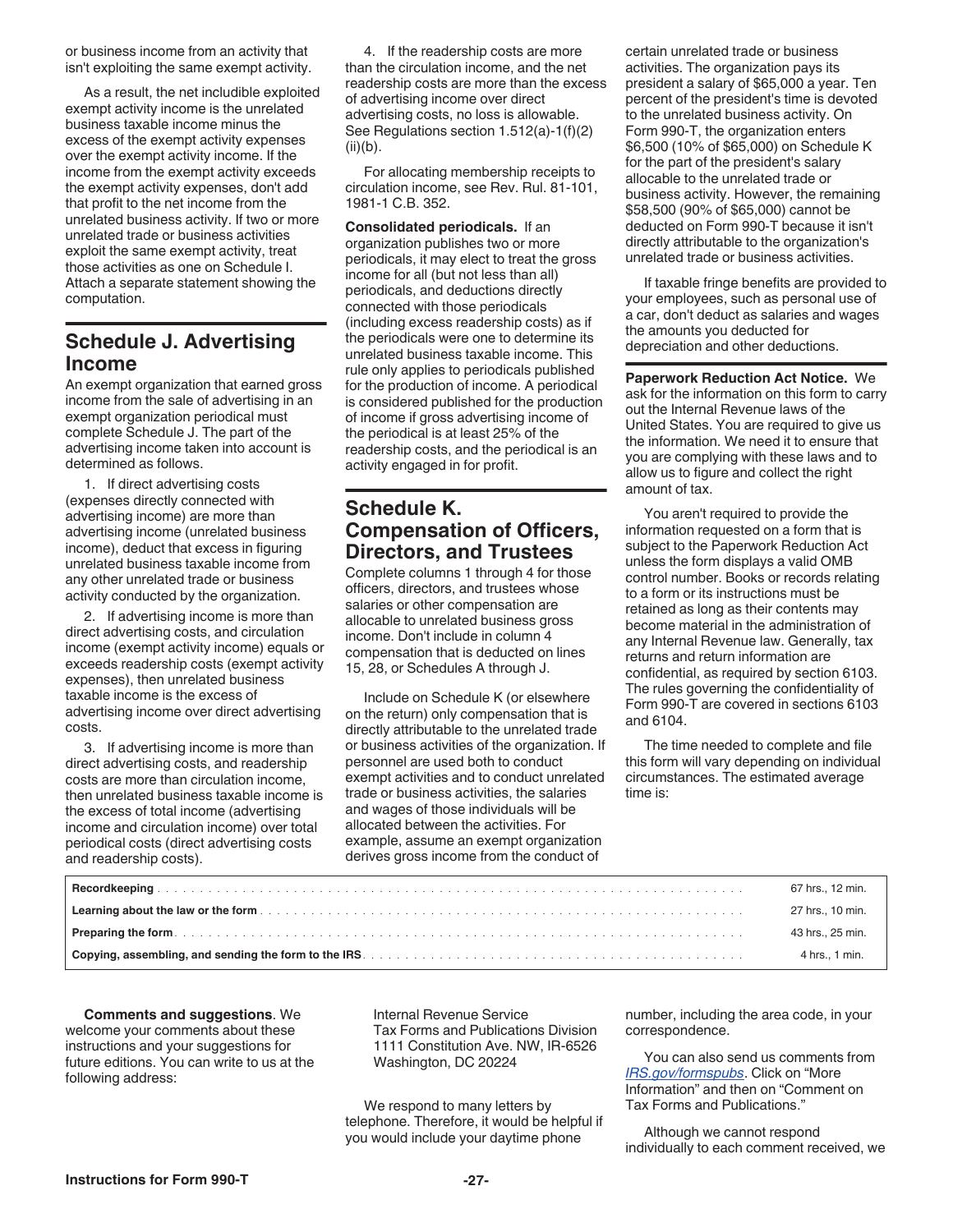do appreciate your feedback and will consider your comments as we revise our tax products.

Don't sent the Form 990-T to this address. Instead, see *Where To File*  earlier.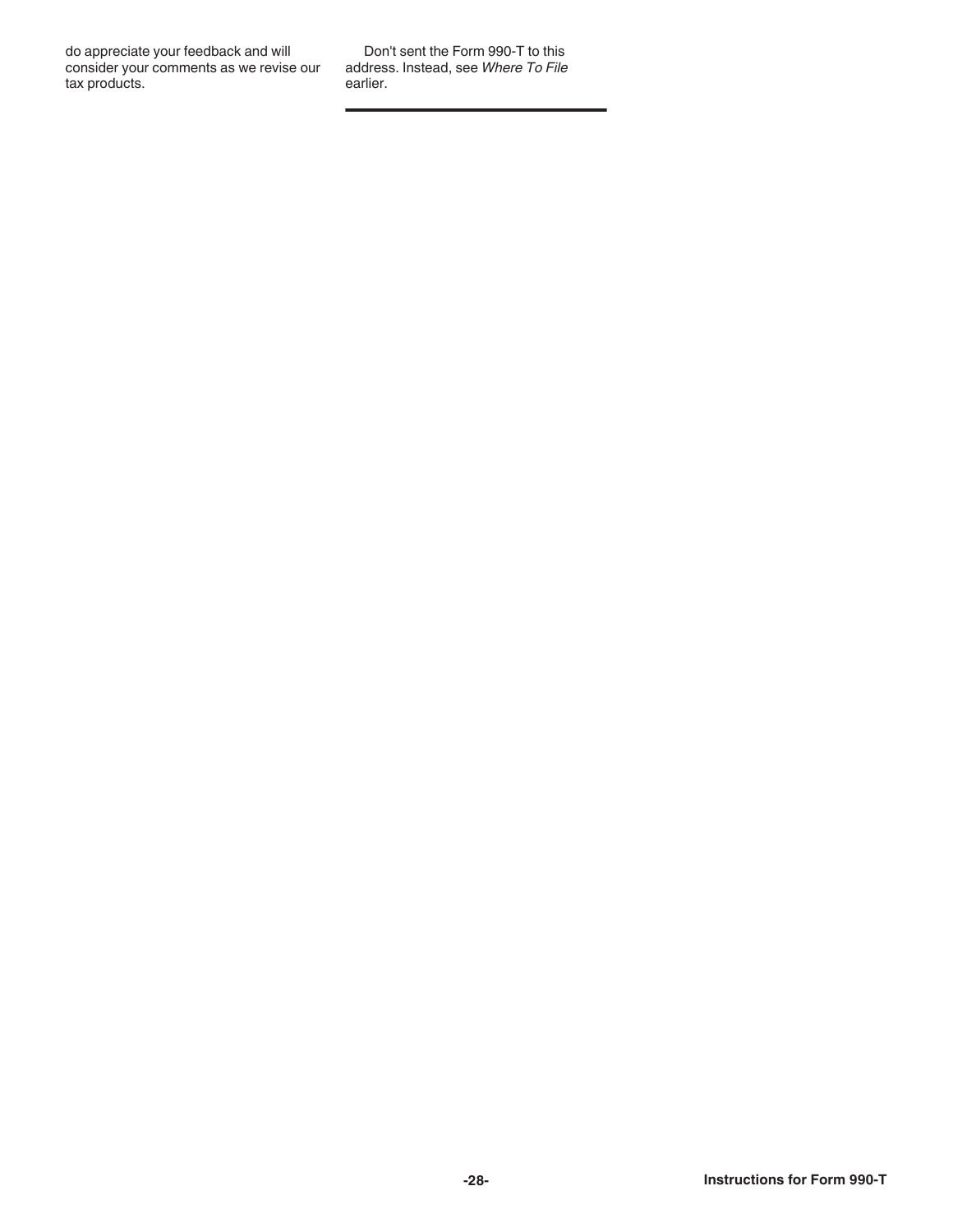### **Photographs of Missing Children**

The IRS is a proud partner with the National Center for Missing and Exploited Children. Photographs of missing

children selected by the Center may appear in instructions on pages that would otherwise be blank. You can help bring

these children home by looking at the photographs and calling 1-800-THE-LOST

(1-800-843-5678) if you recognize a child.

### **Phone Help**

If you have questions and/or need help completing this

form, please call 1-877-829-5500. This toll-free telephone service is available Monday through Friday.

### **How To Get Forms and Publications**

#### **Internet**

You can access the IRS website 24 hours a day, 7 days a week, at IRS.gov to:

Download forms, including talking tax forms, instructions, and publications. You can download items from the IRS website at *[IRS.gov/](https://www.irs.gov/forms-pubs/order-products) [OrderForms](https://www.irs.gov/forms-pubs/order-products)*.

- Order IRS products online.
- Research your tax
- questions online.
- Search publications online by topic or keyword.
- Use the online Internal Revenue Code (IRC), Regulations, or other official guidance.

View Internal Revenue Bulletins (IRBs) published in the last few years.

• Sign up to receive local and national tax news by email. To subscribe, visit *[IRS.gov/](https://www.irs.gov/charities-non-profits) [Charities](https://www.irs.gov/charities-non-profits)*.

#### **Ordering Forms and Publications**

Visit *[IRS.gov/formspubs](https://www.irs.gov/formspubs)* to download forms and

publications. Otherwise, you can go to *[IRS.gov/OrderForms](https://www.irs.gov/orderforms)*  to order current and prior-year forms and instructions. Your order should arrive within 10 business days.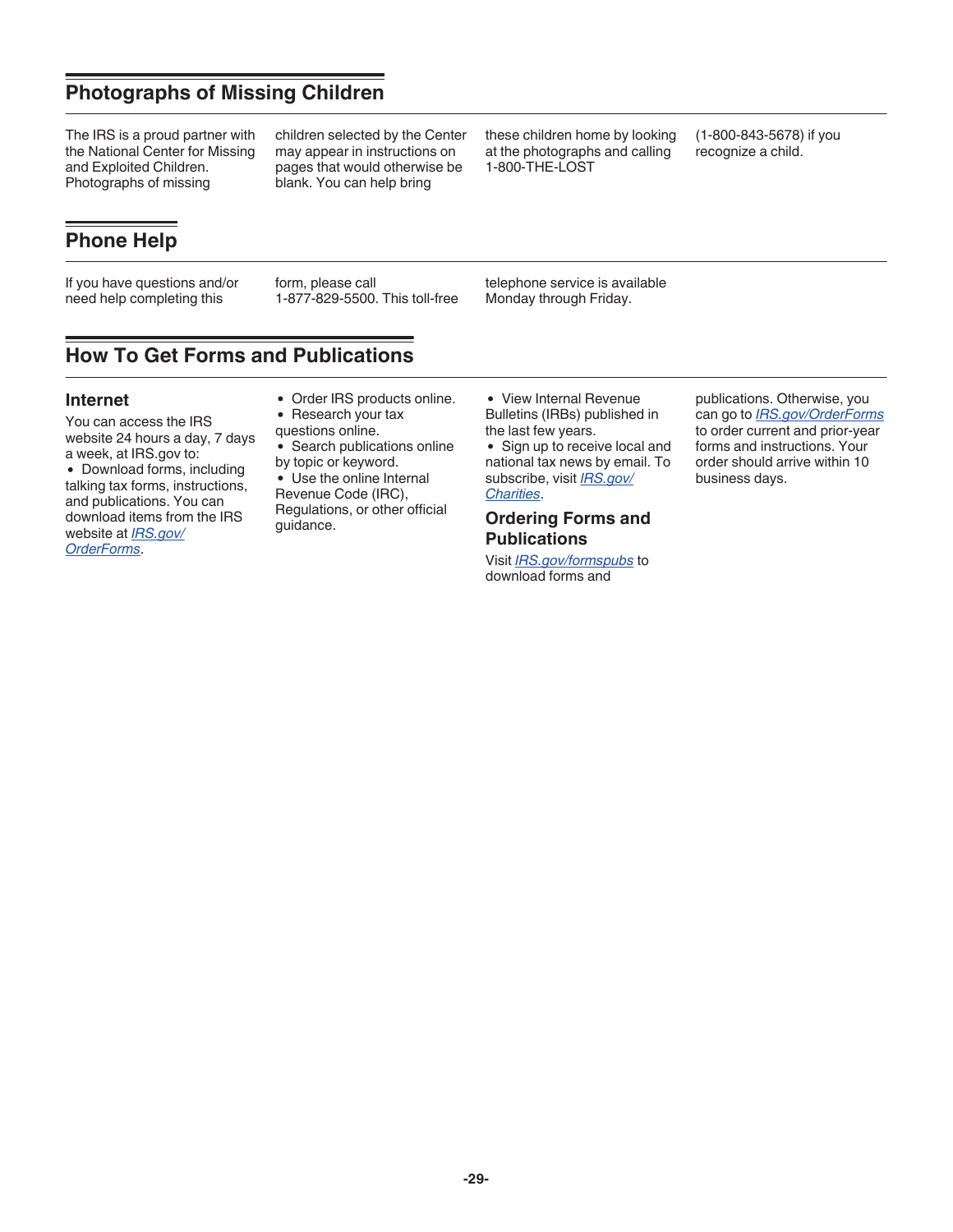### <span id="page-29-0"></span>**Business Activity Codes**

**Principal Business Activity Codes**

The codes listed in this section are a selection from the North American Industry Classification System (NAICS) that should be used in completing Form 990, Part VIII,

lines 2 and 11. If you don't see a code for the activity you are trying to categorize, select the appropriate code from the NAICS website at *[www.census.gov/cgi-bin/sssd/](https://www.census.gov/cgi-bin/sssd/naics/naicsrch?chart=2017)*

#### *[naics/naicsrch?chart=2017](https://www.census.gov/cgi-bin/sssd/naics/naicsrch?chart=2017)*.

Select the most specific 6-digit code available that describes the activity producing the income being reported. Note that most codes describe more than one type of activity. Avoid using codes that describe the organization rather than the income-producing activity.

|                                                                                                                                                                                                                                                                                                                      | <b>Principal Business Activity Codes</b>                    |                  | activities. List first the largest in terms of gross unrelated                                         |                    |                                                                                                    |                         | related services, rather than selecting a code describing           |
|----------------------------------------------------------------------------------------------------------------------------------------------------------------------------------------------------------------------------------------------------------------------------------------------------------------------|-------------------------------------------------------------|------------------|--------------------------------------------------------------------------------------------------------|--------------------|----------------------------------------------------------------------------------------------------|-------------------------|---------------------------------------------------------------------|
| income, then the next largest. When classifying your<br>a printing or publishing activity.)<br>unrelated activities for example, code income from<br>advertising in publications as 541800, Advertising and<br>(If engaged in more than one unrelated business<br>activity, select up to two codes for the principal |                                                             |                  |                                                                                                        |                    |                                                                                                    |                         |                                                                     |
| and Fishing                                                                                                                                                                                                                                                                                                          | <b>Agriculture, Forestry, Hunting</b>                       | 511140<br>511190 | Directory and mailing list<br>publishers (except Internet)<br>Other publishers (except                 |                    | Professional, Scientific, and<br><b>Technical Services</b>                                         | 621910<br>621990        | Ambulance services<br>All other ambulatory health care<br>services  |
| Code                                                                                                                                                                                                                                                                                                                 |                                                             |                  | Internet)                                                                                              | Code               |                                                                                                    | 623000                  | Nursing and residential care                                        |
| 110000                                                                                                                                                                                                                                                                                                               | Agriculture, forestry, hunting and<br>fishing               | 512000           | Motion picture and sound<br>recording industries                                                       | 541100<br>541990   | Legal services<br>Consumer credit counseling                                                       | 623990                  | facilities<br>Other residential care facilities                     |
| 111000                                                                                                                                                                                                                                                                                                               | Crop production                                             | 515100           | Radio and television<br>broadcasting (except Internet)                                                 |                    | services                                                                                           | 624100                  | Individual and family services                                      |
| Mining                                                                                                                                                                                                                                                                                                               |                                                             | 517000           | Telecommunications (including<br>paging, cellular, satellite, cable,<br>other telecommunications, and  | 541200             | Accounting, tax preparation,<br>bookkeeping, and payroll                                           | 624110                  | Community centers (except rec.<br>only), youth Adoption agencies    |
| Code<br>211110                                                                                                                                                                                                                                                                                                       | Oil and gas extraction                                      |                  |                                                                                                        | 541300             | services<br>Architectural, engineering, and                                                        | 624200                  | Community food and housing,<br>and emergency and other relief       |
| 211120                                                                                                                                                                                                                                                                                                               | Crude petroleum extraction                                  | 519100           | Internet service providers)<br>Other information services                                              | 541380             | related services                                                                                   | 624210                  | services                                                            |
| 211130<br>212000                                                                                                                                                                                                                                                                                                     | Natural gas extraction<br>Mining (except oil and gas)       |                  | (including news syndicates and<br>libraries)                                                           | 541511             | <b>Testing laboratories</b><br>Custom computer programming                                         |                         | Meal delivery programs, Soup<br>kitchens, or Food banks             |
| <b>Utilities</b>                                                                                                                                                                                                                                                                                                     |                                                             | 519130           | Internet Publishing and<br><b>Broadcast</b>                                                            | 541519             | services<br>Other computer-related services                                                        | 624310<br>624410        | Vocational rehabilitation services<br>Child day care services       |
| Code                                                                                                                                                                                                                                                                                                                 |                                                             |                  | <b>Data Processing Services</b>                                                                        | 541610             | Management consulting services                                                                     |                         | Arts, Entertainment, and                                            |
| 221000 Utilities                                                                                                                                                                                                                                                                                                     |                                                             | Code             |                                                                                                        | 541700             | Scientific research and<br>development services                                                    | Recreation              |                                                                     |
| <b>Construction</b><br>Code                                                                                                                                                                                                                                                                                          |                                                             | 518210           | Data Processing, Hosting, and<br><b>Related Services</b>                                               | 541800             | Advertising and related services                                                                   | code                    |                                                                     |
| 230000                                                                                                                                                                                                                                                                                                               | Construction                                                |                  | <b>Finance and Insurance</b>                                                                           | 541860<br>541900   | Direct mail advertising<br>Other professional, scientific,                                         | 711110                  | Theater companies and dinner<br>theaters                            |
| 236000                                                                                                                                                                                                                                                                                                               | Construction of buildings                                   | Code             |                                                                                                        |                    | and technical services                                                                             | 711120<br>711130        | Dance companies<br>Musical groups and artists                       |
|                                                                                                                                                                                                                                                                                                                      | <b>Manufacturing</b>                                        | 522100           | Depository credit intermediation<br>(including commercial banking,<br>savings institutions, and credit | <b>Enterprises</b> | <b>Management of Companies and</b>                                                                 | 711190                  | Other performing art companies                                      |
| Code<br>310000                                                                                                                                                                                                                                                                                                       | Manufacturing                                               |                  | unions)                                                                                                | Code               |                                                                                                    | 711210                  | Spectator sports (including<br>sports clubs and racetracks)         |
| 323100                                                                                                                                                                                                                                                                                                               | Printing and related support<br>activities                  | 522200           | Nondepository credit<br>intermediation (including credit                                               | 551111             | Offices of bank holding                                                                            | 711300                  | Promoters of performing arts,<br>sports and similar events          |
| 339110                                                                                                                                                                                                                                                                                                               | Medical equipment and supplies                              |                  | card issuing and sales financing)                                                                      | 551112             | companies<br>Offices of other holding                                                              | 713110                  | Amusement and theme parks                                           |
|                                                                                                                                                                                                                                                                                                                      | manufacturing<br><b>Wholesale Trade</b>                     | 522110<br>522220 | Credit card issuing<br><b>Sales Financing</b>                                                          |                    | companies                                                                                          | 713200<br>713910        | Gambling industries                                                 |
| Code                                                                                                                                                                                                                                                                                                                 |                                                             | 522291           | Consumer lending                                                                                       | <b>Services</b>    | <b>Administrative and Support</b>                                                                  | 713940                  | Golf courses and country clubs<br>Fitness and recreational sports   |
| 423000                                                                                                                                                                                                                                                                                                               | Merchant wholesalers, durable                               | 522292<br>522298 | Real estate credit<br>Other nondepository credit                                                       | Code               |                                                                                                    | 713990                  | centers<br>All other amusement and                                  |
| 424000                                                                                                                                                                                                                                                                                                               | goods<br>Merchant wholesalers,                              | 523000           | intermediation                                                                                         | 561000             | Administrative and support<br>services                                                             |                         | recreation industries (including<br>skiing facilities, marinas, and |
|                                                                                                                                                                                                                                                                                                                      | nondurable goods                                            |                  | Securities, commodity contracts,<br>and other financial investments<br>and related activities          | 561300             | <b>Employment services</b>                                                                         |                         | bowling centers)                                                    |
| <b>Retail Trade</b><br>Code                                                                                                                                                                                                                                                                                          |                                                             | 523920           | Portfolio management                                                                                   | 561439<br>561499   | Other business service centers<br>All other business support                                       |                         | <b>Accommodation and Food</b>                                       |
| 441100                                                                                                                                                                                                                                                                                                               | Automobile dealers                                          | 523930<br>524113 | Investment advice<br>Direct life insurance carriers                                                    |                    | services                                                                                           | <b>Services</b><br>Code |                                                                     |
| 442000                                                                                                                                                                                                                                                                                                               | Furniture and home furnishings<br>stores                    | 524114           | Direct health and medical                                                                              | 561500             | Travel arrangement and<br>reservation services                                                     | 721000                  | Accommodation                                                       |
| 444100                                                                                                                                                                                                                                                                                                               | Building materials and supplies<br>dealers                  | 524126           | insurance carriers<br>Direct property and casualty                                                     | 561520<br>561700   | Tour operators<br>Services to buildings and                                                        | 721110                  | Hotels (except casino hotels)<br>and motels                         |
| 445100                                                                                                                                                                                                                                                                                                               | Grocery stores                                              | 524130           | insurance carriers<br>Reinsurance carriers                                                             |                    | dwellings                                                                                          | 721210                  | RV (recreational vehicle) parks<br>and recreational camps           |
| 445200<br>446110                                                                                                                                                                                                                                                                                                     | Specialty food stores<br>Pharmacies and drug stores         | 524292           | Third-party administration of                                                                          |                    | Waste Management and                                                                               | 721310                  | Rooming and boarding houses,<br>dormitories, and workers' camps     |
| 446199                                                                                                                                                                                                                                                                                                               | All other health and personal                               | 524298           | insurance and pension funds<br>All other insurance-related                                             | Code               | <b>Remediation Services</b>                                                                        | 722320                  | Caterers                                                            |
| 448000                                                                                                                                                                                                                                                                                                               | care stores<br>Clothing and clothing                        | 525100           | activities<br>Insurance and employee benefit                                                           | 562000             | Waste management and                                                                               | 722440                  | Drinking places (alcoholic                                          |
| 451110                                                                                                                                                                                                                                                                                                               | accessories stores<br>Sporting goods stores                 |                  | funds                                                                                                  |                    | remediation services (sanitary<br>services)                                                        | 722511                  | beverages)<br>Full-service restaurants                              |
| 451211                                                                                                                                                                                                                                                                                                               | Book stores                                                 | 525920           | Trusts, estates, and agency<br>accounts                                                                |                    | <b>Educational Services</b>                                                                        | 722513<br>722514        | Limited-service restaurants<br>Cafeterias and buffets               |
| 452000<br>453000                                                                                                                                                                                                                                                                                                     | General merchandise stores<br>Miscellaneous store retailers | 525990           | Other Financial vehicles<br>(including mortgage REITs)                                                 | Code               |                                                                                                    | 722515                  | Snack and non-alcoholic                                             |
| 453220                                                                                                                                                                                                                                                                                                               | Gift, novelty, and souvenir stores                          |                  | <b>Real Estate and Rental Leasing</b>                                                                  | 611420<br>611430   | Computer training<br>Professional and management                                                   |                         | beverage bars<br><b>Other Services</b>                              |
| 453310                                                                                                                                                                                                                                                                                                               | Used merchandise stores                                     | Code             |                                                                                                        | 611600             | development training<br>Other schools and instruction                                              | coae                    |                                                                     |
| 454110                                                                                                                                                                                                                                                                                                               | Electronic shopping and<br>mail-order houses                | 531110           | Lessors of residential buildings<br>and dwellings (including equity                                    |                    | (other than elementary and                                                                         |                         | 811000 Repair and maintenance                                       |
|                                                                                                                                                                                                                                                                                                                      | <b>Transportation and</b>                                   | 531120           | REITs)<br>Lessors of nonresidential                                                                    |                    | secondary schools or colleges<br>and universities, which should<br>select a code to describe their | 812300<br>812900        | Drycleaning and laundry services<br>Other personal services         |
| Warehousing                                                                                                                                                                                                                                                                                                          |                                                             |                  | buildings (except<br>minwarehouses) (including                                                         |                    | unrelated activities)                                                                              | 812930                  | Parking lots and garages                                            |
| Code<br>480000                                                                                                                                                                                                                                                                                                       | Transportation                                              |                  | equity REITs)                                                                                          | 611710             | Educational support services<br><b>Healthcare and Social</b>                                       | Other                   |                                                                     |
| 485000                                                                                                                                                                                                                                                                                                               | Transit and ground passenger<br>transportation              | 531190           | Lessors of other real estate<br>property (including equity REITs)                                      | Assistance         |                                                                                                    | Code                    |                                                                     |
| 493000                                                                                                                                                                                                                                                                                                               | Warehousing and storage                                     | 531310<br>531390 | Real estate property managers<br>Other activities related to real                                      | Code               |                                                                                                    | 900001                  | Investment activities of section<br>$501(c)(7)$ , (9), or (17)      |
| <b>Information</b>                                                                                                                                                                                                                                                                                                   |                                                             |                  | estate                                                                                                 | 621110<br>621300   | Offices of physicians<br>Offices of other health                                                   | 900002                  | organizations<br>Rental of personal property                        |
| Code                                                                                                                                                                                                                                                                                                                 |                                                             | 532000<br>532420 | Rental and leasing services                                                                            |                    | practitioners                                                                                      | 900003                  | Passive income activities with<br>controlled organizations          |
| 511110                                                                                                                                                                                                                                                                                                               | Newspaper publishers (except<br>Internet)                   |                  | Office machinery and equipment<br>rental and leasing                                                   | 621400<br>621500   | Outpatient care centers<br>Medical and diagnostic                                                  | 900004                  | Exploited exempt activities                                         |
| 511120                                                                                                                                                                                                                                                                                                               | Periodical publishers (except<br>Internet)                  | 533110           | Lessors of nonfinancial<br>intangible assets (except                                                   |                    | laboratories                                                                                       | 900099                  | Other activity                                                      |
| 511130                                                                                                                                                                                                                                                                                                               | Book publishers (except Internet)                           |                  | copyrighted works)                                                                                     | 621610             | Home health care services                                                                          |                         |                                                                     |